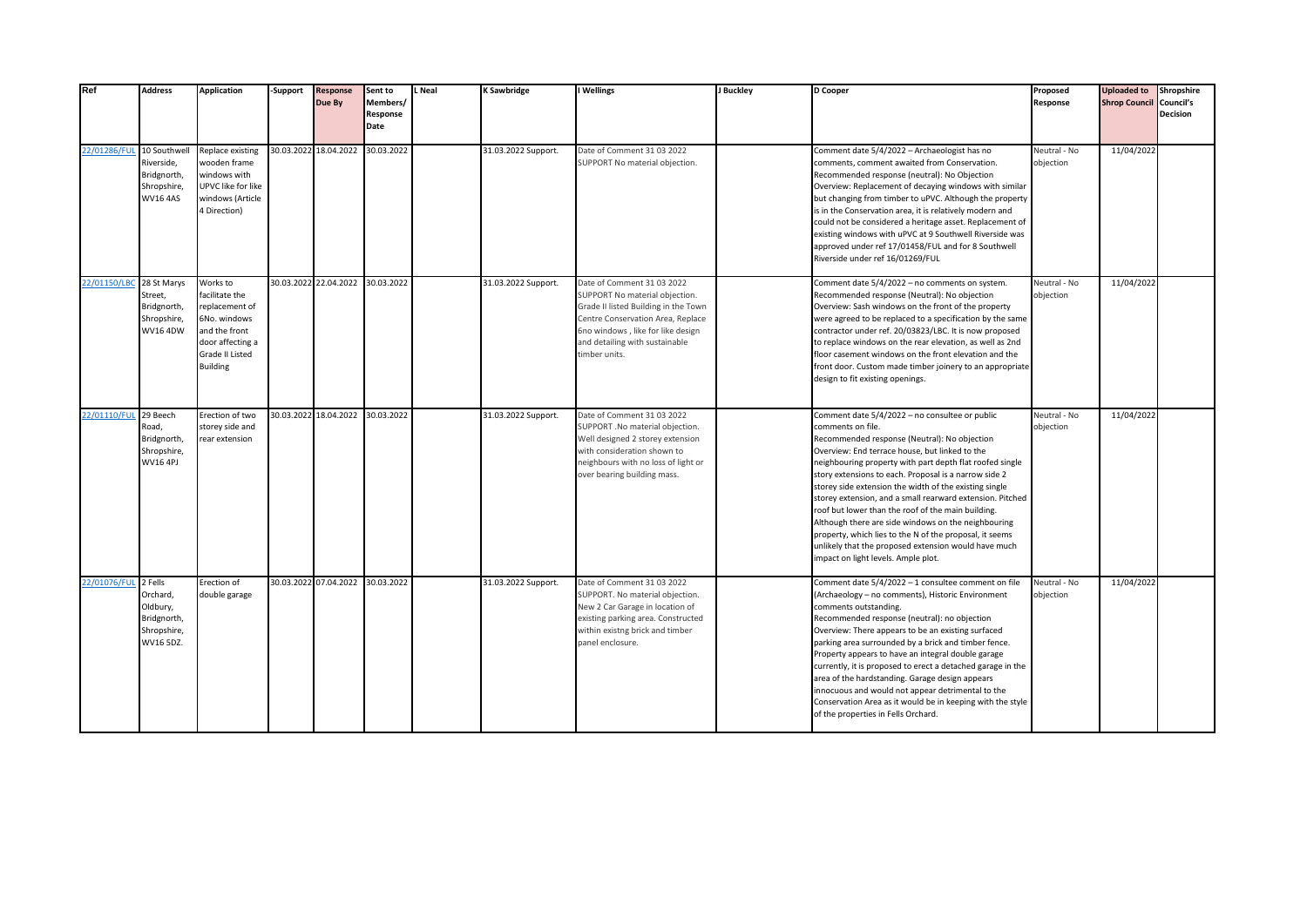| Ref                        | <b>Address</b>                                                         | <b>Application</b>                                                                                      | -Support   | <b>Response</b><br>Due By        | Sent to<br>Members/<br>Response<br>Date | L Neal | K Sawbridge         | I Wellings                                                                                                                                                               | J Buckley | D Cooper                                                                                                                                                                                                                                                                                                                                                                                                                                                                                                                                                                                                                                                                                                                                                                                                                          | Proposed<br>Response      | <b>Uploaded to</b><br><b>Shrop Council Council's</b> | Shropshire<br><b>Decision</b>                  |
|----------------------------|------------------------------------------------------------------------|---------------------------------------------------------------------------------------------------------|------------|----------------------------------|-----------------------------------------|--------|---------------------|--------------------------------------------------------------------------------------------------------------------------------------------------------------------------|-----------|-----------------------------------------------------------------------------------------------------------------------------------------------------------------------------------------------------------------------------------------------------------------------------------------------------------------------------------------------------------------------------------------------------------------------------------------------------------------------------------------------------------------------------------------------------------------------------------------------------------------------------------------------------------------------------------------------------------------------------------------------------------------------------------------------------------------------------------|---------------------------|------------------------------------------------------|------------------------------------------------|
| 22/01057/FUL 6 River Side, | Bridgnorth,<br>Shropshire,<br>WV16 4BH,                                | Replacement of<br>existing window<br>at second floor<br>from wooden to<br>upvc (Article 4<br>Direction) |            | 16.03.2022 05.04.2022 16.03.2022 |                                         |        | 31.03.2022 Support. | Date of Comment 21 03 22.<br>SUPPORT Replacement of failed<br>wooden window with UPVC all to<br>match existing . No material<br>objection.                               |           | Comment date 5/4/2022 - no public comments on file,<br>consultee comment from Conservation Officer.<br>Suggest comment (objection): Whilst we have no<br>objection to a replacement window of a similar pattern,<br>we feel that a timber window rather than uPVC would be<br>in keeping with the property's character.<br>Overview: Replacement of existing timber window with<br>similar pattern but uPVC. Conservation Officer comment<br>that property is part of a 19th Century Terrace and as<br>such is a non-designated Heritage Asset, so objects to<br>uPVC. Although it is apparent that the property has a<br>replacement window of a non - historic pattern (on the<br>ground floor) all windows in the terrace of properties<br>currently appear to be timber so I support the<br>Conservation Officer's objection. |                           |                                                      |                                                |
| 22/00464/FUL               | 7 Innage<br>Crescent,<br>Bridgnorth,<br>Shropshire,<br><b>WV16 4HU</b> | Erection of rear<br>extension to<br>dwelling                                                            |            | 16.03.2022 15.04.2022            | 16.03.2022                              |        | 31.03.2022 Support. | Date of Comment 21 03 22.<br>SUPPORT . No Material objection.                                                                                                            |           | Comment date 5/4/2022 - no public or consultee<br>comments on system<br>Recxomeended response (Neutral): no obkection<br>Overview: Semi-detached dwelling in a large plot. There<br>appears to be a current single storey rear extension.<br>Proposal is to build at first floor level with a sloping roof<br>and 3 dormers. Building runs approx. SSE to NNW and the<br>extension would be on the ENE elevation. Some potential<br>for overshadowing the neighbouring property's (no 8)<br>rear windows in the middle of the day but dormers are<br>relatively modest in size so should minimise loss of light.<br>Consider there is unlikely to be an additional privacy<br>impact on the neighbouring property's garden, given the<br>presence of existing 1st floor windows.                                                  | Neutral - No<br>objection |                                                      | 11/04/2022 19/04/2022 -<br>Grant<br>permission |
| 22/01100/TCA 39 Whitburn   | Street,<br>Bridgnorth,<br>Shropshire,<br><b>WV16 4QT</b>               | Fell 1no Silver<br>Birch within<br>Bridgnorth<br>Conservation<br>Area                                   | 16.03.2022 | 24/03/202                        | 2 16.03.2022                            |        |                     | Date of Comment 21 03 22 ,,<br>REPRESENTATION. More<br>information required from specialist<br>Arborist on condition of tree and<br>alleged damage to adjacent building. |           | Comment date 25/3/2022.<br>Recommended response (Neutral): No objection.<br>Overview: The tree is said to be causing damage to an<br>outbuilding at the end of the garden. Although no<br>arboriculturalist report has been submitted, the tree can<br>be viewed on Google Streetview (image dated Sept 2021)<br>looking from the mini roundabout at the entrance to<br>Sainsbury's car oark and it clearly is very close to the<br>building and likely to be causing damage.                                                                                                                                                                                                                                                                                                                                                     |                           |                                                      | 11/04/2022 -<br>No objection                   |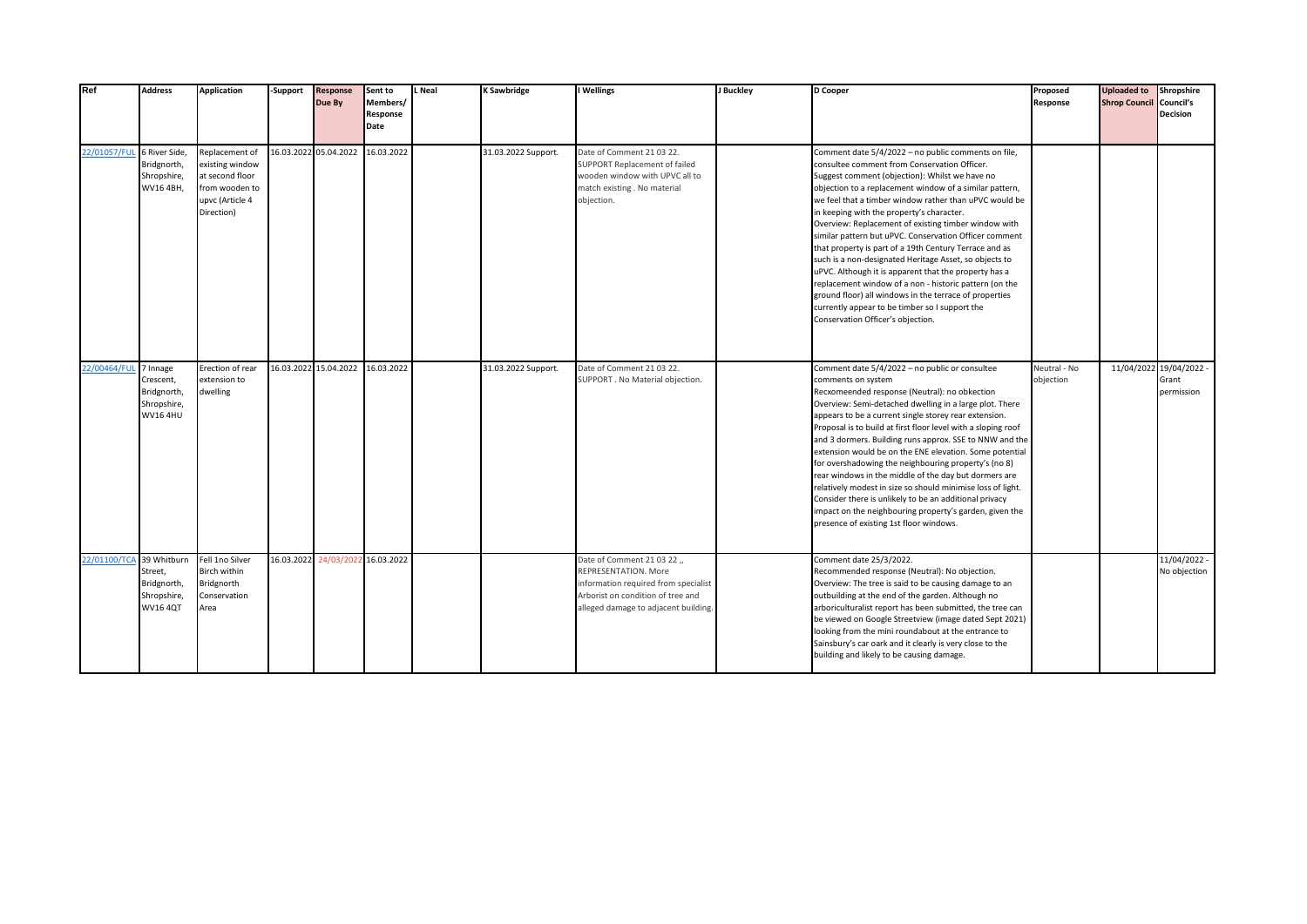| Ref          | <b>Address</b>                                                                  | <b>Application</b>                                                                                                                         | -Support              | Response<br>Due By | Sent to<br>Members/<br>Response<br>Date | Neal | <b>K Sawbridge</b>                                                                                                                                                                                                                                                                                                                                                                             | I Wellings                                                                                                                                                                                                                                                                                                                                                                                                                                                                                                                                                                                                                                                                                                                                                                                                                                                                                                                                                                                                                       | J Buckley | D Cooper                                                                                                                                                                                                                                                                                                                                                                                                                                                                                                                                                                                                                                                                                                                                                                                                                                                                                                                                                                                                                                                                                                                                                                                                                                                                                                                                                                                                                                                                                                                                                   | Proposed<br>Response                                                                                                                                                                                                                                                                                                                                                                                                                                            | <b>Uploaded to</b><br><b>Shrop Council Council's</b> | Shropshire<br><b>Decision</b>           |
|--------------|---------------------------------------------------------------------------------|--------------------------------------------------------------------------------------------------------------------------------------------|-----------------------|--------------------|-----------------------------------------|------|------------------------------------------------------------------------------------------------------------------------------------------------------------------------------------------------------------------------------------------------------------------------------------------------------------------------------------------------------------------------------------------------|----------------------------------------------------------------------------------------------------------------------------------------------------------------------------------------------------------------------------------------------------------------------------------------------------------------------------------------------------------------------------------------------------------------------------------------------------------------------------------------------------------------------------------------------------------------------------------------------------------------------------------------------------------------------------------------------------------------------------------------------------------------------------------------------------------------------------------------------------------------------------------------------------------------------------------------------------------------------------------------------------------------------------------|-----------|------------------------------------------------------------------------------------------------------------------------------------------------------------------------------------------------------------------------------------------------------------------------------------------------------------------------------------------------------------------------------------------------------------------------------------------------------------------------------------------------------------------------------------------------------------------------------------------------------------------------------------------------------------------------------------------------------------------------------------------------------------------------------------------------------------------------------------------------------------------------------------------------------------------------------------------------------------------------------------------------------------------------------------------------------------------------------------------------------------------------------------------------------------------------------------------------------------------------------------------------------------------------------------------------------------------------------------------------------------------------------------------------------------------------------------------------------------------------------------------------------------------------------------------------------------|-----------------------------------------------------------------------------------------------------------------------------------------------------------------------------------------------------------------------------------------------------------------------------------------------------------------------------------------------------------------------------------------------------------------------------------------------------------------|------------------------------------------------------|-----------------------------------------|
| 22/00803/FUL | 38 Paulbrook<br>Road,<br>Bridgnorth,<br>Shropshire,<br>WV16 5DN,                | Erection of a<br>single storey rear<br>extension and<br>porch to front<br>elevation                                                        | 10.03.2022 24.03.2022 |                    | 10.03.2022                              |      | 31.03.2022 Support, the<br>proposed plans will<br>provide much improved<br>accommodation and do<br>not have a detrimental<br>affect on the immediate<br>eighbour.                                                                                                                                                                                                                              | Date of Comment 21 03 22<br><b>SUPPORT Demolition of existing</b><br>Conservatory and erection of single<br>storey rear extension . New Porch to<br>Font Elevation. No Material<br>Objection.                                                                                                                                                                                                                                                                                                                                                                                                                                                                                                                                                                                                                                                                                                                                                                                                                                    |           | Comment date 25/3/2022 - no public or consultee<br>comments on file.<br>Recommended response (neutral): No objection.<br>Overview: Detached house on a corner site in Paulbrook<br>Road. Currently there is a canopy over the front door and<br>it is proposed to replace this with a pitched roof porch<br>extending slightly forward. Rear flat roofed extension with<br>roof lights extending for most of the width of the<br>property. No side windows on the rear extension facing<br>the adjoining property; there are on the side facing<br>towards the garden of 40 Paulbrook Road. However,<br>there appears to be ample vegetation to provide effective<br>screening. Site appears adequate to accommodate the<br>extension and retain sufficient outside space.                                                                                                                                                                                                                                                                                                                                                                                                                                                                                                                                                                                                                                                                                                                                                                                 |                                                                                                                                                                                                                                                                                                                                                                                                                                                                 |                                                      | 04/04/2022 -<br>Grant<br>permission     |
| 22/01000/TCA | The Green, 2<br>Castle Hill<br>Walk,<br>Bridgnorth,<br>Shropshire,<br>WV16 4AF. | Atlas Cedar<br>branch end<br>reduction within<br>Bridgnorth<br>Conservation<br>Area                                                        | 10.03.2022            | 16/03/202          | 10.03.2022                              |      | 13.03.2022 Support,<br>ecessary works, which<br>need attending to on a<br>systematic basis.                                                                                                                                                                                                                                                                                                    | Date of Comment 21 03 22<br>SUPPORT. Carry out necessary<br>works on a regular basis as per the<br>Arborists recommendations.                                                                                                                                                                                                                                                                                                                                                                                                                                                                                                                                                                                                                                                                                                                                                                                                                                                                                                    |           | Comment date 25/3/2022<br>Recommended response (Neutral): No Objection<br>Overview: Work has been carried out to this tree before<br>(last permitted under ref 19/01300/TCA). The tree's<br>location overhanging the Castle Walk means that regular<br>safety related work is required, the current work was<br>recommended following a safety inspection on 17/2/2022<br>following storms.                                                                                                                                                                                                                                                                                                                                                                                                                                                                                                                                                                                                                                                                                                                                                                                                                                                                                                                                                                                                                                                                                                                                                                | Neutral - No<br>objection                                                                                                                                                                                                                                                                                                                                                                                                                                       |                                                      | 28/03/2022 30/03/2022 -<br>No objection |
| 22/00725/FUL | 41 Southwel<br>Riverside,<br>Bridgnorth,<br>Shropshire,<br><b>WV16 4AS</b>      | Erection of single<br>storey rear<br>extension, single<br>storey garage<br>extension and<br>increase of<br>existing balcony<br>to frontage | 03.03.2022 21.03.2022 |                    | 03.03.2022                              |      | 13.03.2022 Object,<br>given the area is subject<br>to significant flooding,<br>no further development<br>along Southwell<br>Riverside should be<br>considered. Also,<br>several other issues<br>raised by the many<br>neighbours who have<br>commented are valid,<br>such as the overlooking<br>issues of the proposed<br>(huge) balcony and the<br>effective changing of<br>the street scene. | Date of Comment 03 03 22.- OBJECT<br>This Application if Approved would<br>result in an overdevelopment of the<br>site and have a detrimental impact<br>on adjacent properties, in particular<br>no 40 Southwell Riverside. The<br>proposed extensions are not in<br>keeping with the stylistic context or<br>scale of surrounding properties or<br>properties in the immediate local<br>area. Approval would create a<br>precedent, meaning it would be<br>difficult to object to similar<br>proposals. The location is subject to<br>severe flooding and the proposed<br>extension would cause problems to<br>the immediate neighbouring<br>property by the construction of new<br>walls effectively forming a barrier to<br>the flow of flood waters. The size of<br>the proposed balcony raises concerr<br>as to its use as a large social area and<br>the number of persons it can now<br>accommodate. The neighbours<br>privacy and enjoyment of their<br>home as provided by legislation<br>maybe severely compromised by |           | Comment date 25/3/2022 - 12 public and 1 consultee<br>comment on file.<br>Recommended response (Objection): "The front balcony<br>has the potential to have an adverse impact on<br>neighbours' residential amenity, as does the proposed<br>ground floor extension. Further, the proposed alterations<br>to the frontage would break up the cohesive design of the<br>estate's frontage onto Southwell Riverside and would be<br>detrimental to the street scene. We note neighbours'<br>concern about flood risk, and that a flood risk assessment<br>has been requested."<br>Overview: End terrace house, with a ground floor single<br>width garage and a part-width1st floor front balcony. It is<br>proposed to build the garage forward to make it double<br>length, bring the front porch forward, extend the balcony<br>to full width, change the 1st floor front windows/doors t<br>a bank of sliding/ folding doors, and build a pitched roof<br>single storey rear extension. The rear extension would<br>have roof windows, sliding/ folding doors to the rear and<br>patio doors to the side, which fronts what appears to be a<br>shared entrance. Elsewhere on the estate, front balconies<br>have substantial walls to the side to protect the privacy of<br>the occupants of the neighbouring property, the current<br>proposal does not appear to do so.<br>12 public objections - appearance, residential amenity,<br>effect on parking for the neighbouring property, flood<br>risk. SUDS have commented that a flood risk assessment | Objection - The<br>front balcony has<br>the potential to<br>have an adverse<br>impact on<br>neighbours'<br>residential<br>amenity, as does<br>the proposed<br>ground floor<br>extension.<br>Further, the<br>proposed<br>alterations to the<br>frontage would<br>break up the<br>cohesive design<br>of the estate's<br>frontage onto<br>Southwell<br>Riverside and<br>would be<br>detrimental to<br>the street scene.<br>We note<br>neighbours'<br>concern about | 28/03/2022                                           |                                         |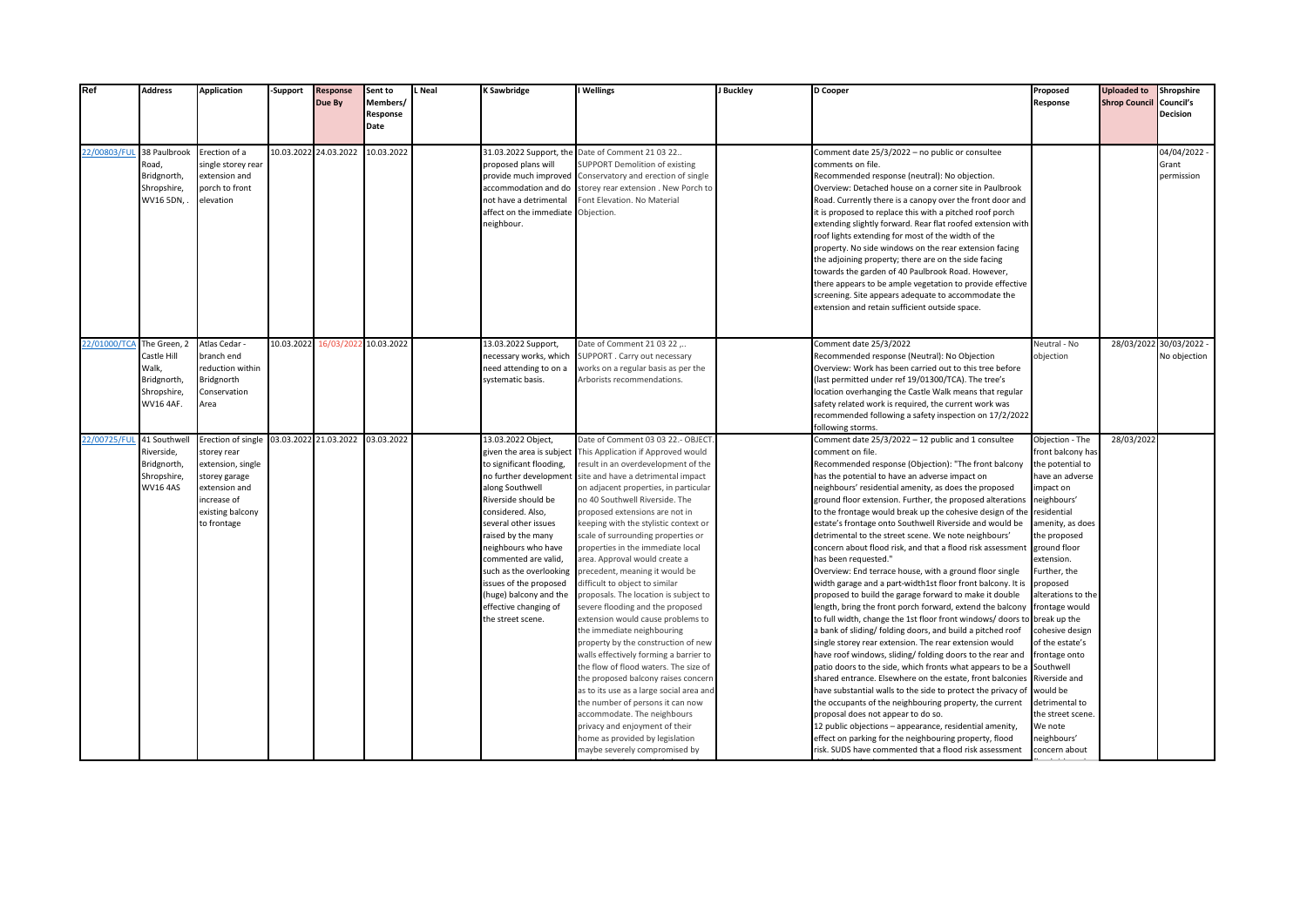| Ref          | <b>Address</b>                                                                         | <b>Application</b>                                                                                                                                                                                                                                                   | -Support              | <b>Response</b><br>Due By | Sent to<br>Members/<br>Response<br>Date | L Neal | <b>K Sawbridge</b>                                                                                                                                                                              | I Wellings                                                                                                                                                                                                            | J Buckley | D Cooper                                                                                                                                                                                                                                                                                                                                                                                                                                                                                                                                                                                                                                                                                                                                                                                                                                                                                                                                                                                                                                                                                                       | Proposed<br>Response                                                                                                                                                                 | <b>Uploaded to</b><br><b>Shrop Council Council's</b> | Shropshire<br><b>Decision</b>                  |
|--------------|----------------------------------------------------------------------------------------|----------------------------------------------------------------------------------------------------------------------------------------------------------------------------------------------------------------------------------------------------------------------|-----------------------|---------------------------|-----------------------------------------|--------|-------------------------------------------------------------------------------------------------------------------------------------------------------------------------------------------------|-----------------------------------------------------------------------------------------------------------------------------------------------------------------------------------------------------------------------|-----------|----------------------------------------------------------------------------------------------------------------------------------------------------------------------------------------------------------------------------------------------------------------------------------------------------------------------------------------------------------------------------------------------------------------------------------------------------------------------------------------------------------------------------------------------------------------------------------------------------------------------------------------------------------------------------------------------------------------------------------------------------------------------------------------------------------------------------------------------------------------------------------------------------------------------------------------------------------------------------------------------------------------------------------------------------------------------------------------------------------------|--------------------------------------------------------------------------------------------------------------------------------------------------------------------------------------|------------------------------------------------------|------------------------------------------------|
| 22/00577/FUI | Plot 2,<br>Quatford<br><b>Grange Barns</b><br>Chantry Lane<br>Quatford,<br>Bridgnorth. | Works to include<br>the installation of<br>external staircase<br>insertion of roof<br>lights and dormer<br>window to the<br>rear to facilitate<br>the conversion of<br>loft space to self-<br>contained living<br>accommodation<br>ancillary to the<br>main dwelling | 03.03.2022 17.03.2022 |                           | 03.03.2022                              |        | 13.03.2022 My only<br>concern is the lack of<br>light in the proposed<br>bedroom?                                                                                                               | Date of Comment 03 03 22. Support<br>no material objection, Well<br>considered scheme.                                                                                                                                |           | Comment date 25/3/2022 - no consultee or public<br>comments on file.<br>Recommended response (Neutral): "In view of the site's<br>Green Belt location, we would suggest that a condition be<br>imposed prohibiting occupation as a separate dwelling."<br>Overview: Constraints: Green Belt, Conservation Area. The<br>buildings appear to be the new build dwellings approved<br>under 17/03443/FUL as self build, following the<br>demolition of existing industrial buildings. The plans were<br>amended under 19/06453/AMP, decided on 6/3/2020. At<br>the time the applicant was Mr Alan Butler, who had<br>reportedly purchased the site and wished to build the<br>new homes to meet the residential requirements of<br>himself and his brother, and who appears to be the<br>applicant in this case also. Satellite imagery shows the<br>development taking place between 2020 and 2021. The<br>effect of the current application would be to allow the<br>roof space to be used as a separate dwelling/annex,<br>albeit small. No objection provided no use as a separate<br>dwelling is conditioned. | Neutral: In view<br>of the site's<br><b>Green Belt</b><br>location, we<br>would suggest<br>that a condition<br>be imposed<br>prohibiting<br>occupation as a<br>separate<br>dwelling. | 28/03/2022                                           |                                                |
| 22/00665/FUI | 39 Whitburn<br>Street,<br>Bridgnorth,<br>Shropshire,<br>WV16 4QT,                      | nstallation of<br>replacement<br>windows to front<br>of property                                                                                                                                                                                                     | 03.02.2022 16.03.2022 |                           | 03.02.2022                              |        | 13.03.2022 Support, the<br>proposed double glazed<br>windows will provide<br>greater thermal<br>efficiency and better<br>noise reduction, as well<br>as requiring less on<br>going maintenance. | Date of Comment 03 03 22. Support<br>no material objection, Town Centre<br>Conservation Area. Unsure of Listed<br><b>Building Status, Replacement</b><br>windows Double glazed to replace<br>old single glazed units. |           | Comment date 25/3/2022 - 1 public objection (Civic<br>Society), 1 public support, Conservation Officer objection<br>on file.<br>Recommended response (objection): The property makes<br>a good contribution to the character and appearance of<br>the Conservation Area and the use of uPVC windows<br>would not be appropriate.<br>Overview: Constraint - Conservation Area, Article 4<br>direction. Proposal is to replace 5 no 8 pane sash windows<br>on the front elevation. uPVC is proposed.<br>The property is in a very prominent location and gives the<br>appearance of being Georgian/ early Victorian. The<br>existing windows are appropriate to the period, but are<br>claimed to be in poor condition. Conservation Officer<br>objects to change of material and cites the appeal<br>decision on 9 Bernards Hill (21/02338/FUL), would not<br>object to replacement timber windows.                                                                                                                                                                                                             |                                                                                                                                                                                      |                                                      |                                                |
| 22/00584/FUL | 5 Church<br>Street<br>Bridgnorth<br>Shropshire<br><b>WV16 4EQ</b>                      | Erection of<br>replacement<br>garden room                                                                                                                                                                                                                            |                       | 23.02.2022 16.03.2022     | 23.02.2022                              |        | 13.03.2022 Support.                                                                                                                                                                             | Date of \Comment 03 03 22 Support<br>no material objection . In Town<br>Centre Conservation Area. Unsure of<br>Listed Building Status. removal of<br>existing traditional garden room and<br>replace with new.        |           | Comment date 14/3/2022 - no public or consultee<br>comments on file, Conservation Officer comments<br>requested.<br>Recommended response (Neutral): No objection<br>Overview: Appears to be a replacement for the<br>Conservatory permitted under BR/ APP/FUL/01/0585,<br>which was itself to replace an earlier structure. Proposal<br>appears to be on the same footprint as the structure it is<br>replacing, but with a flat roof rather than sloping glass.<br>Consider unlikely to have a privacy impact on<br>neighbouring properties.                                                                                                                                                                                                                                                                                                                                                                                                                                                                                                                                                                  | Neutral - No<br>objection                                                                                                                                                            |                                                      | 18/03/2022 04/04/2022 -<br>Grant<br>permission |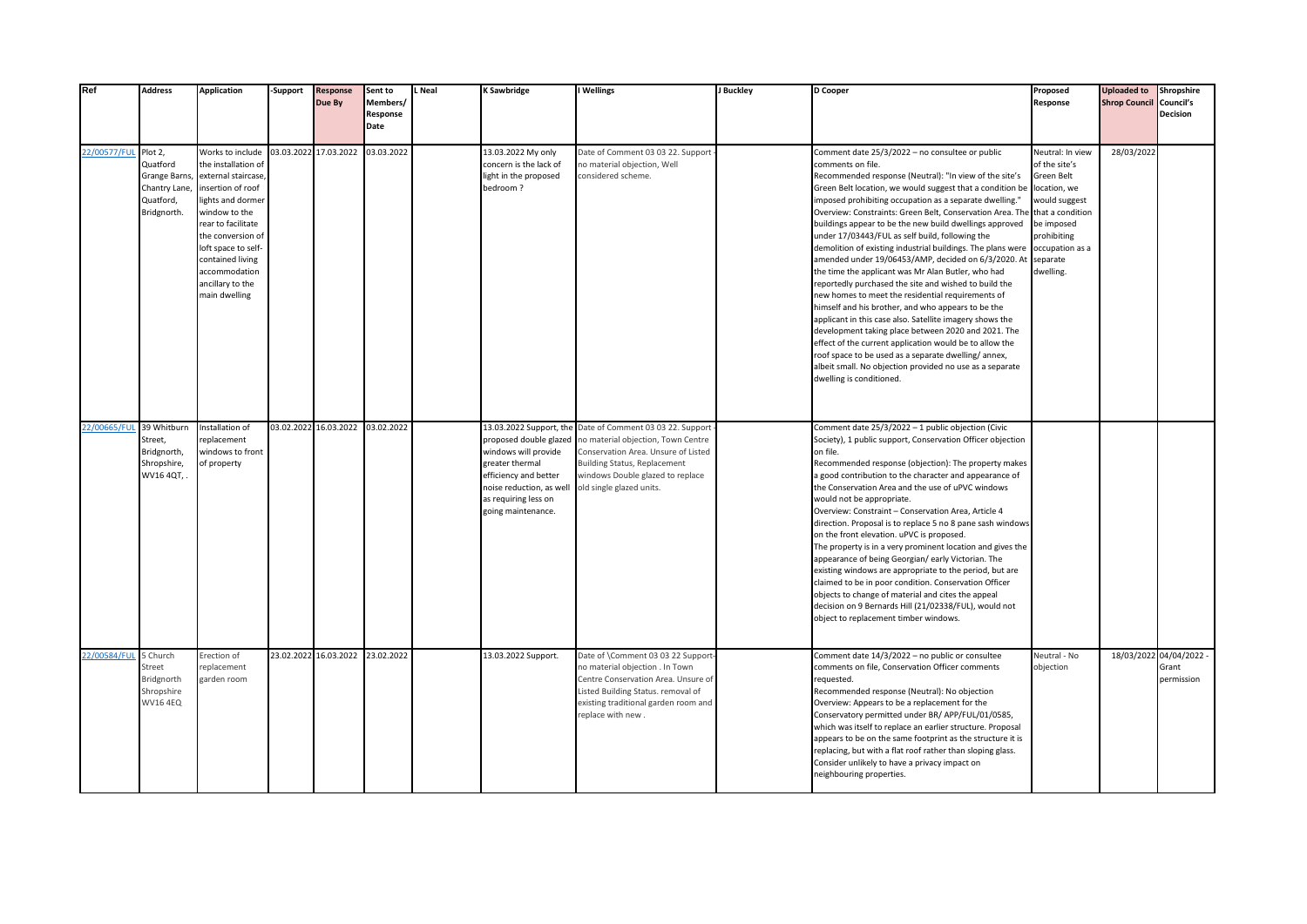| Ref                       | <b>Address</b>                                                | <b>Application</b>                                                                                                               | -Support | <b>Response</b><br>Due By        | Sent to<br>Members/<br>Response<br>Date | L Neal | <b>K Sawbridge</b>                                                                                                                                                                                                                                                                                                                                                                                                                                                                                                                       | I Wellings                                                                                                                                                                                                                                                                                   | J Buckley | D Cooper                                                                                                                                                                                                                                                                                                                                                                                                                                                                                                                                                                                                                                                                                                                                                                                                                                                                                                                                                                                                                                                                                                                                                            | Proposed<br>Response                                                                                                                                                                                                                                                                                                    | <b>Uploaded to</b><br><b>Shrop Council Council's</b> | Shropshire<br><b>Decision</b>                  |
|---------------------------|---------------------------------------------------------------|----------------------------------------------------------------------------------------------------------------------------------|----------|----------------------------------|-----------------------------------------|--------|------------------------------------------------------------------------------------------------------------------------------------------------------------------------------------------------------------------------------------------------------------------------------------------------------------------------------------------------------------------------------------------------------------------------------------------------------------------------------------------------------------------------------------------|----------------------------------------------------------------------------------------------------------------------------------------------------------------------------------------------------------------------------------------------------------------------------------------------|-----------|---------------------------------------------------------------------------------------------------------------------------------------------------------------------------------------------------------------------------------------------------------------------------------------------------------------------------------------------------------------------------------------------------------------------------------------------------------------------------------------------------------------------------------------------------------------------------------------------------------------------------------------------------------------------------------------------------------------------------------------------------------------------------------------------------------------------------------------------------------------------------------------------------------------------------------------------------------------------------------------------------------------------------------------------------------------------------------------------------------------------------------------------------------------------|-------------------------------------------------------------------------------------------------------------------------------------------------------------------------------------------------------------------------------------------------------------------------------------------------------------------------|------------------------------------------------------|------------------------------------------------|
| 22/00626/FUL 18 Highlands | Road<br>Bridgnorth<br>Shropshire<br><b>WV16 5BY</b>           | Erection of a first<br>floor rear<br>extension, front<br>extension and<br>alterations to<br>existing roof to<br>garage and porch |          | 23.02.2022 26.03.2022            | 23.02.2022                              |        | 13.03.2022 The only<br>issue I have is the<br>potential loss of light to<br>any neighbouring<br>property, because the<br>proposals would<br>dramatically improve<br>the existing<br>accommodation. There<br>are already 3 bedrooms,<br>so the proposal is only<br>ncreasing the volume<br>by one bedroom to 4<br>bedrooms, but the<br>actual size of two of the<br>bedrooms are much<br>greater than presently.<br>Without a site visit it is<br>difficult to assess the<br>impact of the proposal<br>on the neighbouring<br>properties. | Date of Comment 03 03 22.<br>Representation. Substantial<br>alterations and extensions, The first<br>floor extension could be condidered<br>due to its proposed size and mass to<br>loom over the boundaryto the<br>neighbouring property and be<br>considered overbearing and<br>oppresive, |           | Comment date 11/3/2022 - no public or consultee<br>comments on file.<br>Recommended response (Objection): The proposal<br>appears to be disproportionate extension to a building<br>which has already been extended significantly, and is<br>likely to have an adverse impact on the residential<br>amenity of the occupiers of 17 Highlands Road due to loss<br>of light.<br>Overview: Property already has substantial ground floor<br>rear extensions - it is now effectively proposed to build<br>on that footprint to create a large 1st floor extension,<br>transforming a 2 bed house into a 4 bed one.<br>A substantial part 2 storey, part single storey extension of<br>depth 4.45m was approved in 2010 under ref<br>BR/APP/FUL/08/0557. This appears not to have been<br>implemented and the existing single storey extension<br>appears to be the 5.25m deep proposal allowed under<br>11/02067/FUL. Satellite imagery suggests that the<br>neighbouring property to the N (no 17) is set further back<br>from the road and has a side extension with roof<br>windows. This property would be significantly<br>overshadowed by the proposed extension. | Objection - The<br>proposal appears<br>to be<br>disproportionate<br>extension to a<br>building which<br>has already been<br>extended<br>significantly, and<br>is likely to have<br>an adverse<br>impact on the<br>residential<br>amenity of the<br>occupiers of 17<br><b>Highlands Road</b><br>due to loss of<br>light. | 18/03/2022                                           |                                                |
| 22/00583/FUL              | 18 Ash Road.<br>Bridgnorth,<br>Shropshire,<br><b>WV16 4PL</b> | Erection of single<br>storey side and<br>rear extension                                                                          |          | 23.02.2022 26.03.2022 23.02.2022 |                                         |        | 13.03.2022. Support,<br>there appears to be<br>ample space within the<br>curtilage of the property<br>and the proposals will<br>dramatically improve<br>the living<br>accommodation. The<br>creation of an office<br>space, presumably<br>caused by the 'working<br>from home' regime<br>ntroduced because of<br>the pandemic is very<br>useful.                                                                                                                                                                                         | Date of Comment 03 03 22.<br>Representation. It is unclear from<br>the submitted documents the<br>possible effect the application would<br>have on the adjacent property. If<br>further information is provided and<br>proves no negative effects then<br>comment could be amended.          |           | Comment date 11/3/2022 - no public or consultee<br>comments on file.<br>Recommended comment (Neutral): No Objection<br>Overview: Semi-detached house. Proposal is an L shaped<br>flat roofed single storey extension with roof lanterns.<br>Fenestration is to the rear and front, though an entrance<br>door is proposed for the side elevation. Proposal replaces<br>existing side and rear extensions and rear conservatory<br>(unclear whether these required planning permission,<br>they may have been permitted development.) Plot<br>appears adequately sized.                                                                                                                                                                                                                                                                                                                                                                                                                                                                                                                                                                                              | Neutral - No<br>objection                                                                                                                                                                                                                                                                                               |                                                      | 18/03/2022 29/03/2022 -<br>Grant<br>permission |
| 22/00716/TCA 13 North     | Gate,<br>Bridgnorth,<br>Shropshire,<br><b>WV16 4ER</b>        | Works to trees to<br>include crown<br>reduce by 10%<br>one Magnolia<br>tree within<br>Bridgnorth<br>Conservation<br>Area         |          | 18.02.2022 09.03.2022            | 18.02.2022                              |        | 13.03.2022 Support, on<br>the basis of the<br>application being<br>sensible & practical.                                                                                                                                                                                                                                                                                                                                                                                                                                                 | Date of Comment 03 03 22 - Support<br>providing the work is no more than<br>the stated 10%, carried out in a<br>sensitive manner by a qualified<br>Arborist.                                                                                                                                 |           | Comment date 11/3/2022 - no public or consultee<br>comments on file.<br>Recommended response (neutral): No objection.<br>Overview - tree is touching adjacent building, reduction is<br>to provide clearance.                                                                                                                                                                                                                                                                                                                                                                                                                                                                                                                                                                                                                                                                                                                                                                                                                                                                                                                                                       |                                                                                                                                                                                                                                                                                                                         |                                                      |                                                |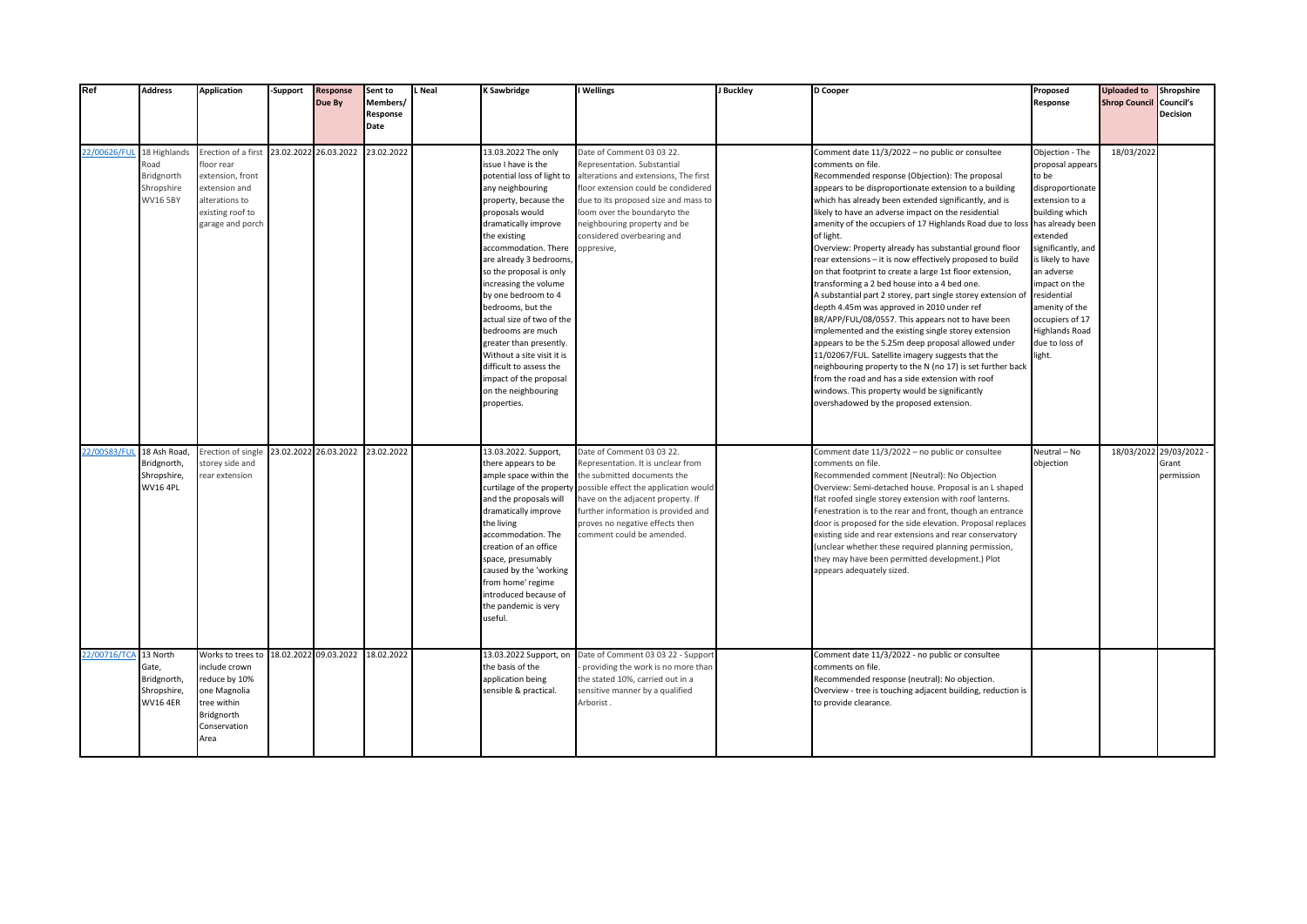| Ref                     | <b>Address</b>                                                   | <b>Application</b>                                                                                                             | <b>Support</b> | <b>Response</b><br>Due By        | Sent to<br>Members/<br>Response<br>Date | L Neal | K Sawbridge                                                                                                                                                                          | I Wellings                                                                                                                                                                                                                                                                                                                                                                                                                                                                                                                              | J Buckley                                                                                                                                                                                                             | D Cooper                                                                                                                                                                                                                                                                                                                                                                                                                                                                                                                                                                                                                                                                                                                                                                                                                                                                                                                                                                  | Proposed<br>Response                                                                                                                                                                                                                                                      | <b>Uploaded to</b><br><b>Shrop Council</b> | Shropshire<br>Council's<br><b>Decision</b>     |
|-------------------------|------------------------------------------------------------------|--------------------------------------------------------------------------------------------------------------------------------|----------------|----------------------------------|-----------------------------------------|--------|--------------------------------------------------------------------------------------------------------------------------------------------------------------------------------------|-----------------------------------------------------------------------------------------------------------------------------------------------------------------------------------------------------------------------------------------------------------------------------------------------------------------------------------------------------------------------------------------------------------------------------------------------------------------------------------------------------------------------------------------|-----------------------------------------------------------------------------------------------------------------------------------------------------------------------------------------------------------------------|---------------------------------------------------------------------------------------------------------------------------------------------------------------------------------------------------------------------------------------------------------------------------------------------------------------------------------------------------------------------------------------------------------------------------------------------------------------------------------------------------------------------------------------------------------------------------------------------------------------------------------------------------------------------------------------------------------------------------------------------------------------------------------------------------------------------------------------------------------------------------------------------------------------------------------------------------------------------------|---------------------------------------------------------------------------------------------------------------------------------------------------------------------------------------------------------------------------------------------------------------------------|--------------------------------------------|------------------------------------------------|
| 22/00335/LBC            | 3 Cartway,<br>Bridgnorth,<br>Shropshire,<br>WV16 4BW,            | Works to<br>facilitate the<br>replacement of<br>ground floor front<br>window affecting<br>a Grade II Listed<br><b>Building</b> | 18.02.2022     | 16.03.2022                       | 18.02.2022                              |        | 13.03.2022. Support,<br>the application is almos<br>identical to that of 5<br>Cartway, which has<br>recently been approved.                                                          | Comment Date 03 03 22. SUPPORT <<br>No material Objection. Grade II<br>Listed Building in the Town<br>Conservation Area, New Hardwood<br>window to replace existing. Like for<br>like design is proposed.                                                                                                                                                                                                                                                                                                                               |                                                                                                                                                                                                                       | Comment date 21/2/2022 - no public or consultee<br>comments on file<br>Recommended response (neutral): No objection<br>Overview: replacement of ground floor window on front<br>elevation which appears to have rotted. Replacement<br>proposed to be custom made in oak of similar patter to<br>existing but double glazed.                                                                                                                                                                                                                                                                                                                                                                                                                                                                                                                                                                                                                                              | Neutral - No<br>objection                                                                                                                                                                                                                                                 |                                            | 18/03/2022 18/03/2022 -<br>Grant<br>permission |
| 22/00508/FL             | 3 Woodberry<br>Down<br>Cottages,<br>Bridgnorth                   | Erection of a<br>single storey rear<br>extension and<br>associated<br>retaining walls                                          | 11.02.2022     |                                  | 11.02.2022                              |        |                                                                                                                                                                                      | Comment Date 15 02 2022.<br>SUPPORT < No material Objection.<br>Clarification required that no<br>alterations are planned for the front<br>elevation. Dwg 21124/055 indicates<br>identical existing elevations to both<br>front and rear. Assume that the<br>existing front elevation is incorrect.<br>Single storey flat roof consruction<br>with Lantern light and internal<br>alterations. Retaining wall to support<br>vatio. Construction of new extensior<br>on boundary, Party Wall<br>egislation/permission may be<br>required. | Support: secluded rear<br>garden, only potential<br>impact could be on<br>no.12 woodberry close,<br>So if they have no<br>objections then seems<br>reasonable application                                             | Comment date 15/2/2022. No consultee or public<br>comments on planning system.<br>Recommended response (neutral): "No objection. We<br>note that the drawing marked existing elevation front<br>appears to show the rear of the property, and suggest it is<br>clarified that no alterations to the front elevation are<br>proposed."<br>Basis: Rear single storey flat roofed extension with roof<br>lantern. The reference to "retaining wall" appears to be ir<br>relation to the garden/ patio, which is at a higher level<br>than the floor level of the building. Garden area appears<br>adequate for the enlarged building. Note that the drawing are proposed<br>of existing elevations for the front of the property is<br>incorrect, it shows the rear elevation. However, the floor<br>plans and side elevations suggest no alterations are<br>proposed to the front.                                                                                          | No Objection.<br>We note that the<br>drawing marked<br>existing elevation<br>front appears to<br>show the rear of<br>the property,<br>and suggest it is<br>clarified that no<br>alterations to the<br>front elevation                                                     |                                            | 18/02/2022 15/03/2022 -<br>Grant<br>permssion  |
| 22/00425/FUL 15 Grove   | Crescent,<br>Bridgnorth,<br><b>Shropshire</b><br><b>WV15 5BS</b> | Erection of single<br>storey rear<br>extension flat<br>roof construction<br>following removal<br>of existing<br>conservatory   | 11.02.2022     |                                  | 11.02.2022                              |        | 19/02/22 Given the<br>nconsistencies with the<br>measurements between<br>the various plans, the<br>plans need to be<br>corrected and re-<br>submitted, before<br>considering further | Date of Comment 15 02 2022.<br>SUPPORT, No Material Objection.<br>Large rear extension increasing the<br>ground floor footprint by approx.<br>50%. A previous 2 storey application<br>21/04660 FUL was withdrawn by the withdrew previous 2<br>Applicant, no reason stated. This<br>proposal will not have as much<br>mpact on the adjoining dwelling as<br>the previous scheme. Party wall<br>Permision will be required.                                                                                                              | 14.02.22Neutral:<br>appears to offer a<br>straight forward<br>extension without<br>impact, but unclear why<br>storey extension, no<br>information regarding<br>impact on light /<br>overlooking for rear<br>neighbour | Comment date 21/2/2022 - no public or consultee<br>comments on file. However, the planning officer has<br>contacted the applicant re dimensional anomalies on the<br>drawings submitted.<br>Recommended response (neutral): no objection subject<br>to resolution of the issues identified in the Planning<br>Officer's email to the applicant of 18/2/2022 and<br>confirmation that the depth of the proposed extension is<br>no more than 5.75 metres.<br>Overview: Semi-detached property. Proposal is a flat<br>roofed single storey extension with roof lantern, slightly<br>less than full width so apparently not up to the boundary<br>with the neighbouring property. Fenestration is bi-fold<br>doors to the rear, 2 windows on side elevation facing<br>away from the adjoining property (WC & Utility so these<br>would probably be obscure glazed). Property appears to<br>have a sizeable rear garden so would accommodate a<br>reasonably sized extension. | Representation<br>no objection<br>subject to<br>resolution of the<br>issues identified<br>in the Planning<br>Officer's email to<br>the applicant of<br>18/2/2022 and<br>confirmation<br>that the depth of<br>the proposed<br>extension is no<br>more than 5.75<br>metres. |                                            | 22/02/2022 10/03/2022 -<br>Grant<br>permission |
| 22/00128/LBC 5 Cartway, | Bridgnorth,<br><b>WV164BW</b>                                    | Works to<br>facilitate<br>installation of<br>replacement<br>windows to front<br>elevation                                      |                | 28.01.2022 28/02/2022 28.01.2022 |                                         |        | 19/02/22 Why aren't<br>the proposed<br>eplacement windows<br>also Crittall metal<br>double glazed, because<br>it is still possible to<br>source such windows?                        | Date of Comment 01 02 2022<br>SUPPORT No Material Objection.<br>Existing windows in poor condition<br>proposed replacements are<br>sympathetic the the property and<br>the Conservation area,                                                                                                                                                                                                                                                                                                                                           | 01.02.2022: support the<br>application.<br>Replacement windows<br>are sensitive and in<br>keeping with period and<br>will improve safety                                                                              | Comment date 21/2/2022 - no public or consultee<br>comments on file.<br>Recommended response (neutral): No objection<br>Overview: Proposal is to replace 2 poorly fitting windows<br>on front elevation with custom made wooden double<br>glazed units of similar profile to existing. Existing windows<br>are metal framed, but are stated in the design and access<br>statement to be of a pattern which was not introduced<br>until approx. 40 years after the cottages were<br>constructed.                                                                                                                                                                                                                                                                                                                                                                                                                                                                           | Support                                                                                                                                                                                                                                                                   |                                            | 22/02/2022 02/03/2022 -<br>Grant<br>permission |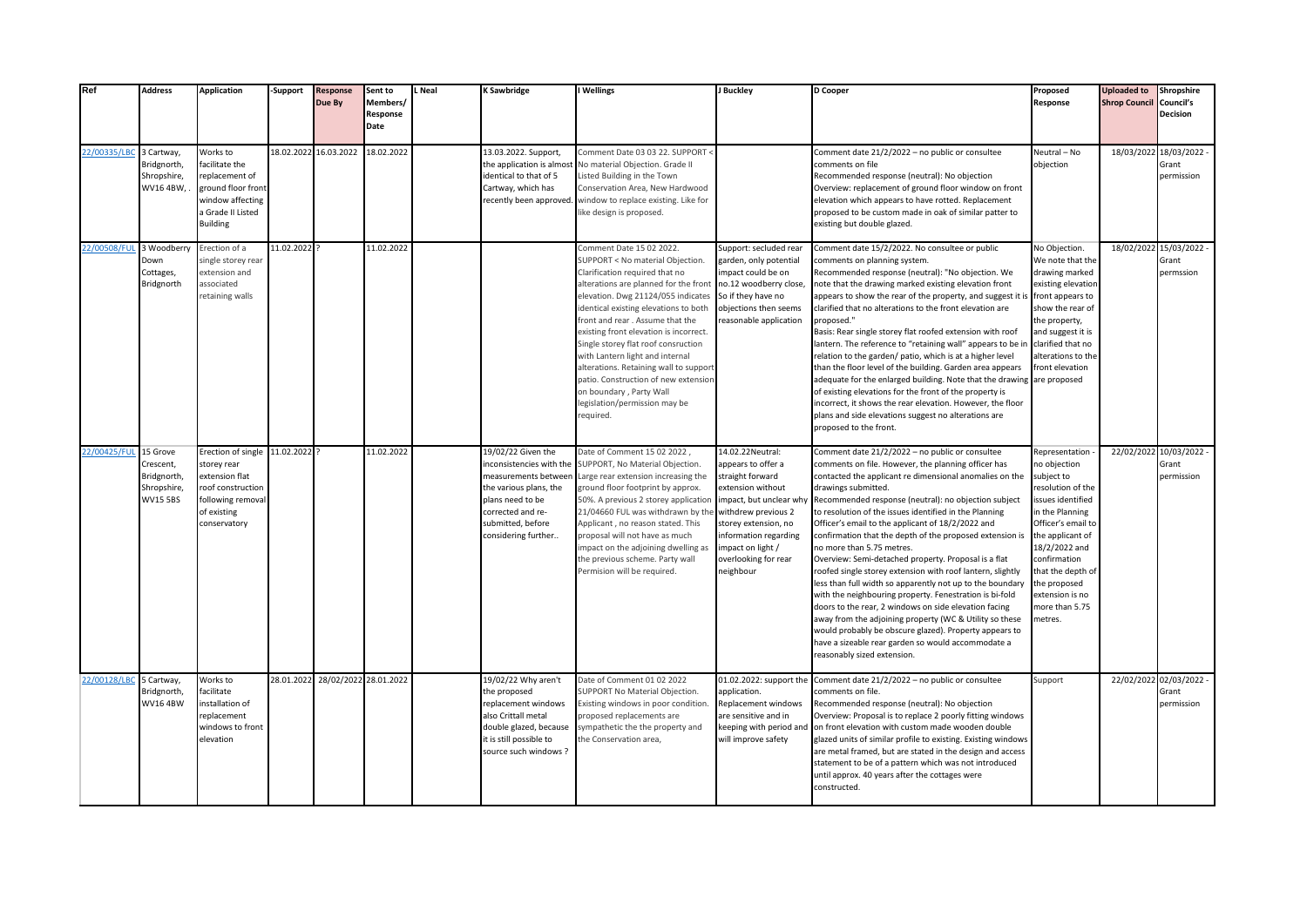| Ref          | <b>Address</b>                                                   | <b>Application</b>                                                                                                                                                                                                     | -Support | <b>Response</b><br>Due By | Sent to<br>Members/<br>Response<br>Date | L Neal | K Sawbridge                                                                                                                                                                                                            | I Wellings                                                                                                                                                                                                                                                                                                                                                                                                                         | J Buckley                                                                                                                                                                                                                                                                                                                                                                                                         | D Cooper                                                                                                                                                                                                                                                                                                                                                                                                                                                                                                                                                                                                                                                                                                                                                                                                                                                                                                                                                                                                                                                                                                                                                                                                                                                                                                                                                                                                                                                                                       | Proposed<br>Response                                                                                                                                                                                                                                                                                                                                                                       | <b>Uploaded to</b><br><b>Shrop Council Council's</b> | Shropshire<br><b>Decision</b>                  |
|--------------|------------------------------------------------------------------|------------------------------------------------------------------------------------------------------------------------------------------------------------------------------------------------------------------------|----------|---------------------------|-----------------------------------------|--------|------------------------------------------------------------------------------------------------------------------------------------------------------------------------------------------------------------------------|------------------------------------------------------------------------------------------------------------------------------------------------------------------------------------------------------------------------------------------------------------------------------------------------------------------------------------------------------------------------------------------------------------------------------------|-------------------------------------------------------------------------------------------------------------------------------------------------------------------------------------------------------------------------------------------------------------------------------------------------------------------------------------------------------------------------------------------------------------------|------------------------------------------------------------------------------------------------------------------------------------------------------------------------------------------------------------------------------------------------------------------------------------------------------------------------------------------------------------------------------------------------------------------------------------------------------------------------------------------------------------------------------------------------------------------------------------------------------------------------------------------------------------------------------------------------------------------------------------------------------------------------------------------------------------------------------------------------------------------------------------------------------------------------------------------------------------------------------------------------------------------------------------------------------------------------------------------------------------------------------------------------------------------------------------------------------------------------------------------------------------------------------------------------------------------------------------------------------------------------------------------------------------------------------------------------------------------------------------------------|--------------------------------------------------------------------------------------------------------------------------------------------------------------------------------------------------------------------------------------------------------------------------------------------------------------------------------------------------------------------------------------------|------------------------------------------------------|------------------------------------------------|
| 22/00090/FUI | 33 The<br>Wheatlands<br>Bridgnorth<br><b>WV16 5BD</b>            | Erection of a<br>ingle storey rear<br>extension                                                                                                                                                                        |          | 19.01.2022 08.02.2022     | 19.01.2022                              |        | 19/02/22 Support, the<br>proposals will provide a<br>higher quality of<br>accommodation,<br>subject to the issue<br>raised by the neighbour<br>about the ownership of<br>the apparently shared<br>land being resolved. | 04 02 2022 No material Objection<br>SUPPORT The ownership of the strip<br>of land refered to in a Public<br>Comment needs to proved by Deeds that the neighbour's<br>or Land Registry prior to any<br>decision. Request that such<br>documentation is provided to<br>accompany the Application.                                                                                                                                    | 01.02.2022: no<br>objection to rear<br>extension on condition<br>concerns are addressed<br>as regards confirmation<br>of shared access and<br>ownership of the<br>grassed area to the<br>north.                                                                                                                                                                                                                   | Comment date 21/2/2022 - 1 public comment<br>Recommended response (neutral): No objection.<br>Overview: Straightforward flat roofed single storey rear<br>extension with roof lanterns, patio doors to the rear, no<br>side windows on the extension. Plot appears adequate to<br>accommodate the extension. Application form gives the<br>mpression that no parking spaces will be retained but<br>existing parking is at the front and would not be affected<br>by the proposal. The public comment concerns ownership<br>of a grassed area at the side of the property, which is not<br>affected by the proposal.                                                                                                                                                                                                                                                                                                                                                                                                                                                                                                                                                                                                                                                                                                                                                                                                                                                                           | Representation<br>No Objection                                                                                                                                                                                                                                                                                                                                                             |                                                      | 22/02/2022 22/02/2022 -<br>Grant<br>permission |
| 22/00080/FUL | 14 Moat<br>Street<br>Bridgnorth<br><b>WV16 4EP</b>               | Alterations and<br>extensions to<br>existing dwelling<br>to create 2No<br>dwellings,<br>demolition of<br>boundary wall<br>and formation of<br>pedestrian access                                                        |          | 19.01.2022 09.02.2022     | 19.01.2022                              |        | 19/02/22 Object,<br>because there are<br>multiple issues,<br>including over<br>development,<br>insifficient space within<br>the majority of the<br>rooms proposed to be<br>created and overlooking<br>issues.          | 04 02 22 OBJECT. Overdevelopment<br>of the site. Concern regarding the<br>mpact on listed buildings 1-7<br>Northgate. Concern at potential loss the scale of this<br>of light to neighbouring properties.<br>Concern at the size of rooms as<br>ndicated. Must comply with<br><b>Technical Housing Standards and</b><br>any Local Plan Policy. Housing Act<br>1985 Space Standards or better if<br>specified by Local Plan Policy. | 14.02.22. Object:<br>nultiple residents have<br>raised concerns about<br>development and its<br>mpact on the<br>conservation area. The<br>over development will<br>affect light, historic<br>walls, orchards, and will<br>close in a very green<br>area. This is a highly<br>visible location next to<br>Northgate surrounded<br>by heritage assets which<br>need to be protected<br>against over<br>development. | Comment date 3/2/2022. No consultee comments on file,<br>public comments.<br>Recommended comment (object): The proposal appears<br>to be an overdevelopment of the site and we are<br>concerned about the small size of the dwellings and the<br>amount of outside space. There are also concerns about<br>ootential overshadowing of neighbouring properties, and<br>the impact on the setting of Listed Buildings at 1-7<br>Northgate.<br>Basis: Cottage in Moat Street, with a garden extending to<br>Cliff Road. Conservation area, and neighbouring buildings<br>1-7 Northgate and 16 Moat Street) are listed Grade II.<br>The proposal is to alter the existing cottage, create an<br>additional 2 storey dwelling attached to the existing<br>cottage to the rear, and create a new dwelling fronting<br>Cliff Road.<br>The dwelling fronting Cliff Road would be 2 storey with a<br>pitched roof & dormer windows. Building footprint<br>approx. 39sq m., internal floor area approx. 63.5 sq. m. It<br>appears to be quite close to 1a Cliff Road (to its WSW),<br>which has 1st floor windows on the side elevation, though<br>it is not easy to determine how close from the submitted<br>block plan (The gap between the proposed building and<br>the side boundary is approx. 1 metre). This proposal<br>would also involve the loss of a boundary wall, said by<br>neighbours to be 19th Century. Residents of the row of<br>cottages 2-7 Northgate have also expressed concerns | Objection - The<br>proposal appears<br>to be an<br>overdevelopmen<br>t of the site and<br>we are<br>concerned about<br>the small size of<br>the dwellings<br>and the amount<br>of outside space.<br>There are also<br>concerns about<br>potential<br>overshadowing<br>of neighbouring<br>properties, and<br>the impact on<br>the setting of<br><b>Listed Buildings</b><br>at 1-7 Northgate |                                                      | 18/02/2022 08/03/2022 -<br>Withdrawn           |
| 21/05847/LB  | Severn Arms<br>Hotel, 3<br>Underhill<br>Street, Bridgno internal | renovation of<br>existing building<br>with some<br>rth, WV16 4BB reconfiguration to<br>include removal<br>of some modern<br>stud walls and<br>replacement of<br>some windows<br>affecting a Grade<br>I Listed Building |          | 19.01.2022 08.02.2022     | 19.01.2022                              |        | 31/1/2022 Support,<br>investment of this<br>nature is definitely<br>needed & welcomed.                                                                                                                                 | Date of comment 01 02 2022<br><b>SUPPORT Carefully considered</b><br>refurbishment and alterations<br>sympathetic to the style of the<br>existing building and empathy with<br>the conservation area,                                                                                                                                                                                                                              | 24.01. Support<br>application. Sensitive<br>upgrades in<br>conservation area                                                                                                                                                                                                                                                                                                                                      | Comment date 31/1/2022 - no consultee or public<br>comments on file<br>Recommended response (neutral): no objection.<br>Basis: General scheme of updating including removing<br>modern partition work and repairing/ replacing poor<br>quality modern windows.                                                                                                                                                                                                                                                                                                                                                                                                                                                                                                                                                                                                                                                                                                                                                                                                                                                                                                                                                                                                                                                                                                                                                                                                                                 | No objection                                                                                                                                                                                                                                                                                                                                                                               | 07/02/2022                                           |                                                |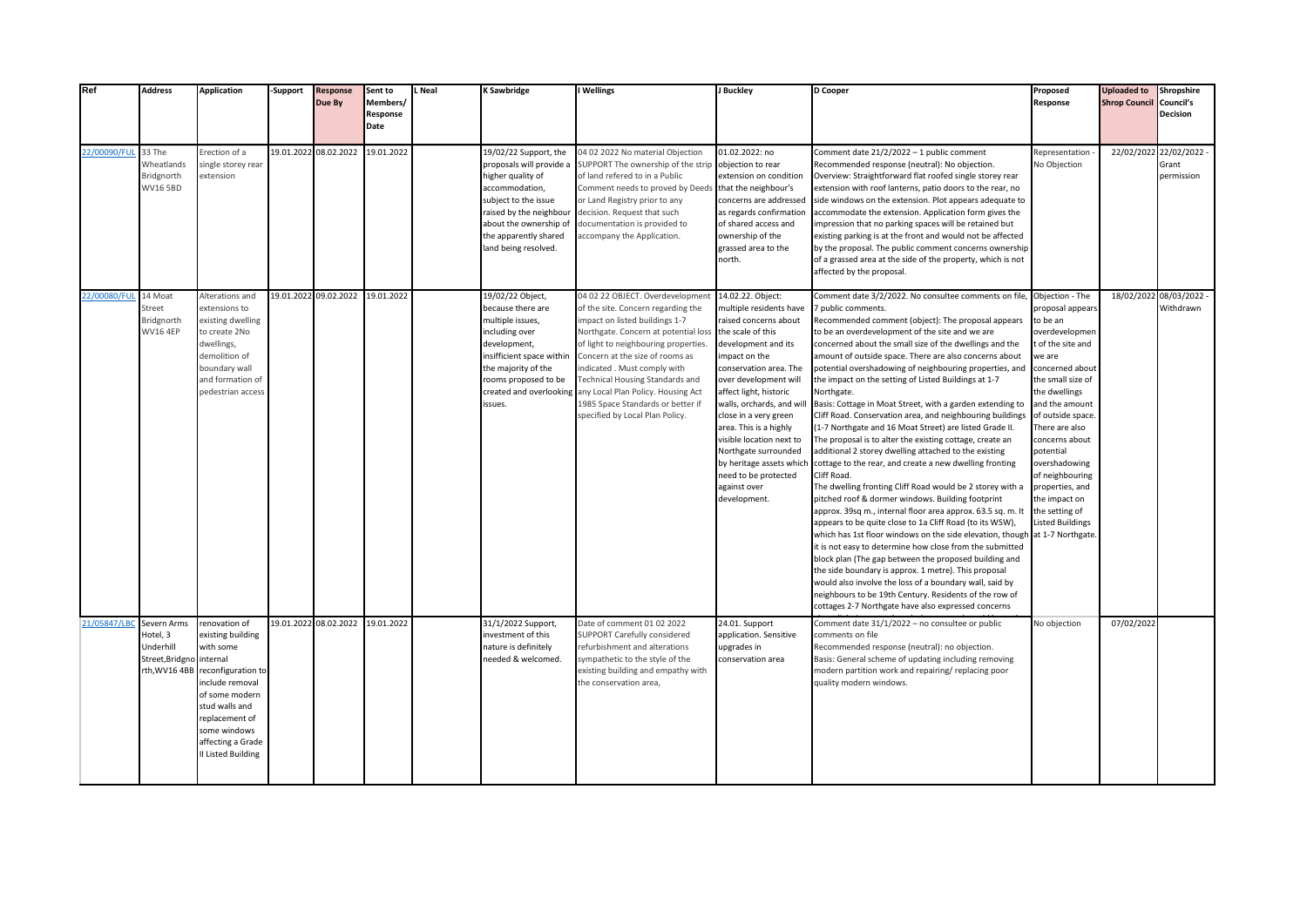| Ref                      | <b>Address</b>                                                               | <b>Application</b>                                                                                                                                                                                                                             | -Support   | <b>Response</b><br>Due By        | Sent to<br>Members/<br>Response | Neal | <b>K Sawbridge</b>                                                                                                                 | I Wellings                                                                                                                                             | J Buckley                                                                                                          | <b>D</b> Cooper                                                                                                                                                                                                                                                                                                                                                                                                                                                                                                                                               | Proposed<br>Response | <b>Uploaded to</b><br><b>Shrop Council Council's</b> | Shropshire<br><b>Decision</b>                  |
|--------------------------|------------------------------------------------------------------------------|------------------------------------------------------------------------------------------------------------------------------------------------------------------------------------------------------------------------------------------------|------------|----------------------------------|---------------------------------|------|------------------------------------------------------------------------------------------------------------------------------------|--------------------------------------------------------------------------------------------------------------------------------------------------------|--------------------------------------------------------------------------------------------------------------------|---------------------------------------------------------------------------------------------------------------------------------------------------------------------------------------------------------------------------------------------------------------------------------------------------------------------------------------------------------------------------------------------------------------------------------------------------------------------------------------------------------------------------------------------------------------|----------------------|------------------------------------------------------|------------------------------------------------|
|                          |                                                                              |                                                                                                                                                                                                                                                |            |                                  | Date                            |      |                                                                                                                                    |                                                                                                                                                        |                                                                                                                    |                                                                                                                                                                                                                                                                                                                                                                                                                                                                                                                                                               |                      |                                                      |                                                |
| 22/00061/FUL             | 45 Cricket<br>Meadow,<br>Bridgnorth,<br><b>WV16 4LB</b>                      | Erection of two<br>storey side and<br>single storey<br>extension                                                                                                                                                                               | 19.01.2022 | 18/02/2002 19.01.2022            |                                 |      | 31/1/2022 Support, the<br>proposals will provide a<br>much better quality of<br>living space, including<br>an additional bathroom. |                                                                                                                                                        |                                                                                                                    | Comment date 31/1/2022 No public or consultee<br>comments on file.<br>Recommended response (neutral): No objection.<br>Basis: Semi-detached house. Proposal is a main 2 storey<br>side extension with pitched roof, and a small single storey<br>rear extension with pitched roof and roof windows. The<br>side extension would protrude past the existing rear wall<br>of the property. Whilst there is some potential for<br>overshadowing of 43 Cricket Meadow, the extent of the<br>additional structure at 1st floor and roof level is fairly<br>modest. | No objection         |                                                      | 07/02/2022 22/02/2022 -<br>Grant<br>permission |
| 22/00171/TPO 2 Hermitage | Heights,<br>Bridgnorth,<br>Shropshire,<br><b>WV15 5EN,</b>                   | To fell 1No.<br>mature Oak Tree<br>protected by The<br>Salop County<br>Council<br>(Bridgnorth) Tree<br>Preservation<br>Order 1962<br>(Varied on the<br>19th September<br>2011 with the<br>removal of A14,<br>15, 16, 19, 20, 21,<br>23 and G4) |            | 19.01.2022 03/02/2022 19.01.2022 |                                 |      | 31/1/2022 No<br>surgeon has<br>ecommended the<br>removal.                                                                          | Comment Date 1/2/2022 no<br>objection, given the tree objection providing SC Tree Expert<br>agrees with Applicants Tree<br>Surgeons diagnosis & report |                                                                                                                    | Comment date 31/1/2022. No consultee or public<br>comments on file.<br>Recommended response: No objection<br>Basis: Application from tree surgeon suggests<br>longstanding fungal infection, possible root damage, and<br>dead limbs falling in the vicinity of the property                                                                                                                                                                                                                                                                                  | No objection         | 07/02/202                                            | 04/03/2022 -<br>Grant<br>permission            |
| 21/05865/CPL             | Bridgnorth<br>Hospital,<br>North Gate,<br>Bridgnorth,<br><b>WV16 4EU</b>     | Application for a<br>Lawful<br>Development<br>Certificate for<br>installation of<br>photovoltaic<br>panels to roof of<br>Bridgnorth<br>Community<br>Hospital                                                                                   | 13.01.2022 |                                  | 13.01.2022                      |      | 31/1/2022 I concur with<br>Cllr Cooper.                                                                                            | Date of Comment 14 01 22.<br>SUPPORT No material objection.                                                                                            | 24.01 Support carbon<br>reduction installation in<br>public building- modern<br>style building, well<br>integrated | Comment date 31/1/2022.<br>No comment required - notifications is marked "ufm3 -<br>for info only).<br>The Conservation Area map suggests part (the older<br>buildings) of Bridgnorth Hospital is in the Bridgnorth<br>Conservation Area and as such would have permitted<br>development rights withdrawn under the Article 4<br>Direction which applies across this Conservation Area. The<br>proposal appears to involve PV panels on the newer<br>hospital buildings which would be outside the<br>Conservation Area.                                      |                      | N/A                                                  |                                                |
| 22/00103/TCA St Mary     | Magdalene<br>Church,<br>Quatford,<br>Bridgnorth,<br>Shropshire,<br>WV15 6QJ. | Removal of 1No<br><b>Sycamore Tree</b><br>within Quatford<br>Conservation<br>Area                                                                                                                                                              |            | 13.01.2022 02.02.2022            | 13.01.2022                      |      | 31/1/2022 More detail<br>needed to allow due<br>consideration.                                                                     | Date of Comment 14 01 22. No<br>information supplied to make an<br>informed comment or decision.                                                       |                                                                                                                    | Comment date 4/2/2022 - the application form wasn't<br>visible when viewed previously, now seen.<br>Recommended response: No objection<br>Basis: Application is to remove the tree in its entirety or to<br>leave a single stem. Issue is potential property damage if<br>tree fails. Applicant states they have consulted County<br>Arboriculturalist.                                                                                                                                                                                                       | No objection         |                                                      | 07/02/2022 04/03/2022 -<br>No objection        |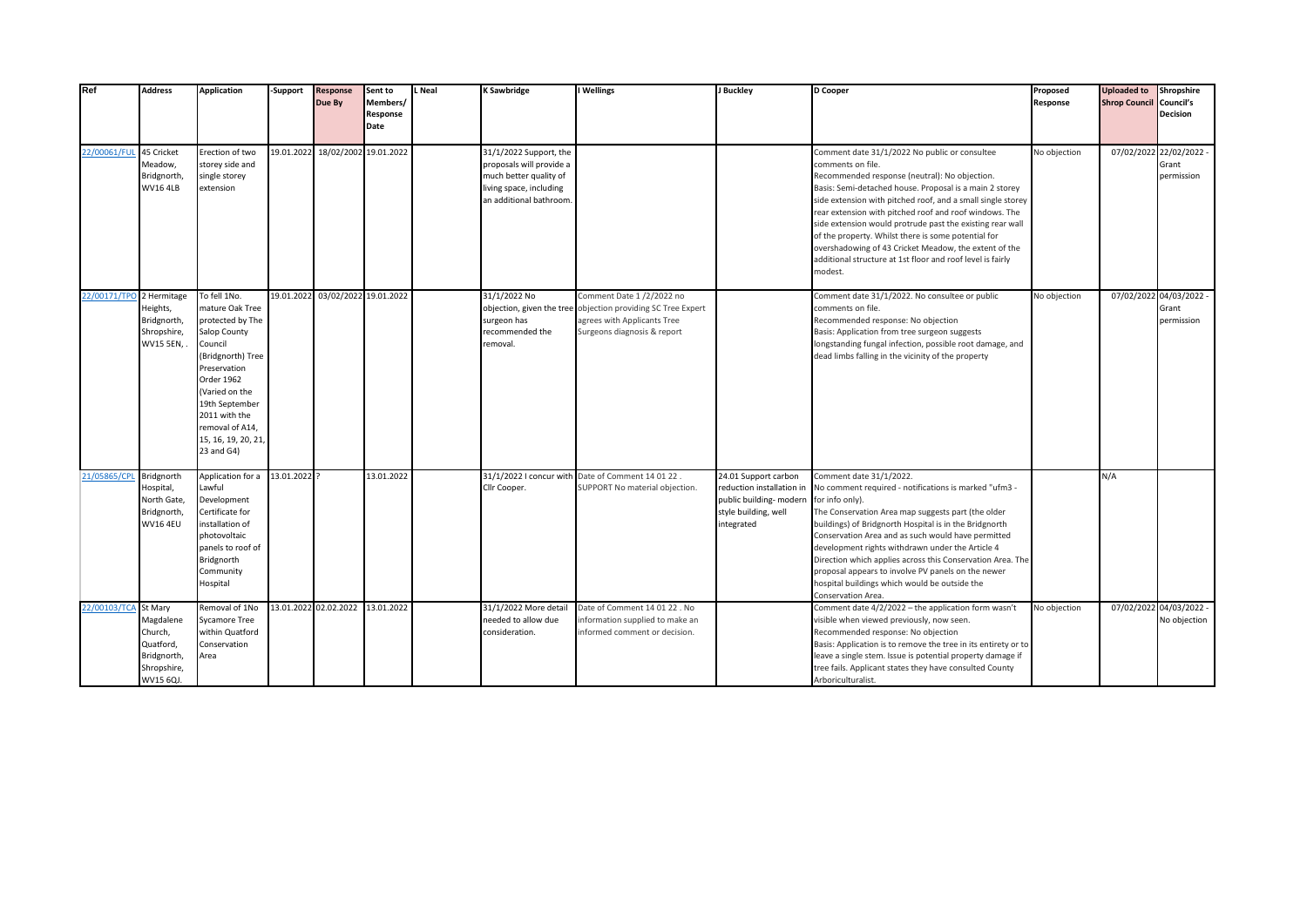| Ref          | <b>Address</b>                                         | <b>Application</b>                                                                                                                                                                     | -Support              | <b>Response</b><br>Due By      | Sent to<br>Members/ | Neal | <b>K Sawbridge</b>                                           | I Wellings                                                                                                                                                                                                                                                                                                              | J Buckley | D Cooper                                                                                                                                                                                                                                                                                                                                                                                                                                                                                                                                                                                                                                                                                                                                                                                                                                                                                                                                                                                                                                                                                                                                                                                                                      | Proposed<br>Response                                                                                                                                                                                                                                                          | <b>Uploaded to</b><br><b>Shrop Council Council's</b> | Shropshire                                     |
|--------------|--------------------------------------------------------|----------------------------------------------------------------------------------------------------------------------------------------------------------------------------------------|-----------------------|--------------------------------|---------------------|------|--------------------------------------------------------------|-------------------------------------------------------------------------------------------------------------------------------------------------------------------------------------------------------------------------------------------------------------------------------------------------------------------------|-----------|-------------------------------------------------------------------------------------------------------------------------------------------------------------------------------------------------------------------------------------------------------------------------------------------------------------------------------------------------------------------------------------------------------------------------------------------------------------------------------------------------------------------------------------------------------------------------------------------------------------------------------------------------------------------------------------------------------------------------------------------------------------------------------------------------------------------------------------------------------------------------------------------------------------------------------------------------------------------------------------------------------------------------------------------------------------------------------------------------------------------------------------------------------------------------------------------------------------------------------|-------------------------------------------------------------------------------------------------------------------------------------------------------------------------------------------------------------------------------------------------------------------------------|------------------------------------------------------|------------------------------------------------|
|              |                                                        |                                                                                                                                                                                        |                       |                                | Response<br>Date    |      |                                                              |                                                                                                                                                                                                                                                                                                                         |           |                                                                                                                                                                                                                                                                                                                                                                                                                                                                                                                                                                                                                                                                                                                                                                                                                                                                                                                                                                                                                                                                                                                                                                                                                               |                                                                                                                                                                                                                                                                               |                                                      | Decision                                       |
| 21/05982/TCA | 68 Cartway,<br>Bridgnorth,<br>Shropshire,<br>WV16 4BG  | Reduce by up to a<br>maximum 50%<br>five Conifer trees<br>(marked A-E) all<br>lying within<br>Bridgnorth<br>Conservation<br>Area                                                       | 13.01.2022 25.01.2022 |                                | 13.01.2022          |      | 31/1/2022 SUPPORT<br>given the apparent<br>danger otherwise. | Date of Comment 14 01 22.<br>Representation . A TPO should be<br>introduced to protect these trees.<br>They form a soft and attractive part<br>enclosure to Friar St Green. and are<br>very much part of the local<br>landscape and Conservation Area.<br>Minor reduction in height would be<br>acceptable but not 50%. |           | Comment date 28/1/2022.<br>Recommended comment: No objection<br>Rationale: Safety related work.                                                                                                                                                                                                                                                                                                                                                                                                                                                                                                                                                                                                                                                                                                                                                                                                                                                                                                                                                                                                                                                                                                                               | Representation -<br>The trees form a<br>soft and<br>attractive part<br>enclosure to<br>Friar St Green<br>and are very<br>much a part of<br>the local<br>landscape and<br>Conservation<br>Area. The<br>reduction in<br>height should be<br>kept to a<br>minimum.               |                                                      | 07/02/2022 15/02/2022 -<br>No objection        |
| 21/05854/CPL | 6 Paulbrook<br>Road,<br>Bridgnorth,<br><b>WV16 5DN</b> | Application for a<br>Lawful<br>Development<br>Certificate for the<br>proposed<br>conversion of<br>integral garage to<br>a habitable space<br>to include<br>insertion of<br>door/window |                       | 07.01.2022 12.01.2022          | 07.01.2022          |      | 31/1/2022 SUPPORT.                                           | Date of Comment 10 1 2022<br>SUPPORT. Note. Changing the use of<br>a garage (non habitable) to a living<br>space (habitable) will require<br>Building Regulation approval.                                                                                                                                              |           | Comment date 28/1/2022<br>Recommended comment: No comment<br>Reason: Application is seeking a declaration of whether<br>the proposal would be within permitted development<br>rights. As such it's not clear that we can have an opinion<br>on legality. Should a planning application be required I<br>would have no objection.                                                                                                                                                                                                                                                                                                                                                                                                                                                                                                                                                                                                                                                                                                                                                                                                                                                                                              | Representation<br>No comment as<br>this is seeking a<br>declaration of<br>whether the<br>proposal would<br>be within<br>permitted<br>development<br>rights.                                                                                                                   | 07/02/2022                                           |                                                |
| 21/05852/FUI | 77 Cartway,<br>Bridgnorth,<br><b>WV16 4BW</b>          | Erection of first<br>floor rear<br>extension to<br>create additional<br>bedroom                                                                                                        |                       | 07.01.2022 12.01.2022 07.01.22 |                     |      |                                                              | Date of Comment 10 1 22 OBJECT.<br>Located within the Conservation<br>Area.Material objection. Effect on<br>Conservation area and Design and<br>appearance of proposals.                                                                                                                                                |           | Comment date 28/1/2022 - no consultee or public<br>comments on file.<br>Recommended comment (neutral): We are concerned<br>that there may be an impact on the residential amenity of<br>neighbouring properties or the potential to overshadow<br>the adjacent property to the NE, but this could only be<br>ascertained by a site visit.<br>Information/assessment: Sloping site with some profiling<br>of the rear garden. Property as existing has a pitched roof<br>extending down to ground floor level at the rear, with a<br>substantial chimney. Proposal is to build out at right<br>angles to existing building at 1st floor level, with a pitched overshadow the<br>roof. Involves removal of the chimney. Proposal involves a adjacent<br>substantial increase in fenestration on the rear elevation,<br>including 1st floor full height opening windows and a<br>Juliet balcony. Ground level to be lowered in rear patio<br>area by approx. 0.5m. Proposed extension is unlikely to be<br>visible other than potentially from neighbouring gardens.<br>However, it may impact the residential amenity of<br>neighbouring properties (overlooking gardens) or<br>overshadow the property to the NE (78 Cartway?) | Representation<br>Neutral however.<br>there are<br>concerns that<br>there may be an<br>impact on the<br>residential<br>amenity of<br>neighbouring<br>properties or the<br>potential to<br>property to the<br>NE, but this<br>could only be<br>ascertained by a<br>site visit. |                                                      | 07/02/2022 30/03/2022 -<br>Grant<br>permission |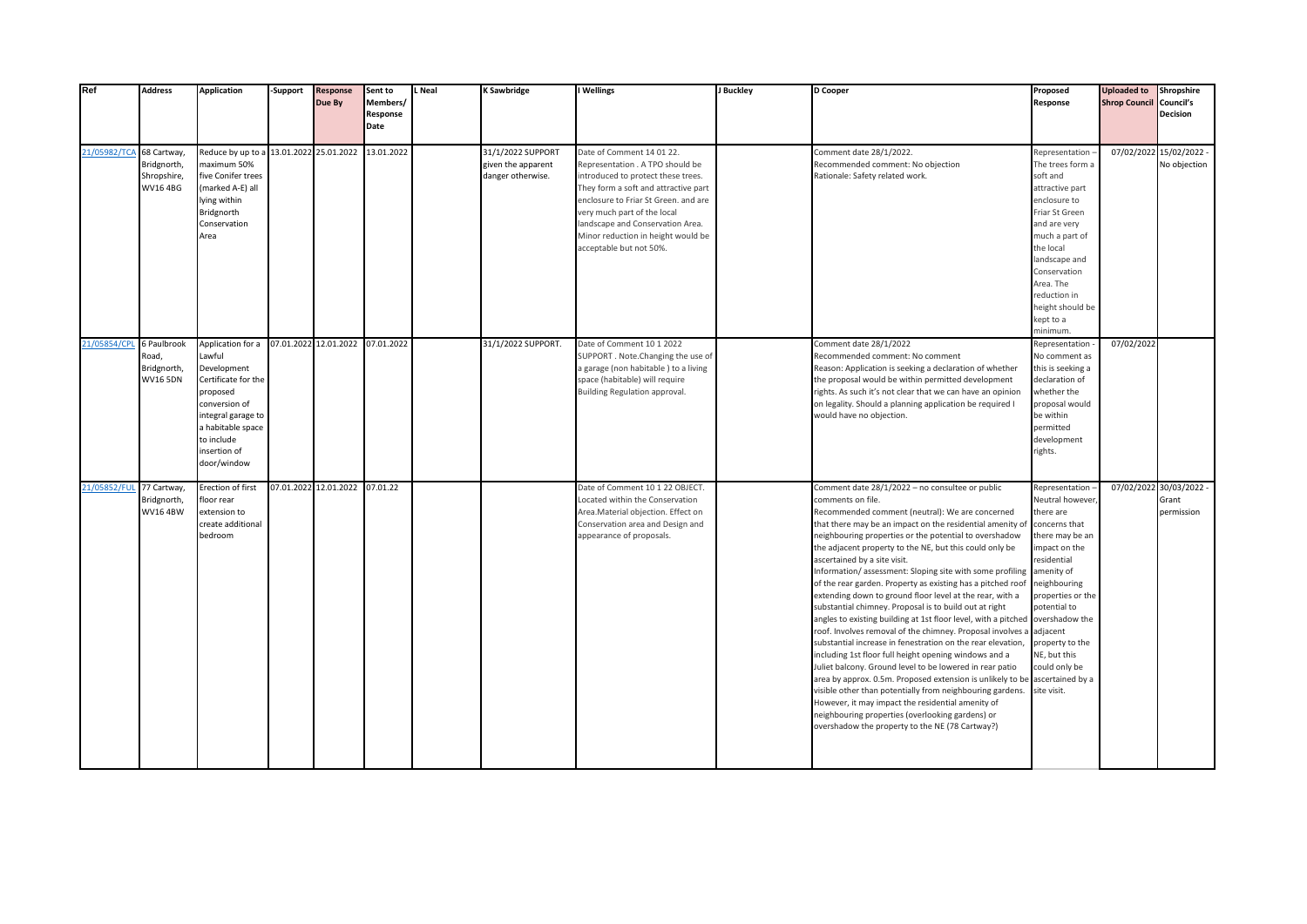| Ref         | <b>Address</b>                                                                                                               | <b>Application</b>                                                                                                                                                                                                                                                                                            | -Support | <b>Response</b><br>Due By | Sent to<br>Members/<br>Response<br>Date | L Neal | K Sawbridge | I Wellings                                                                                                                                                                                                                                                                                                                                                                                                                                                                                                                                                                                                                                                                                                                                             | J Buckley | D Cooper                                                                                                                                                                                                                                                                                                                                                                                                                                                                                                                                                                                                                                                                                                                                                                                                                                                                                                                                                                                                                                                                                                                                                                                                                                                                                                                                                                                                                                                                            | Proposed<br>Response                                                                                                                                                                                                                                                                                                                                                                                                                                               | <b>Uploaded to</b><br><b>Shrop Council Council's</b> | Shropshire<br><b>Decision</b>                  |
|-------------|------------------------------------------------------------------------------------------------------------------------------|---------------------------------------------------------------------------------------------------------------------------------------------------------------------------------------------------------------------------------------------------------------------------------------------------------------|----------|---------------------------|-----------------------------------------|--------|-------------|--------------------------------------------------------------------------------------------------------------------------------------------------------------------------------------------------------------------------------------------------------------------------------------------------------------------------------------------------------------------------------------------------------------------------------------------------------------------------------------------------------------------------------------------------------------------------------------------------------------------------------------------------------------------------------------------------------------------------------------------------------|-----------|-------------------------------------------------------------------------------------------------------------------------------------------------------------------------------------------------------------------------------------------------------------------------------------------------------------------------------------------------------------------------------------------------------------------------------------------------------------------------------------------------------------------------------------------------------------------------------------------------------------------------------------------------------------------------------------------------------------------------------------------------------------------------------------------------------------------------------------------------------------------------------------------------------------------------------------------------------------------------------------------------------------------------------------------------------------------------------------------------------------------------------------------------------------------------------------------------------------------------------------------------------------------------------------------------------------------------------------------------------------------------------------------------------------------------------------------------------------------------------------|--------------------------------------------------------------------------------------------------------------------------------------------------------------------------------------------------------------------------------------------------------------------------------------------------------------------------------------------------------------------------------------------------------------------------------------------------------------------|------------------------------------------------------|------------------------------------------------|
| 21/05845/FU | Proposed<br>Residential<br>Developmen<br>Land At<br>Former<br><b>Builders Yard</b><br>South Of<br>Innage Lane,<br>Bridgnorth | Erection of four<br>(age-restricted)<br>dwellings; car<br>parking spaces,<br>estate road and<br>associated works                                                                                                                                                                                              |          | 07.01.2022 11.01.2022     | 07.01.22                                |        |             | Date of Comment 10 01 22.OBJECT.<br>Re Application of 19/05213/FUL (5<br>Dwellings) Refused . Re Application 4<br>Dwellings. The reasons for refusal<br>are still applicable.<br>Members object to the planning<br>application and recommend that it<br>should be rejected as invalid on the<br>grounds that it occupies land set<br>aside as residents' gardens for which<br>permission was granted<br>18/02281/FUL) providing it was<br>mplemented as approved.<br>We further note that the original<br>permission did not require an<br>affordable housing contribution due<br>to lack of viability and are concerned<br>that the potential further<br>development of part of the site may<br>not have been considered when<br>assessing viability. |           | Comment date 28/1/2022. No public or consultee<br>comments on file.<br>Recommended comment (objection): the proposal<br>occupies part of the site of the adjoining retirement<br>apartment development which is in the course of<br>construction but not completed. As such, it should be<br>considered as an amendment to the retirement<br>apartment plans permitted under 18/02281/ FUL, and<br>subject to a reappraisal of whether the amended proposal<br>s capable of supporting an affordable housing<br>contribution. As a stand alone proposal, we would<br>consider that it fails to safeguard the residential amenity<br>of the occupants of the adjacent retirement apartment<br>development.<br>Appraisal: No objection to the design, but concerns over<br>the principle of development. Planning application<br>18/02281/FUL for the development of 50 retirement<br>apartments was allowed on appeal (non-determination)<br>and included a condition that the development is carried<br>out in line with the approved drawings, including the site<br>plan 30027BN-001, which shows the area of the current<br>proposal as being external amenity space. The<br>development was permitted with no affordable housing<br>contribution as it was judged insufficiently viable to do so.<br>The development is in the course of construction and at<br>the date of the current application was not occupied.<br>The current proposal seeks to argue that the amount of | Objection - the<br>proposal<br>occupies part of<br>the site of the<br>adjoining<br>retirement<br>apartment<br>development<br>which is in the<br>course of<br>construction but<br>not completed.<br>As such, it should<br>be considered as<br>an amendment<br>to the retirement<br>apartment plans<br>permitted under<br>18/02281/ FUL,<br>and subject to a<br>reappraisal of<br>whether the<br>amended<br>proposal is<br>capable of<br>supporting an<br>affordable |                                                      | 07/02/2022 -<br>Refuse                         |
| 21/05843/FU | Units 5, 6 And<br>7 Chartwell<br><b>Business Park</b><br>Stourbridge<br>Road<br>Bridgnorth<br>Shropshire                     | Erection of 1 No.<br>ew portal<br>framed building<br>(comprising of 3<br>separate units)<br>for flexible B2,<br>B8, E(g), Sui<br>generis -<br>veterinary<br>practice and Sui<br>generis - hot food<br>takeaways use<br>including all<br>associated<br>external works to<br>form car parking<br>and yard areas |          | 07.01.2022 11.01.2022     | 07.01.2022                              |        |             | Date of Comment SUPPORT . No<br>material objection.NOTE Check<br>Application Form. states No Trade<br>effluent or waste .But will be<br>equired if VETS or HOT FOOD<br>TAKEAWAY.                                                                                                                                                                                                                                                                                                                                                                                                                                                                                                                                                                       |           | Comment date 26/1/2022.<br>SC environmental protection have advised that a<br>contaminated land assessment is required, SUDS consider<br>surface water drainage acceptable. No comments from<br>highways or police as yet.<br>Recommended response (objection): Whilst we have no<br>issues with the building design and B2, B8 and E(g) uses,<br>we would consider that the Sui Generis uses would merit<br>specific consideration and cannot be granted flexibly. In<br>particular, use for hot food takeway would merit<br>consideration of the traffic impacts and impact on the<br>local environment, including arrangements for the<br>avoidance of litter.<br>Overview: Design of building is straightforward and in<br>keeping with the estate. Usage class B2 is General<br>Industrial, B8 is storage & distribution, E (g) is Office, R&D<br>and industrial uses compatible with residential locations.<br>Other parts of the site have previously been granted<br>permission for buildings for flexible former B1 use, B2 &<br>B8 (19/03204/FUL, which has been implemented). Site<br>area is 0.53 Ha which is marginally above the threshold<br>for Environmental Impact Assessment screening for<br>industrial estate development projects - none in<br>evidence.                                                                                                                                                                                                      | We have no<br>objection to the<br>development but<br>feel that<br>permission<br>should be<br>restricted to uses<br>B2, B8 & E(g) and<br>that any<br>proposed Sui<br>Generis use<br>should be<br>subject to a<br>separate<br>application and<br>consideration of<br>the local impacts<br>of such use.                                                                                                                                                               |                                                      | 07/02/2022 30/03/2022 -<br>Grant<br>permission |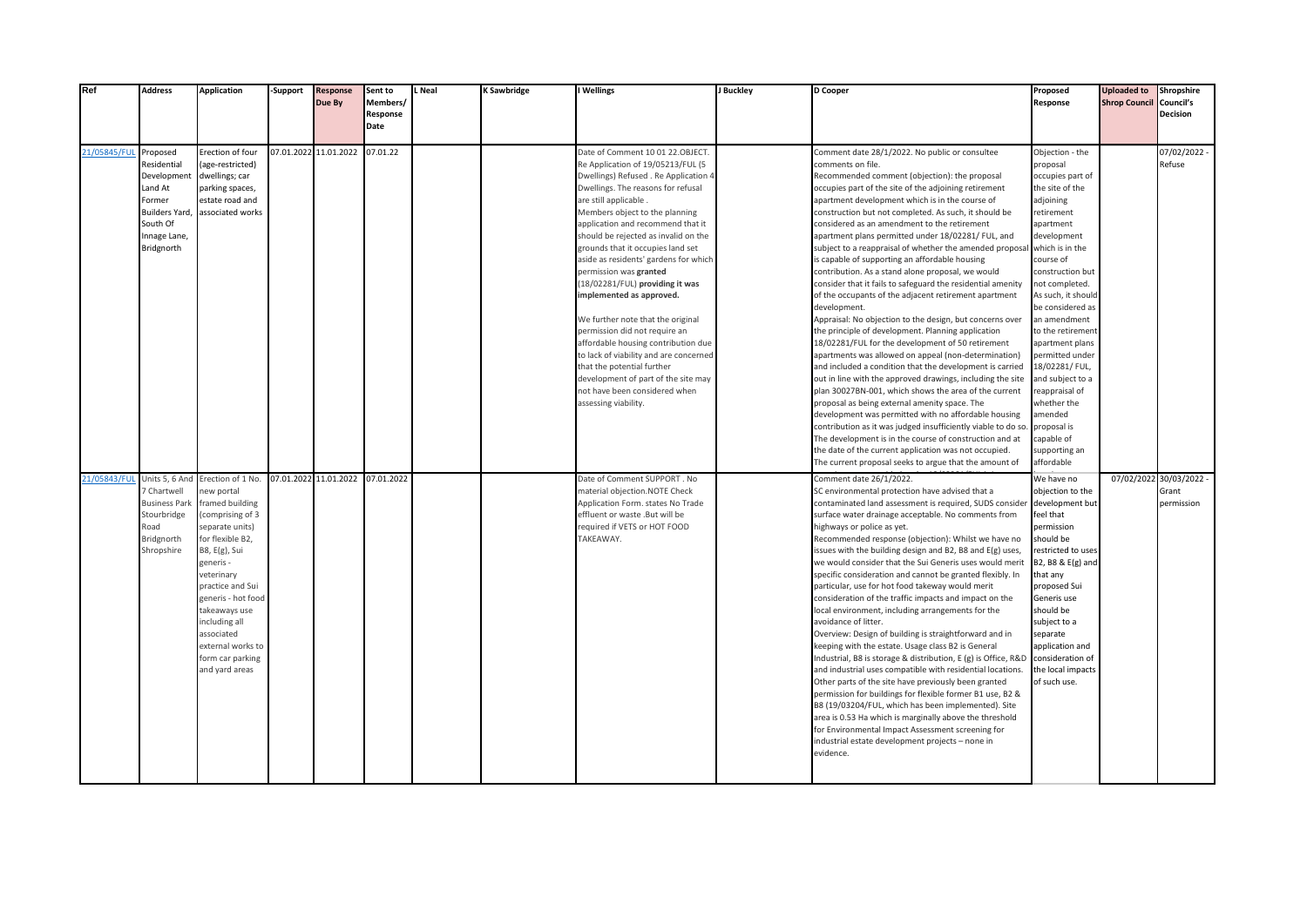| Ref          | <b>Address</b>                                        | <b>Application</b>                                                                                                                                                                                           | -Support     | <b>Response</b><br>Due By | Sent to<br>Members/<br>Response<br>Date | . Neal                                                                                                                                                                                                                                                                                                              | <b>K Sawbridge</b>                                                                                                                                                                                                                                                                                                            | I Wellings                                                                                                                                                                                                                                                                                             | J Buckley | D Cooper                                                                                                                                                                                                                                                                                                                                                                                                                                                                                                                                                                                                                                                                                                                                                                                                                                                                                                                                                                                                                                                                                                                                                                                                                                                                                                                                                                                                                                                                                                                                    | Proposed<br>Response                                                                                                                                                                                                                                                                                                       | <b>Uploaded to</b><br><b>Shrop Council</b> | Shropshire<br>Council's<br><b>Decision</b>     |
|--------------|-------------------------------------------------------|--------------------------------------------------------------------------------------------------------------------------------------------------------------------------------------------------------------|--------------|---------------------------|-----------------------------------------|---------------------------------------------------------------------------------------------------------------------------------------------------------------------------------------------------------------------------------------------------------------------------------------------------------------------|-------------------------------------------------------------------------------------------------------------------------------------------------------------------------------------------------------------------------------------------------------------------------------------------------------------------------------|--------------------------------------------------------------------------------------------------------------------------------------------------------------------------------------------------------------------------------------------------------------------------------------------------------|-----------|---------------------------------------------------------------------------------------------------------------------------------------------------------------------------------------------------------------------------------------------------------------------------------------------------------------------------------------------------------------------------------------------------------------------------------------------------------------------------------------------------------------------------------------------------------------------------------------------------------------------------------------------------------------------------------------------------------------------------------------------------------------------------------------------------------------------------------------------------------------------------------------------------------------------------------------------------------------------------------------------------------------------------------------------------------------------------------------------------------------------------------------------------------------------------------------------------------------------------------------------------------------------------------------------------------------------------------------------------------------------------------------------------------------------------------------------------------------------------------------------------------------------------------------------|----------------------------------------------------------------------------------------------------------------------------------------------------------------------------------------------------------------------------------------------------------------------------------------------------------------------------|--------------------------------------------|------------------------------------------------|
| 21/05803/FUI | 27 Cricket<br>Meadow<br>Bridgnorth<br><b>WV16 4LB</b> | Conversion of and 14.12.2021 ?<br>extension to<br>existing garage to<br>form additional<br>living<br>accommodation;<br>erection of a<br>detached annex<br>building following<br>removal of an<br>outbuilding |              |                           |                                         | 20.12.2021 No objection                                                                                                                                                                                                                                                                                             |                                                                                                                                                                                                                                                                                                                               | Date of Comment 23 12 21 SUPPORT<br>providing the inaccurancies on the<br>documentation is clarified. Garage<br>doors shown on proposed plans but<br>not on elevations and description in<br>notes, existing 1/2 brickwall to ex<br>garage unsuitable insulation for<br>living accomodation. Solution? |           | Comment date 4/1/2022 - no public or consultee<br>comments on SC system.<br>Recommended response (neutral): "No objection, but we<br>suggest a condition restricting the use of the annexe to<br>ancillary accommodation and arboricultural conditions as<br>per 20/04202/FUL"<br>Overview: Property has an extant permission<br>(20/04202/FUL), to which the Town Council raised no<br>objection. The current application omits a side extension<br>to the main building included in the approved scheme,<br>but retains some elements of other alterations to the<br>main building. It is now proposed to erect a single storey<br>timber clad annexe in the garden; this is stated to be<br>constructed as "inhabitable space" for building<br>regulations purposes. I would suggest that a condition is<br>included preventing the annexe from being occupied as a<br>separate dwelling. The previous approval incorporated<br>arboricultural conditions and these should be retained.                                                                                                                                                                                                                                                                                                                                                                                                                                                                                                                                                  | No objection,<br>but we suggest a<br>condition<br>restricting the<br>use of the<br>annexe to<br>ancillary<br>accommodation<br>and<br>arboricultural<br>conditions as per<br>20/04202/FUL                                                                                                                                   |                                            | 05/01/2022 10/02/2020 -<br>Grant<br>permission |
| 21/05769/FL  | 51 Innage<br>Lane<br>Bridgnorth<br><b>WV16 4HS</b>    | Erection of<br>extensions and<br>loft conversion                                                                                                                                                             | 16.12.2021 ? |                           |                                         | 20.12.2021 Object - this<br>house is directly<br>next to the<br>Crown Meadow<br>park. The<br>extension is very<br>large, coming to<br>the boundary<br>fence and at<br>three stories<br>extendign both<br>front and back<br>will be very<br>domineering and proposal.<br>reduce the<br>amenity value of<br>the park. | 13/1/2022 Neutral for<br>the reasons as succinctly<br>outlined by Cllr Cooper<br>ie there is already an<br>overlooking issue and I<br>cannot see how the<br>amenity value of the<br>park is reduced by the<br>proposal. I would also<br>add that the quality of<br>the living<br>accommodation is<br>hugely benefitted by the | Date of Comment 23 12 21 OBJECT<br>Material objection - Design and<br>appearance and impact on the visual<br>amenity of the adjacent open space.                                                                                                                                                       |           | Comment date 5/1/2022 - no public or consultee<br>comments on SC system as at 4/1/2022.<br>Recommended response (neutral).<br>Overview/reasoning: Semi-detached house next to an<br>entrance to Crown Meadow and AFC Bridgnorth.<br>Permission was granted for a 2 storey side extension<br>under ref 18/03834/FUL but this appears not to have<br>been built. Current proposal is a 2 storey side extension<br>and addition to an existing flat roofed ground floor<br>extension, together with a loft conversion. There would<br>be extensive glazing on the rear elevation at first floor<br>level (floor to ceiling, including patio doors and a Juliet<br>balcony), and at 2nd floor/ loft level. (Glazing on the side<br>elevation is marked "obscure glazed). There is a long rear<br>garden. Although the proposal would overlook a<br>children's play area, this is public open space and it would<br>be difficult to argue that the amenity value of this is<br>reduced by being overlooked. However, the residential<br>amenity of the neighbouring property (no 49) requires<br>consideration as their garden would be overlooked.<br>Glazed area on the previous application was more modest<br>and appears further away from the neighbouring<br>property. Neighbouring property has had a series of<br>extensions including 2 storey side extension<br>(BR/APP/FUL/08/0834) but this features rear windows on<br>a more normal scale. Having viewed the properties from<br>Crown Meadow it seems to me that the neighbouring | Neutral - Whilst<br>we note that the<br>principle of<br>extending the<br>property was<br>established by<br>approval of<br>18/03834/FUL,<br>we are<br>concerned at the<br>height of the<br>proposed<br>extension and<br>the extent of<br>fenestration<br>proposed at 1st<br>and 2nd floor<br>level on the rear<br>elevation | 14/01/2022                                 |                                                |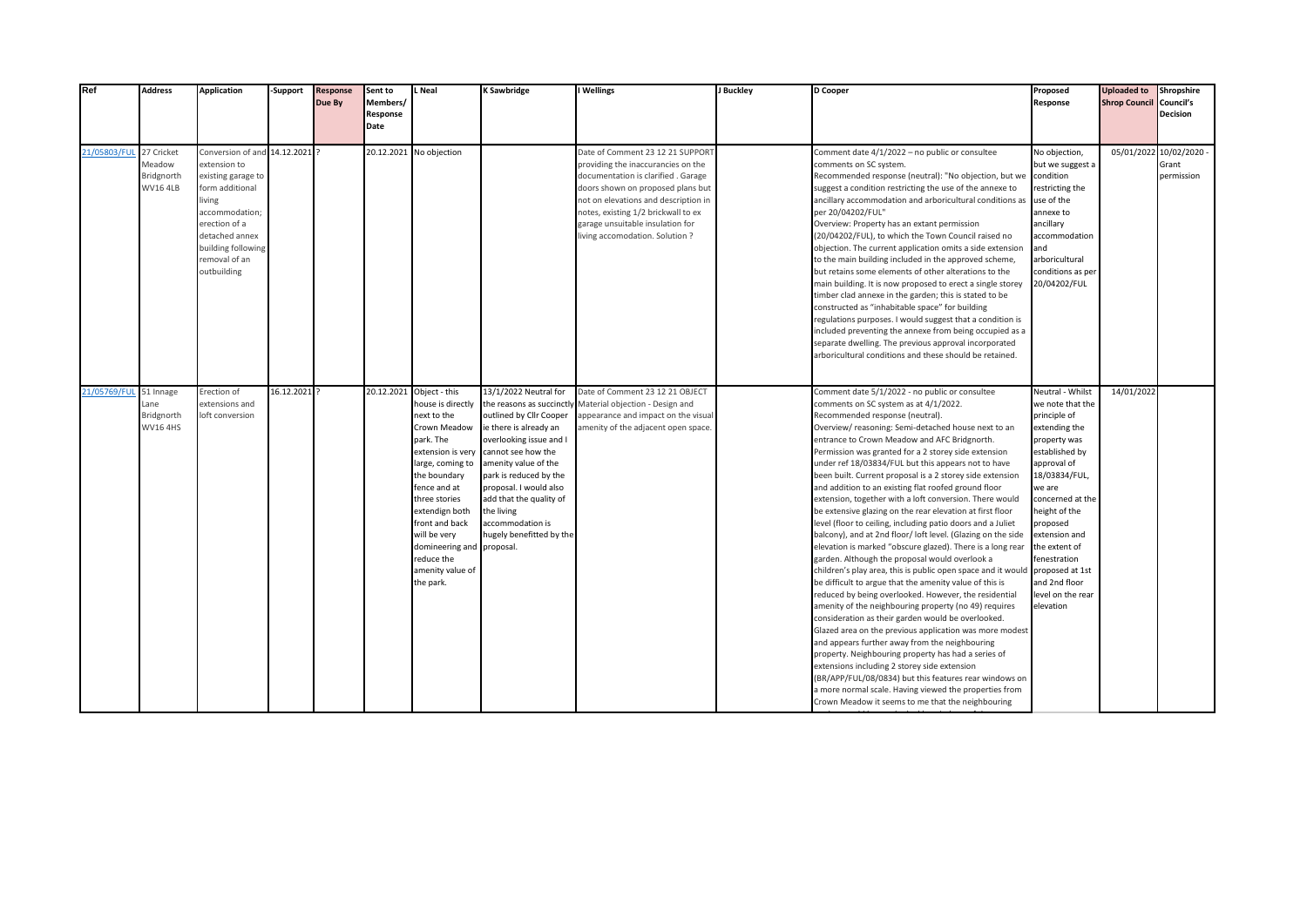| Ref                      | <b>Address</b>                                                                         | <b>Application</b>                               | -Support     | <b>Response</b><br>Due By                | Sent to<br>Members/<br>Response<br>Date | L Neal                  | K Sawbridge | I Wellings                                                                                                                                                                                            | J Buckley | D Cooper                                                                                                                                                                                                                                                                                                                                                                                                                                                                                                                                                                                                                                                                                                                                                                                                                                                                                          | Proposed<br>Response                                                                                                                                                                                                                                                                                       | <b>Uploaded to</b><br><b>Shrop Council Council's</b> | Shropshire<br><b>Decision</b>                  |
|--------------------------|----------------------------------------------------------------------------------------|--------------------------------------------------|--------------|------------------------------------------|-----------------------------------------|-------------------------|-------------|-------------------------------------------------------------------------------------------------------------------------------------------------------------------------------------------------------|-----------|---------------------------------------------------------------------------------------------------------------------------------------------------------------------------------------------------------------------------------------------------------------------------------------------------------------------------------------------------------------------------------------------------------------------------------------------------------------------------------------------------------------------------------------------------------------------------------------------------------------------------------------------------------------------------------------------------------------------------------------------------------------------------------------------------------------------------------------------------------------------------------------------------|------------------------------------------------------------------------------------------------------------------------------------------------------------------------------------------------------------------------------------------------------------------------------------------------------------|------------------------------------------------------|------------------------------------------------|
| 21/05154/FUL 17 Victoria | Road<br>Bridgnorth<br>Shropshire<br><b>WV16 4LA</b>                                    | Erection of single<br>storey rear<br>extension   | 15.12.2021 ? |                                          |                                         | 20.12.2021 No objection |             | Date of Comment 22 12 21 SUPPORT<br>No material objection.                                                                                                                                            |           | Comment date 3/1/2022. No public or consultee<br>comments on SC system. Recommended response<br>neutral): No objection.<br>Overview: The property already has a single storey rear<br>extension - assumed to have been permitted<br>development. The proposal appears to be to increase the<br>width of this with changes in fenestration. Main windows<br>would be patio doors to the rear, unlikely to have any<br>impact on the residential amenity of neighbouring<br>properties as there are long gardens and a track at the<br>rear separating properties on Victoria Road from Cricket<br>Meadow.                                                                                                                                                                                                                                                                                          | No objection                                                                                                                                                                                                                                                                                               |                                                      | 05/01/2022 25/02/2022 -<br>Grant<br>permission |
|                          | 21/05773/TCA Windle Lodge Fell a Leylandi<br>Salop St<br>Bridgnorth<br><b>WV16 5BH</b> |                                                  |              | 10.12.2021 23/12/2021 10.12.2021 Neutral |                                         |                         |             | Date of Comment 13 12 2021.<br>Support. Tree is causing blockage of<br>natural light to neighbouring<br>property. Possibly investigate<br>pruning and reduction in size and<br>height before removal. |           | Comment date 21/12/2021<br>Recommended comment: no objection<br>Leylandii said to be blocking light from neighbour's<br>windows. Google street view shows that it is very close to<br>the building                                                                                                                                                                                                                                                                                                                                                                                                                                                                                                                                                                                                                                                                                                | Neutral - no<br>objection                                                                                                                                                                                                                                                                                  |                                                      | 22/12/2021 07/01/2022 -<br>No objection        |
| 21/05591/FL              | 37 Victoria<br>Road,<br>Bridgnorth,<br><b>WV16 4LD</b>                                 | Erection of a<br>single storey rear<br>extension | 10.12.2021 ? |                                          | 10.12.2021 Neutral                      |                         |             | Date of Comment 13 12 2021<br>Support No Material planning<br>objection . Good proposal to<br>enhance and improve the property.                                                                       |           | Comment date 3/1/2022; no public or consultee<br>comments on SC system<br>Recommended comment (neutral): No objection<br>Overview: Currently there are a series of single storey<br>"lean to" type extensions to the rear of the property and<br>it is proposed to construct a full width, flat roofed<br>extension in place of them. No windows on side elevation,<br>patio doors to the rear looking onto a long garden.                                                                                                                                                                                                                                                                                                                                                                                                                                                                        | No objection                                                                                                                                                                                                                                                                                               | 05/01/2022                                           | 2 10/01/2022 -<br>Grant<br>permission          |
| 21/05555/FUL 86 Sydney   | Cottage Drive,<br>Bridgnorth,<br><b>WV16 4PQ</b>                                       | Erection of a two<br>storey side<br>extension    | 10.12.2021 ? |                                          | 10.12.2021 Neutral                      |                         |             | Date of Comment 13 12 2021<br>Support . No Material Planning<br>objection.                                                                                                                            |           | Comment date 3/1/2022 - no public or consultee<br>comments on SC system.<br>Recommended response (neutral): "no objection to the<br>principle of the development, however we note that the<br>proposed side elevation includes a door and it is not clear<br>whether there would be sufficient space between the<br>building and the site boundary to enable this to be<br>accessed."<br>Overview: Property is at the NE end of a terrace which is<br>orientated roughly NE/SW. Proposal is a full width, full<br>height 2 storey extension with pitched roof - appears to<br>extend to the site boundary. Site appears adequate to<br>accommodate the proposal, should be no overlooking or<br>overshadowing issues. However, the drawings (amended<br>elevation) appear to show a door on the side elevation<br>and it's not clear there is enough clearance remaining on<br>site to access it. | No objection to<br>the principle of<br>the<br>development,<br>however we note<br>that the<br>proposed side<br>elevation<br>includes a door<br>and it is not clear<br>whether there<br>would be<br>sufficient space<br>between the<br>building and the<br>site boundary to<br>enable this to be<br>accessed |                                                      | 05/01/2022 11/01/2022 -<br>Grant<br>permission |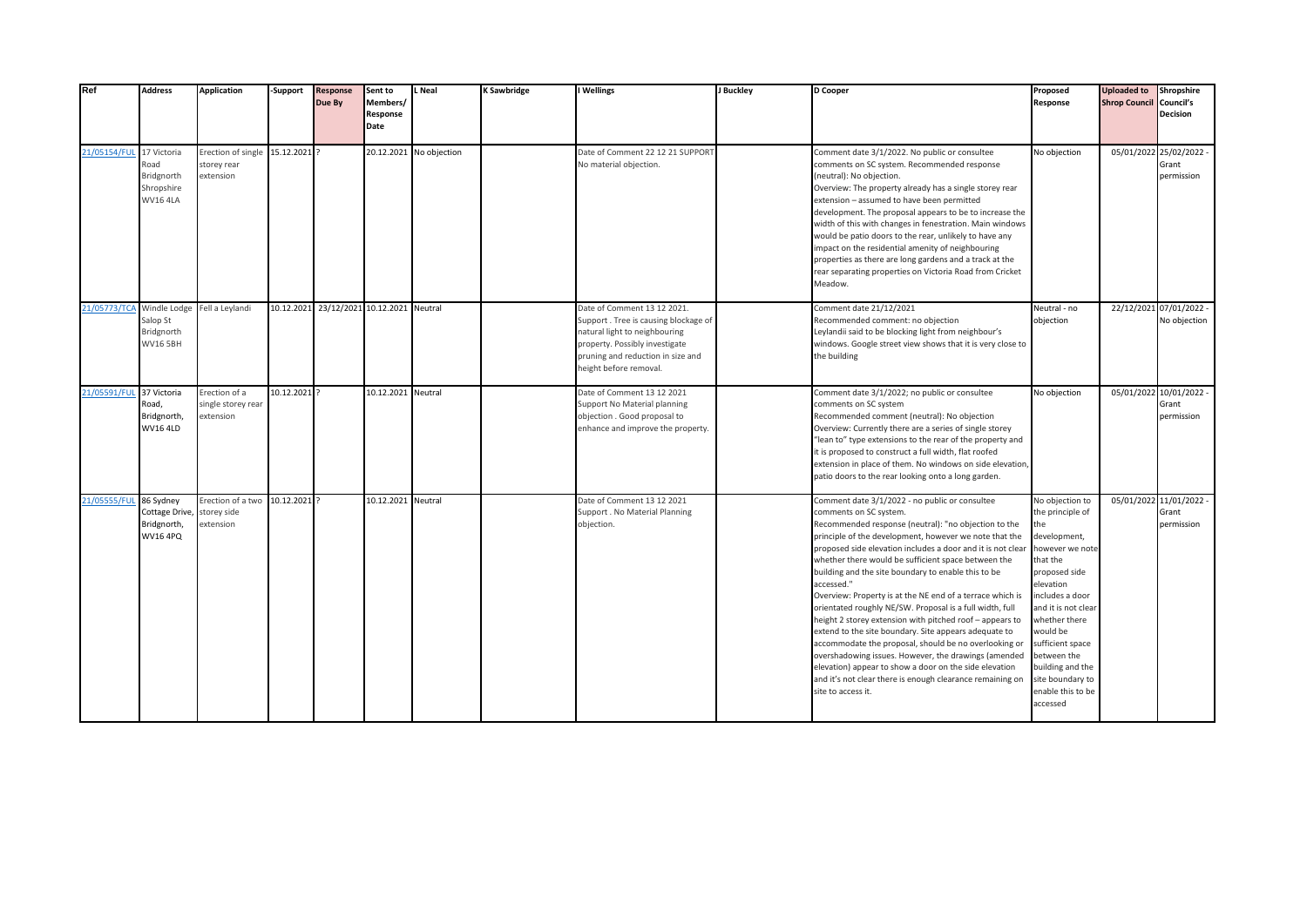| Ref                      | <b>Address</b>                                            | <b>Application</b>                                                                                                                                                                                                                     | -Support              | <b>Response</b><br>Due By | Sent to<br>Members/<br>Response<br>Date | Neal                                                                                                                      | <b>K Sawbridge</b> | I Wellings                                                                                                                                                                                                                                                                                                                    | J Buckley | D Cooper                                                                                                                                                                                                                                                                                                                                                                                                                                                                                                                                                                                                                                                                                                                                                                                                                                                                                                            | Proposed<br>Response                                                                                                                                                                                                              | <b>Uploaded to</b><br><b>Shrop Council Council's</b> | Shropshire<br>Decision                         |
|--------------------------|-----------------------------------------------------------|----------------------------------------------------------------------------------------------------------------------------------------------------------------------------------------------------------------------------------------|-----------------------|---------------------------|-----------------------------------------|---------------------------------------------------------------------------------------------------------------------------|--------------------|-------------------------------------------------------------------------------------------------------------------------------------------------------------------------------------------------------------------------------------------------------------------------------------------------------------------------------|-----------|---------------------------------------------------------------------------------------------------------------------------------------------------------------------------------------------------------------------------------------------------------------------------------------------------------------------------------------------------------------------------------------------------------------------------------------------------------------------------------------------------------------------------------------------------------------------------------------------------------------------------------------------------------------------------------------------------------------------------------------------------------------------------------------------------------------------------------------------------------------------------------------------------------------------|-----------------------------------------------------------------------------------------------------------------------------------------------------------------------------------------------------------------------------------|------------------------------------------------------|------------------------------------------------|
| 21/05402/FUL             | 2 Castlecroft<br>Gardens<br>Bridgnorth<br><b>WV15 5BE</b> | Erection of a<br>single storey<br>extension to the<br>front, rear and<br>side of the<br>dwelling.                                                                                                                                      | 01.12.2021 16.12.2021 |                           | 01.12.2021 Neutral                      |                                                                                                                           |                    | Date of Comment 13 12 2021<br>Support . No Material Planning<br>objection.                                                                                                                                                                                                                                                    |           | Comment date 3/12/2021, no public or consultee<br>comments on file.<br>Recommended response (neutral): No objection.<br>Overview: Property has an existing front porch & part<br>width flat roofed side extension on the E elevation.<br>Proposal is to create a small single storey, pitched roof<br>extension on part of the front elevation and a canopy to<br>the other side of the porch, construct a larger side<br>extension to replace the existing, and a part width pitch<br>roofed single storey extension to the rear. No new<br>fenestration facing neighbouring properties, site appears<br>adequately sized to accommodate the proposal.<br>Neighbouring property to the East sets a precedent for<br>front extensions in the locality.                                                                                                                                                              | Neutral - No<br>objection                                                                                                                                                                                                         |                                                      | 22/12/2021 05/01/2022 -<br>Grant<br>permission |
| 21/05289/LBC 57 St Marys | Street<br>Bridgnorth<br>Shropshire<br><b>WV16 4DR</b>     | Modification of<br>20/03333/LBC for<br>installation of<br>4No dormer<br>windows on 2<br>rear units to be<br>lowered by<br>550mm                                                                                                        |                       | 01.12.2021 16.12.2021     | 01.12.2021 Agree Cllr                   | Wellings - raise<br>issue of<br>rainwater to<br>highway.                                                                  |                    |                                                                                                                                                                                                                                                                                                                               |           | Comment date 3/12/2021 - no public or consultee<br>comments on file.<br>Recommended response (neutral): No objection<br>Overview: Proposal to lower the dormers on the East<br>elevation 1st floor from the previously approved design.<br>Under the previous proposal, the base of the dormers<br>would be 1.8m above floor level i.e. at or above head<br>height. Under the revised proposal, the base of the<br>dormer windows would be 1.25m above floor level. This<br>does however mean that the base of the dormers would<br>now be within the vertical wall rather than at the base of<br>the roof slope. This may be thought to give a less<br>aesthetically attractive external appearance but be more<br>functional for the inhabitants (albeit obscure glazing is<br>proposed for the lower panes). There are precedents for<br>this treatment on more modern buildings in St. Mary's<br>Street itself. | No response<br>insufficient<br>comments from<br>Planning<br>Committee                                                                                                                                                             |                                                      | 22/12/2021 19/01/2022 -<br>Grant<br>permission |
| 21/05122/LBC 60-62 St    | Marys Street<br>Bridgnorth<br><b>WV16 4DR</b>             | Installation of<br>1No plastic<br>downpipe to the<br>front of Block 60-<br>62 to run down<br>front elevation<br>(left side) and<br>installation of a<br>channel in the<br>front public path<br>affecting a Grade<br>II Listed Building |                       | 24.11.2021 13.12.2021     | 24.11.2021 Neutral -                    | clarification<br>sought on<br>whether<br>rainwater should<br>be delivered to<br>highway, nb<br>surface water<br>flooding. |                    | Date of Comment 13 12 2021<br>Support . No Material Planning<br>objection Materials and Finishes<br>should be Conditioned. . Query<br>Storm water discharging onto a<br>Public Carriageway. Rainwater goods<br>should be cast iron not plastic<br>Existing plastic may have replaced<br>original with out the benefit of LBC? |           | Comment date: 3/12/2021 (no public or consultee<br>comments on file)<br>Recommended comment (neutral): It should be clarified<br>whether rainwater would be discharged directly into a<br>gulley in the carriageway. Materials and finishes should be<br>conditioned.<br>Overview: Proposal - additional downpipe to relieve<br>overstretched guttering on neighbouring building; also<br>involves inserting channelling to public footpath to<br>discharge rainwater into the carriageway. I would prefer<br>cast iron to plastic, but the Design & Access statement<br>says the gutters already are plastic. It's not clear from the<br>drawings submitted whether the rainwater would<br>discharge directly into a gulley in the carriageway (there<br>don't appear to be any in front of the building).                                                                                                         | Representation -<br>No objection.<br>However, it<br>should be<br>clarified whether<br>rainwater would<br>be discharged<br>directly into a<br>gulley in the<br>carriageway.<br>Materials and<br>finishes should<br>be conditioned. |                                                      | 22/12/2021 07/01/2022 -<br>Grant<br>permission |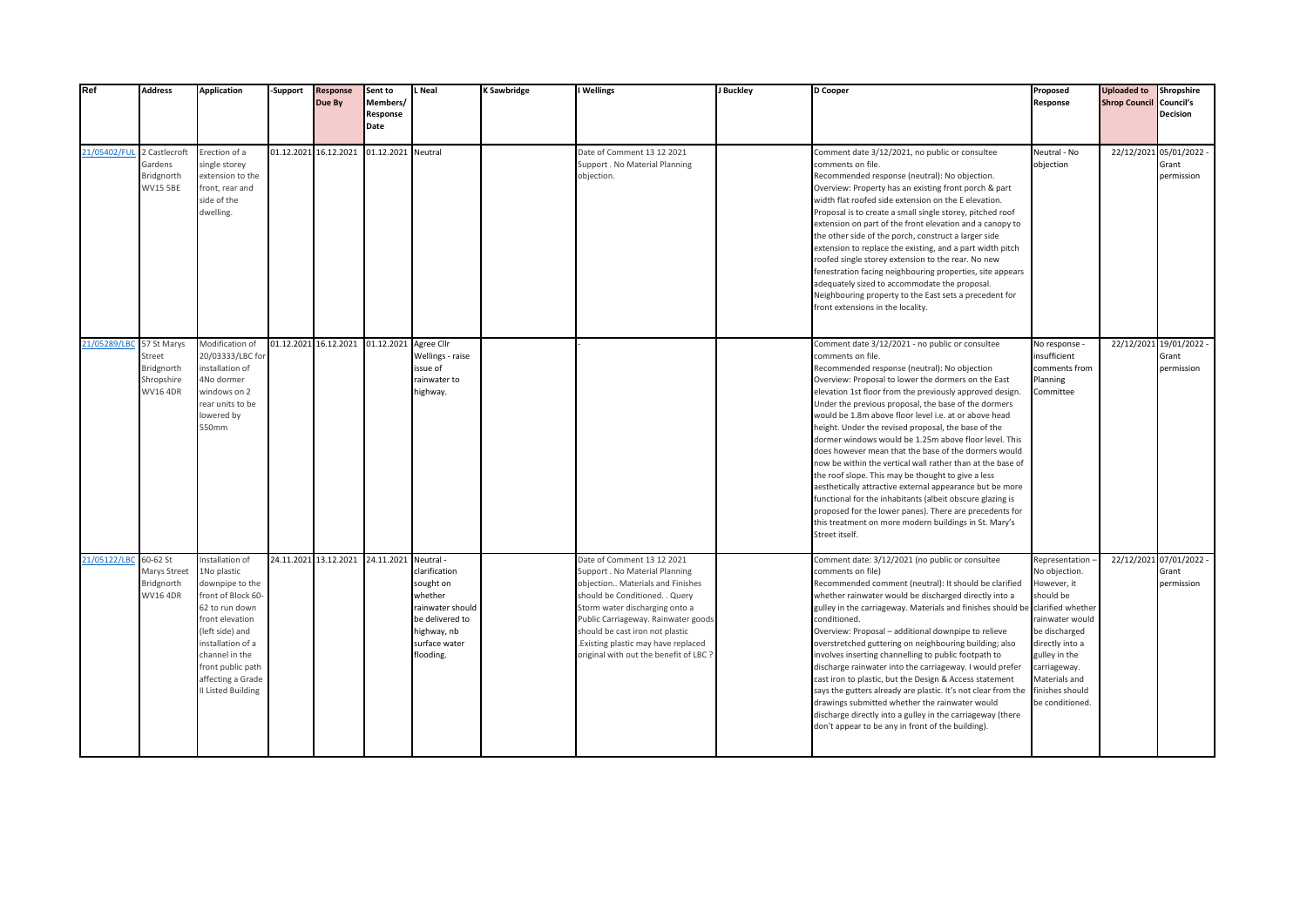| Ref                  | <b>Address</b>                                                                    | <b>Application</b>                                                                                                                                                                                    | <b>Support</b> | <b>Response</b><br>Due By                | Sent to<br>Members/<br>Response<br>Date | <b>L</b> Neal                                                                                                                                                                                                                                                                                                                                                                                                                                                                          | <b>K Sawbridge</b> | I Wellings                                                                                                                                                                                                                                                                   | J Buckley | D Cooper                                                                                                                                                                                                                                                                                                                                                                                                                                                                                                                                                                                                                                                                                                                                                                                                                                                                      | Proposed<br>Response                                                                                                                                           | <b>Uploaded to</b><br><b>Shrop Council Council's</b>                              | Shropshire<br><b>Decision</b>                  |
|----------------------|-----------------------------------------------------------------------------------|-------------------------------------------------------------------------------------------------------------------------------------------------------------------------------------------------------|----------------|------------------------------------------|-----------------------------------------|----------------------------------------------------------------------------------------------------------------------------------------------------------------------------------------------------------------------------------------------------------------------------------------------------------------------------------------------------------------------------------------------------------------------------------------------------------------------------------------|--------------------|------------------------------------------------------------------------------------------------------------------------------------------------------------------------------------------------------------------------------------------------------------------------------|-----------|-------------------------------------------------------------------------------------------------------------------------------------------------------------------------------------------------------------------------------------------------------------------------------------------------------------------------------------------------------------------------------------------------------------------------------------------------------------------------------------------------------------------------------------------------------------------------------------------------------------------------------------------------------------------------------------------------------------------------------------------------------------------------------------------------------------------------------------------------------------------------------|----------------------------------------------------------------------------------------------------------------------------------------------------------------|-----------------------------------------------------------------------------------|------------------------------------------------|
| 21/05511/TCA         | Land At The<br>Rear Of 25<br>Salop Street<br>Bridgnorth<br>Shropshire<br>WV16 5BJ | To fell and<br>replace 2no<br>London Plane<br>trees (T1,T2)<br>within Bridgnorth<br>Conservation<br>Area                                                                                              |                | 24.11.2021 13.12.2021                    | 24.11.2021                              | Object. there is<br>no evidence from<br>an expert that<br>suggests these<br>trees are near<br>end of life -<br>London planes in<br>London were<br>planted before<br>1700 and none<br>are known to<br>have died of old<br>age. No disease<br>or property<br>damage is<br>associated with<br>these trees.<br>London planes<br>are exceptionally<br>good urban tree<br>variety that deal<br>very well with<br>heat and<br>pollution.<br>planting of new<br>trees cannot<br>recompense for |                    | Comment date 13 12 2021 Object.<br>Insufficient information. Condition<br>report required from an expert and<br>reason why the Applicant feels the<br>requirement to remove 2 Mature<br>Frees. Not a satisfactory reason if<br>the construction of nearby houses is<br>given |           | Comment date 2/12/2021. No comments on file and it is<br>not clear whether SC trees have been consulted.<br>Recommended comment (objection): We feel that a<br>condition report should be submitted prior to<br>consideration of the removal and replacement of the<br>rees.<br>Overview: The trees adjoin a building plot to the rear of<br>30A Salop Street, where 3 homes are under construction<br>having been approved under ref 19/04784/FUL. In the<br>arboricultural survey for 19/04784/FUL these trees were<br>noted as off-site trees but whose RPA would impinge on<br>the site. They are substantial trees previously having been<br>identified as having a girth of approx. 1/2 metre and height<br>of 14m. They are claimed in the current application as<br>having a remaining life of approx. 10 years, but no<br>substantiation has been supplied for this. | Objection - BTC<br>feel that a<br>condition report<br>should be<br>submitted prior<br>to any<br>consideration<br>being given to<br>the removal of<br>the trees | The<br>consultation<br>period for this<br>application<br>as ended -<br>22/12/2021 | 22/12/2021-<br>No objection                    |
| 21/05372/LBC         | St Leonards<br>Church St<br>Leonards<br>Close<br>Bridgnorth<br>Shropshire         | Alterations in<br>connection with<br>replacement of<br>existing boiler<br>room door<br>affecting a Grade<br>II Star Listed<br>Building<br>(resubmission of<br>previously<br>approved<br>18/03079/LBC) |                |                                          |                                         | 24.11.2021 13.12.2021 24.11.2021 Neutral - support                                                                                                                                                                                                                                                                                                                                                                                                                                     |                    | Date of Comment 21 12 21 Support.<br>LBC granted in 2018 so time scale for<br>commencing work has run out.<br>18/03079/LBC                                                                                                                                                   |           | Comment date 2/12/2021 - no public or consultee<br>comments on file.<br>Recommended comment (support): the proposed<br>alterations appear to be necessary to enable the building<br>to be heated and used appropriately<br>Overview: Resubmission of 18/03079/LBC which we<br>supported and was granted on 16/8/2018 but has lapsed.<br>Safety related work, covering email advises funding has<br>now been obtained                                                                                                                                                                                                                                                                                                                                                                                                                                                          | Support                                                                                                                                                        |                                                                                   | 22/12/2021 06/01/2022 -<br>Grant<br>permission |
| 21/05369/FUL 16      | Kidderminste<br>Road<br>Bridgnorth<br><b>WV15 6BX</b>                             | Erection of a<br>single storey side<br>extension and<br>increase parapet<br>to existing flat<br>roof areas                                                                                            |                | 24.11.2021 10.12.2021 24.11.2021 neutral |                                         |                                                                                                                                                                                                                                                                                                                                                                                                                                                                                        |                    | Date of Comment 20 12 21 Support.<br>No material objection. Demolition of<br>existing garage and ground floor<br>rebuild to similar profile forming<br>additional living accommodation of<br>Bedroom, Shower room and Utility.                                               |           | Comment date 2/12/2021 - no public or consultee<br>comments on file.<br>Recommended comment (neutral): no objection.<br>Overview: Proposal is to convert existing side garage to<br>habitable, extending it and apparently raising roof level,<br>also involves raising height of existing single storey rear<br>extension. Site appears adequate, no obvious impact on<br>neighbours.                                                                                                                                                                                                                                                                                                                                                                                                                                                                                        | Neutral - No<br>objection                                                                                                                                      |                                                                                   | 22/12/2021 05/01/2022 -<br>Grant<br>permission |
| 21/05456/TCA Oldbury | Lodge<br>Oldbury Road<br>Bridgnorth<br>Shropshire<br><b>WV16 5EZ</b>              | Works to trees<br>(See Schedule)<br>within Oldbury<br>Conservation<br>Area                                                                                                                            |                | 24.11.2021 10.12.2021 24.11.2021         |                                         |                                                                                                                                                                                                                                                                                                                                                                                                                                                                                        |                    | Cannot make an informed<br>assessment of proposals from the<br>information submitted,                                                                                                                                                                                        |           | Comment date 2/12/2021<br>Long schedule of works attached (13 items), mostly of a<br>'hedge-trimming" variety, but includes some tree<br>reduction. Cannot realistically comment in the absence of<br>a diagram showing the trees and details of the proposed<br>works.                                                                                                                                                                                                                                                                                                                                                                                                                                                                                                                                                                                                       |                                                                                                                                                                |                                                                                   |                                                |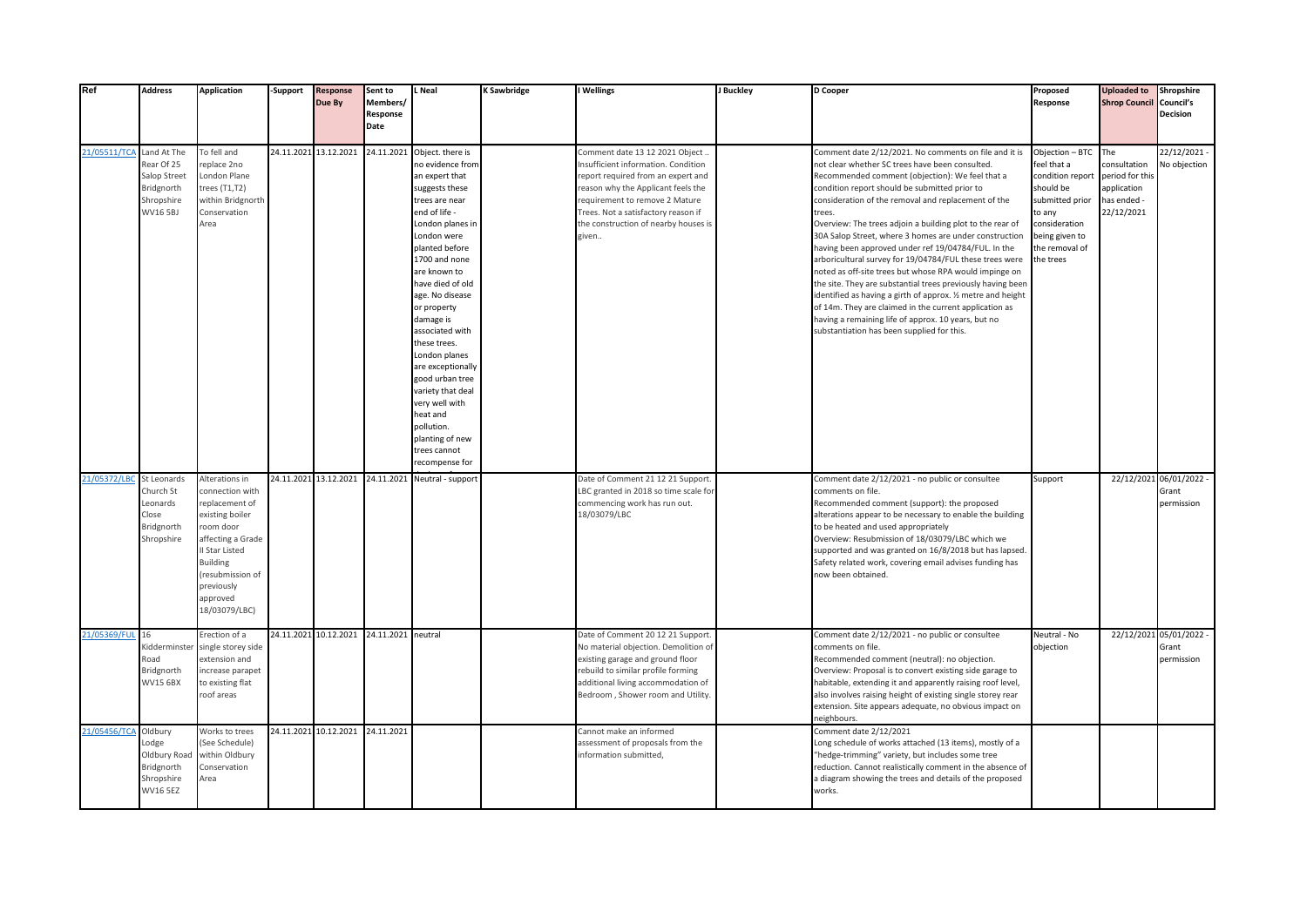| Ref                                         | <b>Address</b>                                                                         | <b>Application</b>                                                                                                                  | -Support | <b>Response</b><br>Due By | Sent to<br>Members/<br>Response<br>Date | L Neal | K Sawbridge                                                                                                                                                                                                                                                               | I Wellings                                                                                                                                                                                                                                                          | J Buckley | D Cooper                                                                                                                                                                                                                                                                                                                                                                                                                                                                                                                                                                                                                                                                                                                                                                                                                                                                                                                                                                                                                                                                                                                             | Proposed<br>Response           | <b>Uploaded to</b><br><b>Shrop Council Council's</b> | Shropshire<br><b>Decision</b>                  |
|---------------------------------------------|----------------------------------------------------------------------------------------|-------------------------------------------------------------------------------------------------------------------------------------|----------|---------------------------|-----------------------------------------|--------|---------------------------------------------------------------------------------------------------------------------------------------------------------------------------------------------------------------------------------------------------------------------------|---------------------------------------------------------------------------------------------------------------------------------------------------------------------------------------------------------------------------------------------------------------------|-----------|--------------------------------------------------------------------------------------------------------------------------------------------------------------------------------------------------------------------------------------------------------------------------------------------------------------------------------------------------------------------------------------------------------------------------------------------------------------------------------------------------------------------------------------------------------------------------------------------------------------------------------------------------------------------------------------------------------------------------------------------------------------------------------------------------------------------------------------------------------------------------------------------------------------------------------------------------------------------------------------------------------------------------------------------------------------------------------------------------------------------------------------|--------------------------------|------------------------------------------------------|------------------------------------------------|
| 21/05286/LBC The Hollies 30 Installation of | St Marys<br>Street<br>Bridgnorth<br>Shropshire<br><b>WV16 4DW</b>                      | replacement<br>windows<br>affecting a Grade<br>II Listed Building                                                                   |          | 18.11.2021 07.12.2021     | 18.11.2021                              |        | 12.21 Support, the<br>proposed window<br>replacements are an<br>improvement, aesthetica<br>lly in one case and they<br>will provide less heat<br>loss in all cases.                                                                                                       | Date of Comment 23 11 2021<br><b>SUPPORT Listed Building consent</b><br>sought for replacement windows.<br>Provided Heritage statement and<br>reasons for replacements make a<br>well presented and acceptable case<br>to carry out the proposals                   |           | Comment date 2/12/2021<br>No details of the proposed replacement windows visible<br>on the system, but the application form refers to a<br>document 30-StMarys-2.pdf                                                                                                                                                                                                                                                                                                                                                                                                                                                                                                                                                                                                                                                                                                                                                                                                                                                                                                                                                                 | Support                        |                                                      | 14/12/2021 20/12/2021 -<br>Grant<br>permission |
| 21/05350/TCA The                            | Malthouse<br>Doctors Lane<br>Bridgnorth<br>Shropshire<br><b>WV15 5AB</b>               | To fell 1no Goat<br>Willow tree<br>within Bridgnorth<br>Conservation<br>Area.                                                       |          | 18.11.2021 03.12.2021     | 18.11.2021                              |        | 7.12.21 Support, on the<br>basis of common sense.                                                                                                                                                                                                                         | Date of Comment 23 11 2021,<br>Support depending on expert<br>opinion within Conservation Area<br>applicant states that tree is deceased<br>and in danger of collapse. Suggest<br>the Shropshire Council Tree expert<br>carries out survey and advises on<br>action |           | Comment date 2/12/2021<br>Recommended response (neutral): No Objection<br>Tree is said to be diseased and almost dead (illustrated by<br>photographs). Can't see any reasonable alternative.                                                                                                                                                                                                                                                                                                                                                                                                                                                                                                                                                                                                                                                                                                                                                                                                                                                                                                                                         |                                |                                                      | 03/12/2021 -<br>No objection                   |
| 21/05253/FUL 15 The                         | Wheatlands<br>Bridgnorth<br>Shropshire<br><b>WV165BD</b>                               | Erection of a<br>porch and<br>pitched roof<br>canopy to front<br>and pitched roof<br>over existing flat<br>roof to rear             |          | 12.11.2021 29.11.2021     | 12.11.2021                              |        | 7.12.21 Fully support,<br>there are no material<br>planning considerations                                                                                                                                                                                                | Date of Comment 23 11 2021 No<br>material objection Support.                                                                                                                                                                                                        |           | Comment date 2/12/2021 - no public or consultee<br>comments on file.<br>Recommended response (neutral): no objection.<br>Proposal is to build a small pitched roof single storey<br>extension, porch and canopy to the front elevation, new<br>pitched roof with roof lights over existing rear extension<br>and changes to fenestration. There appear to be<br>precedents for front extensions in the area. Site appears<br>to have adequate space to accommodate the extension.                                                                                                                                                                                                                                                                                                                                                                                                                                                                                                                                                                                                                                                    | Representation<br>No objection |                                                      | 08/12/2021 13/12/2021 -<br>Grant<br>permission |
| 21/05219/FUL                                | Bridgnorth<br>Aluminium<br>Ltd<br>Stourbridge<br>Road<br>Bridgnorth<br><b>WV15 6AU</b> | Replacement of<br>existing chain link<br>boundary fence<br>with new timber<br>acoustic fencing<br>$(2.0m)$ high $x$<br>106m length) |          | 12.11.2021 29.11.2021     | 12.11.2021                              |        | 7.12.21 Fully support,<br>the proposal will<br>improve the quality of<br>sleep for local residents,<br>given a resultant<br>reduction in night time<br>noise, which is currently<br>experienced/endured<br>by the local reidents<br>with the chain link fence<br>n place. | Date of Comment 17 11 2021<br>SUPPORT a local Company showing<br>social responsibility by controlling<br>noise issues that effects their<br>neighbours.                                                                                                             |           | Comment date 21/11/2021<br>Recommended response (support): The proposal would<br>improve local residential amenity (subject to appropriate<br>arboricultural conditions)<br>Basis: Noise has been an ongoing issue with nearby<br>residents and BAL have had specialist surveys conducted<br>which concluded that an acoustic barrier would reduce<br>problems. There is already permission for an acoustic<br>fence 2.5m high by 90m long under 21/01406/FUL but a<br>revised approach is now considered to produce better<br>results with a 2m high by 106m long barrier. The barrier<br>itself may be considered an aesthetic improvement on the<br>existing chain link fence. No consultee comments at<br>present, however in respect of the previous application<br>Shropshire Council's public protection function queried<br>how the proposal tied in with what had been identified as<br>an option within the specialist reports and the applicant<br>responded that further work was being undertaken. The<br>arboriculturalist also recommended tree protection<br>measures which were conditioned in the final permission | Support                        | 08/12/2021                                           |                                                |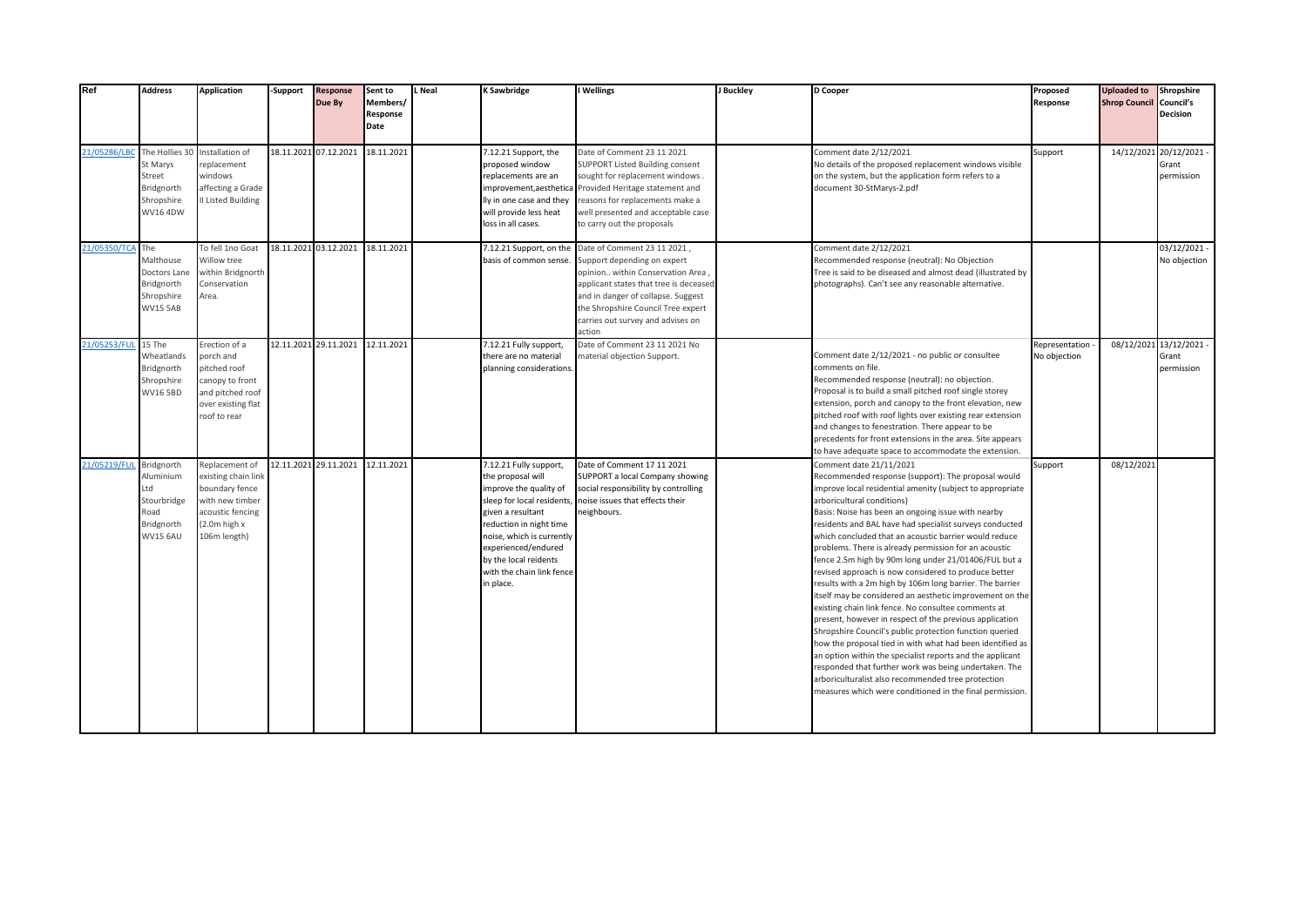| Ref                   | <b>Address</b>                                          | <b>Application</b>                                                                                          | -Support | <b>Response</b><br>Due By | Sent to<br>Members/ | Neal | <b>K Sawbridge</b>                                                                                                                                                                                                          | I Wellings                                                                                                                                                                                                                                                                   | J Buckley                                                                                                                 | D Cooper                                                                                                                                                                                                                                                                                                                                                                                                                                                                                                                                                                                                                                                                                                                                                                                                                                                                                                                                         | Proposed<br>Response                                                                                                                                                                                                                                                                                                               | <b>Uploaded to</b><br><b>Shrop Council Council's</b> | Shropshire                                     |
|-----------------------|---------------------------------------------------------|-------------------------------------------------------------------------------------------------------------|----------|---------------------------|---------------------|------|-----------------------------------------------------------------------------------------------------------------------------------------------------------------------------------------------------------------------------|------------------------------------------------------------------------------------------------------------------------------------------------------------------------------------------------------------------------------------------------------------------------------|---------------------------------------------------------------------------------------------------------------------------|--------------------------------------------------------------------------------------------------------------------------------------------------------------------------------------------------------------------------------------------------------------------------------------------------------------------------------------------------------------------------------------------------------------------------------------------------------------------------------------------------------------------------------------------------------------------------------------------------------------------------------------------------------------------------------------------------------------------------------------------------------------------------------------------------------------------------------------------------------------------------------------------------------------------------------------------------|------------------------------------------------------------------------------------------------------------------------------------------------------------------------------------------------------------------------------------------------------------------------------------------------------------------------------------|------------------------------------------------------|------------------------------------------------|
|                       |                                                         |                                                                                                             |          |                           | Response<br>Date    |      |                                                                                                                                                                                                                             |                                                                                                                                                                                                                                                                              |                                                                                                                           |                                                                                                                                                                                                                                                                                                                                                                                                                                                                                                                                                                                                                                                                                                                                                                                                                                                                                                                                                  |                                                                                                                                                                                                                                                                                                                                    |                                                      | <b>Decision</b>                                |
| 21/04980/FUL 30 Kings | Loade,<br>Bridgnorth,<br><b>WV16 4BT</b>                | Erection of single 27.10.2021 16.11.2021<br>storey front<br>extension                                       |          |                           | 27.10.2021          |      | 14.11.21 I find the<br>drawings confusing, the<br>scale appears to be<br>different between the<br>existing and the<br>proposed<br>arrangements, but even<br>so, the proposal is not in<br>keeping with the street<br>scene. | Date of Comment 3 11 2021,<br>Representation. The proposal for a<br>front Porch extension is incongruous is unclear and appears<br>with the architecture and aesthetics<br>of the existing terrace.                                                                          | 01.11.21 Diagram of<br>proposed front section<br>not in keeping with<br>appearance of property.<br>otherwise no concerns. | Comment date 15/11/2021. Recommended Comment<br>(neutral) No Objection.<br>Effectively what is proposed is an entrance porch<br>incorporating a slightly extended cloakroom. It also<br>appears to be proposed to replace the ground floor<br>windows on the "rear" elevation (in Kings Loade what is<br>front and rear alternates in sections - here the side facing<br>the roadway is "rear" and "front" would be the side<br>looking towards the wooded bank alongside Underhill<br>Street). Kings Loade is in the Bridgnorth Conservation<br>Area so the article 4 direction would apply, even though<br>the buildings are all relatively modern. SC Conservation<br>haven't commented yet.<br>There are many precedents for replacement doors and<br>windows in Kings Loade. On a brief review of the SC<br>planning system I can find one precedent for a single<br>storey "front" extension 2 doors away at no 26<br>(BR/APP/FUL/04/1094) | Representation-<br>Concerns raised<br>that the proposal<br>may not comply<br>with the<br>guidance<br>contained within<br>S12: 130 (c) of<br>the National<br><b>Planning Policy</b><br>framework<br>(NPPF) revised<br>2021.                                                                                                         |                                                      | 29/11/2021 15/12/2021 -<br>Grant<br>permission |
| 21/04660/FUL          | 15 Grove<br>Crescent,<br>Bridgnorth,<br><b>WV15 5BS</b> | Erection of a two<br>storey flat roof<br>rear extension<br>following removal<br>of existing<br>conservatory |          | 27.10.2021 11.11.2021     | 27.10.2021          |      | 14.11.21 Support. The<br>proposed extension will<br>transform the quality of<br>the living<br>accommodation of this<br>family home.                                                                                         | Date of comment 3 11 2021,<br>Representation.Concern regarding<br>neighbours right to light maybe<br>infringed due to height of extension<br>. (SC Policy CS6 to apply) Also<br>concern that proposal is constructed<br>on neighbouring Boundary (SC Policy<br>CS6 to apply} | 01.11.21. no objection                                                                                                    | Comment date 21/11/2021. No public or consultee<br>comments on file.<br>Recommended comment (neutral): we are concerned<br>that there may be a potential for the proposed 2 storey<br>extension to overshadow the rear windows of the<br>neighbouring property to the north west at some times of (neutral): we are<br>day and recommend that this is considered prior to the<br>application being decided.                                                                                                                                                                                                                                                                                                                                                                                                                                                                                                                                      | Representation-<br>concerned that<br>there may be a<br>potential for the<br>proposed 2<br>storey extension<br>to overshadow<br>the rear windows<br>of the<br>neighbouring<br>property to the<br>north west at<br>some times of<br>day and<br>recommend that<br>this is considered<br>prior to the<br>application being<br>decided. | 29/11/2021 08/12/2021                                | Withdrawn                                      |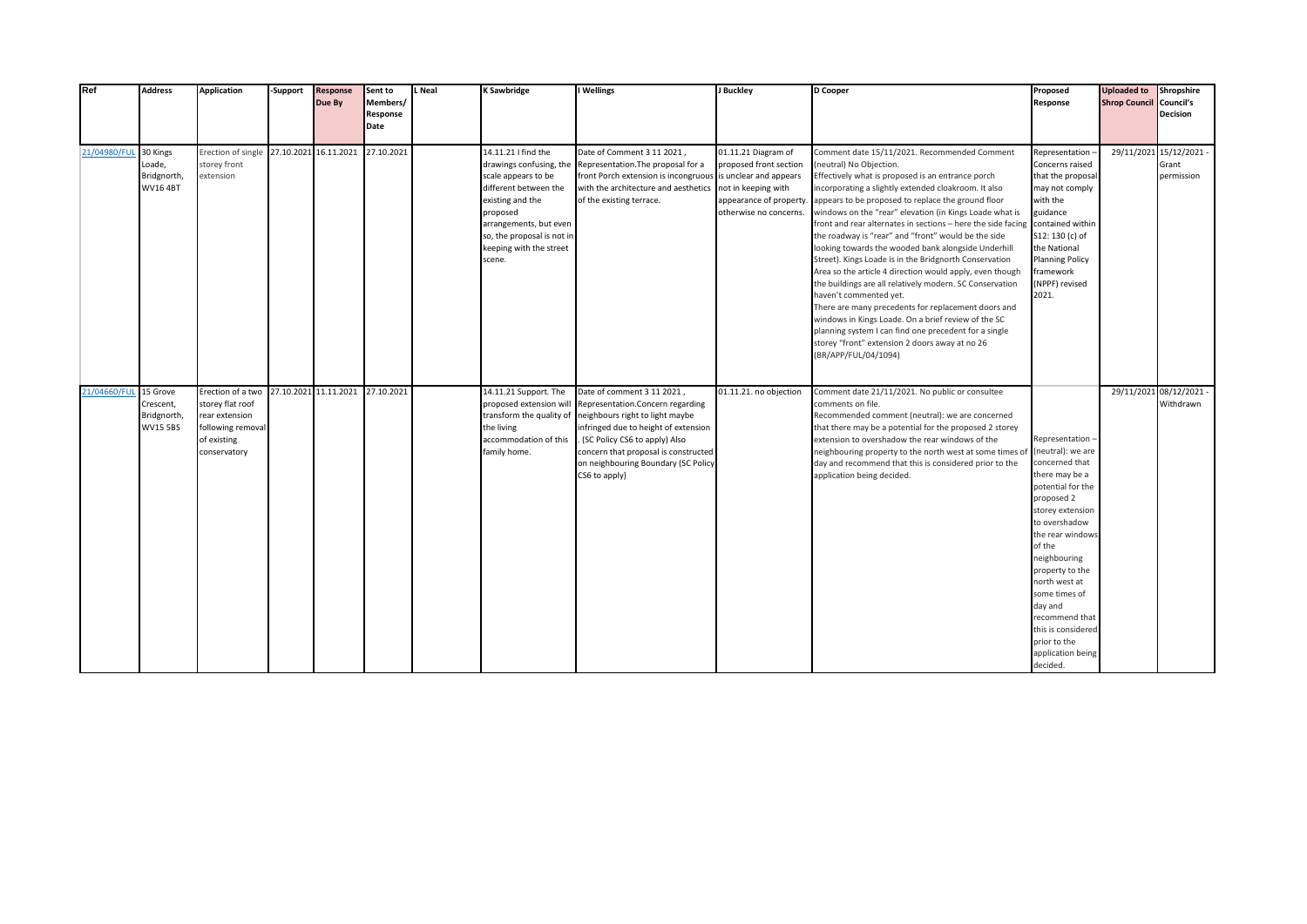| Ref                    | <b>Address</b>                                                              | <b>Application</b>                                                                                                                                                                                                                                                                                                                                                                                                     | -Support | <b>Response</b><br>Due By | Sent to<br>Members/ | L Neal | <b>K Sawbridge</b>                                                                                                                                                                                                                                                                 | I Wellings                                                                                                                                                                                                                                   | J Buckley                                                                                 | D Cooper                                                                                                                                                                                                                                                                                                                                                                                                                                                                                                    | Proposed<br>Response                                        | <b>Uploaded to</b><br><b>Shrop Council Council's</b> | Shropshire                                     |
|------------------------|-----------------------------------------------------------------------------|------------------------------------------------------------------------------------------------------------------------------------------------------------------------------------------------------------------------------------------------------------------------------------------------------------------------------------------------------------------------------------------------------------------------|----------|---------------------------|---------------------|--------|------------------------------------------------------------------------------------------------------------------------------------------------------------------------------------------------------------------------------------------------------------------------------------|----------------------------------------------------------------------------------------------------------------------------------------------------------------------------------------------------------------------------------------------|-------------------------------------------------------------------------------------------|-------------------------------------------------------------------------------------------------------------------------------------------------------------------------------------------------------------------------------------------------------------------------------------------------------------------------------------------------------------------------------------------------------------------------------------------------------------------------------------------------------------|-------------------------------------------------------------|------------------------------------------------------|------------------------------------------------|
|                        |                                                                             |                                                                                                                                                                                                                                                                                                                                                                                                                        |          |                           | Response<br>Date    |        |                                                                                                                                                                                                                                                                                    |                                                                                                                                                                                                                                              |                                                                                           |                                                                                                                                                                                                                                                                                                                                                                                                                                                                                                             |                                                             |                                                      | <b>Decision</b>                                |
|                        |                                                                             |                                                                                                                                                                                                                                                                                                                                                                                                                        |          |                           |                     |        |                                                                                                                                                                                                                                                                                    |                                                                                                                                                                                                                                              |                                                                                           |                                                                                                                                                                                                                                                                                                                                                                                                                                                                                                             |                                                             |                                                      |                                                |
| 21/05019/TCA           | - 1 Lavington<br>Court,<br>Underhill<br>Street,<br>Bridgnorth,<br>WV16 4BY, | To fell 1no Birch<br>tree, crown<br>reduce over car<br>park by approx<br>2m and remove 2<br>lowest<br>branches1no<br>Sycamore, reduce<br>upper branches<br>over car park by<br>approx 2m 1no<br>Ash tree, reduce<br>2 lowest branches<br>by approx 2m 1no<br>Sycamore, crown<br>reduce by approx<br>1m 1no Rowan<br>and crown reduce<br>by approx 0.5m<br>1no Rowan tree<br>within Bridgnorth<br>Conservation<br>Area. |          | 22.10.2021 11.11.2021     | 22.10.2021          |        | 14.11.21 Support.                                                                                                                                                                                                                                                                  | Date of Comment 25 10 2021<br>Support<br>Tree maintenance as outlined in<br>report attached to Application.<br>Regrettable that a tree has to be<br>removed due to proximity to<br>Building and suspected root growth<br>in Drainage system. | 26.10.21. support. Early<br>prevention could save<br>worse problems if<br>allowed to grow |                                                                                                                                                                                                                                                                                                                                                                                                                                                                                                             |                                                             |                                                      | No objection                                   |
| 21/04894/FUL Danesford | House,<br>Danesford,<br>Bridgnorth,<br>Shropshire,<br>WV15 6QB.             | Erection of side<br>extension and loft<br>conversion with<br>dormers                                                                                                                                                                                                                                                                                                                                                   |          | 22.10.2021 10.11.2021     | 22.10.2021          |        | 6.11.21 This is an<br>unusual proposed<br>extension, so I'd like to<br>understand more about<br>what the applicant is<br>trying to achieve eg<br>providing an additional<br>bedroom with no easy<br>access to a bathroom<br>(without going outside<br>?) seems a backward<br>step? | Date of Comment 25 10 2021<br>Representation<br>Situated in the Green Belt<br>Application to convert and extend a<br>loft into a Bedroom (habitable<br>room)<br>(accessed via external staircase) no<br>sanitary provision?                  |                                                                                           | Comment date 15/11/2021. Recommended Comment<br>(neutral): No Objection.<br>Proposal appears to be a 2.1m wide side extension (but<br>open - no details of any fenestration given) incorporating concerns raised<br>a staircase to access a proposed new bedroom (with<br>dormer) partly above the extension and partly in the roof provision.<br>space of a single storey part of the existing structure.<br>Green belt location, however the extent of the increase in<br>footprint would be very modest. | Representation-<br>No objection<br>however<br>over sanitary |                                                      | 29/11/2021 13/12/2021 -<br>Grant<br>permission |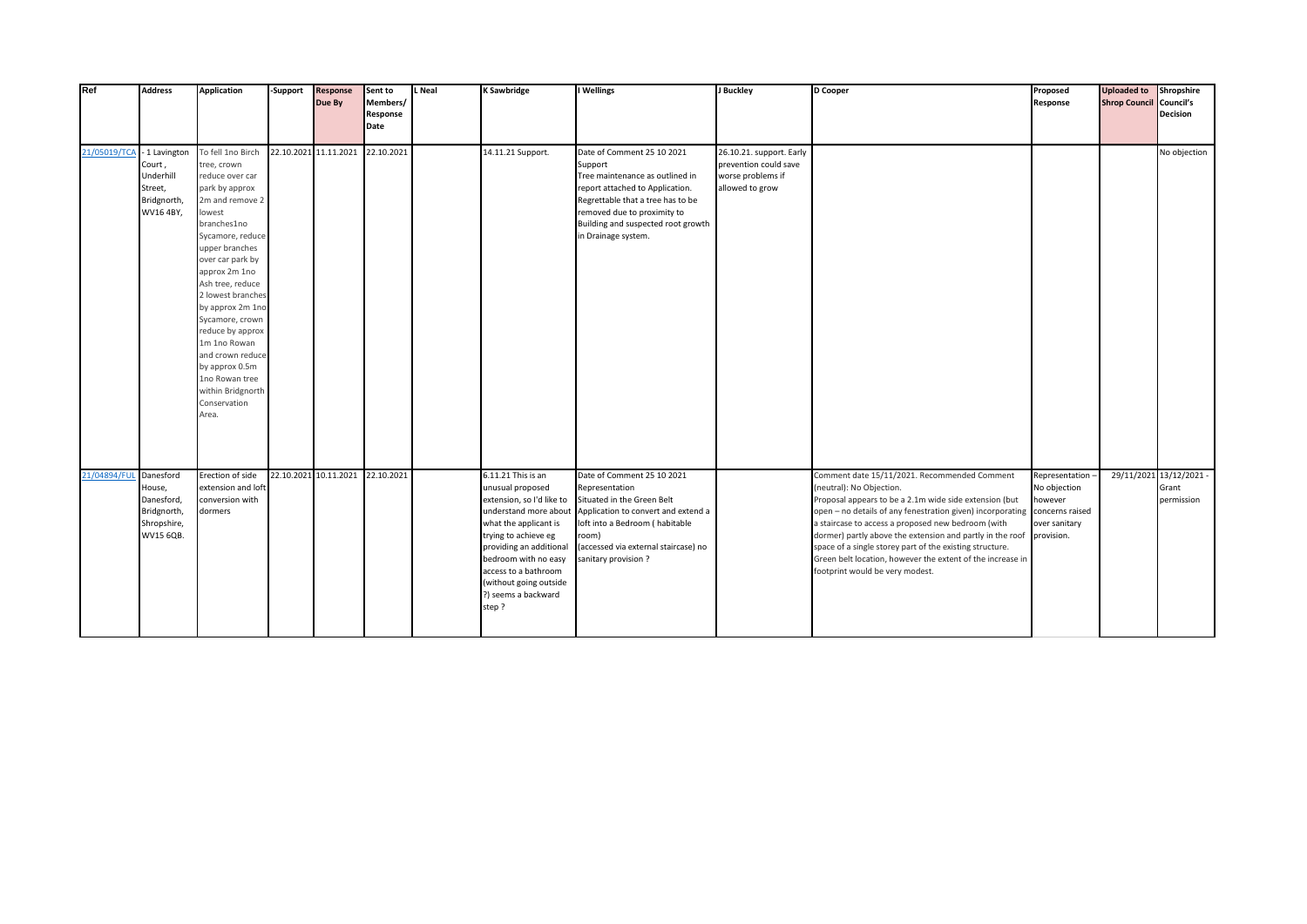| Ref          | <b>Address</b>  | <b>Application</b>              | -Support   | <b>Response</b>       | Sent to              | L Neal | K Sawbridge                                 | I Wellings                                        | J Buckley                | <b>D</b> Cooper                                                                                                     | Proposed                      | <b>Uploaded to</b>             | Shropshire              |
|--------------|-----------------|---------------------------------|------------|-----------------------|----------------------|--------|---------------------------------------------|---------------------------------------------------|--------------------------|---------------------------------------------------------------------------------------------------------------------|-------------------------------|--------------------------------|-------------------------|
|              |                 |                                 |            | Due By                | Members/<br>Response |        |                                             |                                                   |                          |                                                                                                                     | Response                      | <b>Shrop Council Council's</b> | <b>Decision</b>         |
|              |                 |                                 |            |                       | Date                 |        |                                             |                                                   |                          |                                                                                                                     |                               |                                |                         |
|              |                 |                                 |            |                       |                      |        |                                             |                                                   |                          |                                                                                                                     |                               |                                |                         |
| 21/04853/FU  | The Wyches,     | Erection of                     | 22.10.2021 | 10.11.2021            | 22.10.2021           |        | 6.11.21 Support, subject                    | Date of Comment 25 10 2021                        |                          | Comment date 15/11/2021. Recommended comment                                                                        | Representation                |                                | 30/11/2021 01/03/2022 - |
|              | Chantry Lane    | replacement                     |            |                       |                      |        | to conditions to be                         | Object                                            |                          | neutral):" No objection, providing materials and detailing                                                          | (neutral): We                 |                                | Grant                   |
|              | Quatford,       | dwelling and                    |            |                       |                      |        | agreed with the                             | Situated in Green Belt                            |                          | are conditioned and the issue of the potential obstruction                                                          | note that                     |                                | permission              |
|              | Bridgnorth,     | garage (including               |            |                       |                      |        | Conservation Officer,                       | Demolition of existing dwelling and               |                          | of the public footpath is addressed."                                                                               | permission was                |                                |                         |
|              | Shropshire.     | demolition of                   |            |                       |                      |        | about the materials to                      | garage .Construction of new                       |                          | Green Belt & Quatford Conservation Area. There has                                                                  | granted for a                 |                                |                         |
|              |                 | existing dwelling               |            |                       |                      |        | be used including the                       | dwelling                                          |                          | already been permission granted for a replacement                                                                   | replacement                   |                                |                         |
|              |                 | and garage and                  |            |                       |                      |        | design & finish of the                      | and garage. New dwelling footprint                |                          | dwelling under ref 16/01804/FUL (granted 1/9/2016).                                                                 | dwelling under                |                                |                         |
|              |                 | provision of                    |            |                       |                      |        | windows. In principle,                      | ncreased over existing by19.30 sqm                |                          | This was for a different style of home (a modern Eco                                                                | ref                           |                                |                         |
|              |                 | temporary                       |            |                       |                      |        | the existing dwelling is                    | New garage increased over existing                |                          | house). The location is considered "countryside" and the                                                            | 16/01804/FUL.                 |                                |                         |
|              |                 | accommodation)                  |            |                       |                      |        | very poor,                                  | garage footprint by 46.00 sqm                     |                          | application is thus for a replacement rural dwelling. The                                                           | Providing the                 |                                |                         |
|              |                 |                                 |            |                       |                      |        | architecturally & it                        | Demolition and new construction                   |                          | Officer's report for the previous plans identified that the                                                         | issue of retaining            |                                |                         |
|              |                 |                                 |            |                       |                      |        | doesn't provide<br>adequate                 | identified as disturbance to a Bat<br>colony      |                          | original building would have had a total floor area of<br>approx. 42.7 sq. m. and was significantly extended in the | the public<br>footpath can be |                                |                         |
|              |                 |                                 |            |                       |                      |        | accommodation as a                          | (protected species)                               |                          | 1960's. A proposed further extension which would have                                                               | resolved, we                  |                                |                         |
|              |                 |                                 |            |                       |                      |        | family dwelling & yet                       | There is also an application for                  |                          | meant the building being expanded by about 175% of its                                                              | would not object              |                                |                         |
|              |                 |                                 |            |                       |                      |        | there is plenty of                          | temporary living accommodation                    |                          | original was refused under BR/APP/FUL/00/0314 but the                                                               | to the principle              |                                |                         |
|              |                 |                                 |            |                       |                      |        | available space on site                     | On the site during construction                   |                          | scheme approved in 2016 was said to have a floor area of                                                            | of the proposal               |                                |                         |
|              |                 |                                 |            |                       |                      |        | to build a high quality                     | works.                                            |                          | 127 sq.m, and to represent a 129% increase over and                                                                 | (subject to                   |                                |                         |
|              |                 |                                 |            |                       |                      |        | modern home, which                          | Pre Application advice given as                   |                          | above the size of the original cottage (the arithmetic of                                                           | conditions in                 |                                |                         |
|              |                 |                                 |            |                       |                      |        | appears to be what the                      | 'Lodge a Planning Application'.                   |                          | this statement appears incorrect). The officer's report                                                             | respect of                    |                                |                         |
|              |                 |                                 |            |                       |                      |        | applicant is trying to                      | This is a large development on a                  |                          | ecommended approval and stated that "Whilst the                                                                     | materials and                 |                                |                         |
|              |                 |                                 |            |                       |                      |        | achieve. As for the bats                    | semi rural site in the Bridgnorth Area            |                          | replacement dwelling would have a significantly larger                                                              | finishes). We                 |                                |                         |
|              |                 |                                 |            |                       |                      |        | the surveys which have                      | Green Belt.                                       |                          | total floor area than the original dwelling it is                                                                   | would, however,               |                                |                         |
|              |                 |                                 |            |                       |                      |        | been completed have                         |                                                   |                          | acknowledged that this dwelling was extremely modest                                                                | also wish to                  |                                |                         |
|              |                 |                                 |            |                       |                      |        | evidenced no significant                    |                                                   |                          | and has had an unwelcomed large flat roofed extension                                                               | ensure that the               |                                |                         |
|              |                 |                                 |            |                       |                      |        | activity, so there doesn't                  |                                                   |                          | which does not relate well to the original property. The                                                            | replacement                   |                                |                         |
|              |                 |                                 |            |                       |                      |        | appear to be an issue                       |                                                   |                          | existing dwelling is relatively modest for current standards                                                        | dwelling and                  |                                |                         |
| 21/04429/LBC | 3 Stourbridge   | Replacement of                  |            | 22.10.2021 08.11.2021 | 22.10.2021           |        | 6.11.21 Support with                        | Date of Comment 25 10 2021                        | 26.10.21 If windows are  |                                                                                                                     | No objection                  | 09/11/2021 Grant               |                         |
|              | Road,           | all windows and                 |            |                       |                      |        | the condition that the                      | Representation                                    | unchanged then fully     |                                                                                                                     | subject to the                |                                | permission              |
|              | Bridgnorth,     | repainting of                   |            |                       |                      |        | precise design & finish                     | Grade II Listed Building . Application            | support this application |                                                                                                                     | Conservation                  |                                |                         |
|              | <b>WV15 5AY</b> | entire building                 |            |                       |                      |        | of the windows needs                        | for replacement windows,                          | which demonstrates       |                                                                                                                     | Officers approval             |                                |                         |
|              |                 | upon completion                 |            |                       |                      |        | to be approved by the                       | decorations and minor repairs.                    | considerable care in     |                                                                                                                     | of the window                 |                                |                         |
|              |                 | strip front door                |            |                       |                      |        | Conservation Officer,                       | Cannot ascertain from submitted                   | upholding Grade II       |                                                                                                                     | specifications                |                                |                         |
|              |                 | back to original                |            |                       |                      |        | although I would                            | sketches if proposed                              | isting status conditions |                                                                                                                     |                               |                                |                         |
|              |                 | oak or repaint                  |            |                       |                      |        | suggest they opt for                        | new windows are 'like for like'                   |                          |                                                                                                                     |                               |                                |                         |
|              |                 | door to current<br>black, minor |            |                       |                      |        | slimline double glazed,<br>for better noise | replacements.<br>IMO the new windows should be to |                          |                                                                                                                     |                               |                                |                         |
|              |                 | repairs to render               |            |                       |                      |        | reduction and less heat                     | the same proportions                              |                          |                                                                                                                     |                               |                                |                         |
|              |                 | adjacent to                     |            |                       |                      |        | loss, notwithstanding                       | and glazing layout as existing.                   |                          |                                                                                                                     |                               |                                |                         |
|              |                 | windows if                      |            |                       |                      |        | it's Grade II.                              | Front Door treatment - no objection.              |                          |                                                                                                                     |                               |                                |                         |
|              |                 | required,                       |            |                       |                      |        |                                             | Main Wall Colour - no objection.                  |                          |                                                                                                                     |                               |                                |                         |
|              |                 | repainting or like              |            |                       |                      |        |                                             |                                                   |                          |                                                                                                                     |                               |                                |                         |
|              |                 | for like                        |            |                       |                      |        |                                             |                                                   |                          |                                                                                                                     |                               |                                |                         |
|              |                 | replacement of                  |            |                       |                      |        |                                             |                                                   |                          |                                                                                                                     |                               |                                |                         |
|              |                 | fascia boards,                  |            |                       |                      |        |                                             |                                                   |                          |                                                                                                                     |                               |                                |                         |
|              |                 | replace gutters                 |            |                       |                      |        |                                             |                                                   |                          |                                                                                                                     |                               |                                |                         |
|              |                 | and downpipes to                |            |                       |                      |        |                                             |                                                   |                          |                                                                                                                     |                               |                                |                         |
|              |                 | match existing                  |            |                       |                      |        |                                             |                                                   |                          |                                                                                                                     |                               |                                |                         |
|              |                 | UPVC affecting a                |            |                       |                      |        |                                             |                                                   |                          |                                                                                                                     |                               |                                |                         |
|              |                 | Grade II Listed                 |            |                       |                      |        |                                             |                                                   |                          |                                                                                                                     |                               |                                |                         |
|              |                 | <b>Building</b>                 |            |                       |                      |        |                                             |                                                   |                          |                                                                                                                     |                               |                                |                         |
|              |                 |                                 |            |                       |                      |        |                                             |                                                   |                          |                                                                                                                     |                               |                                |                         |
|              |                 |                                 |            |                       |                      |        |                                             |                                                   |                          |                                                                                                                     |                               |                                |                         |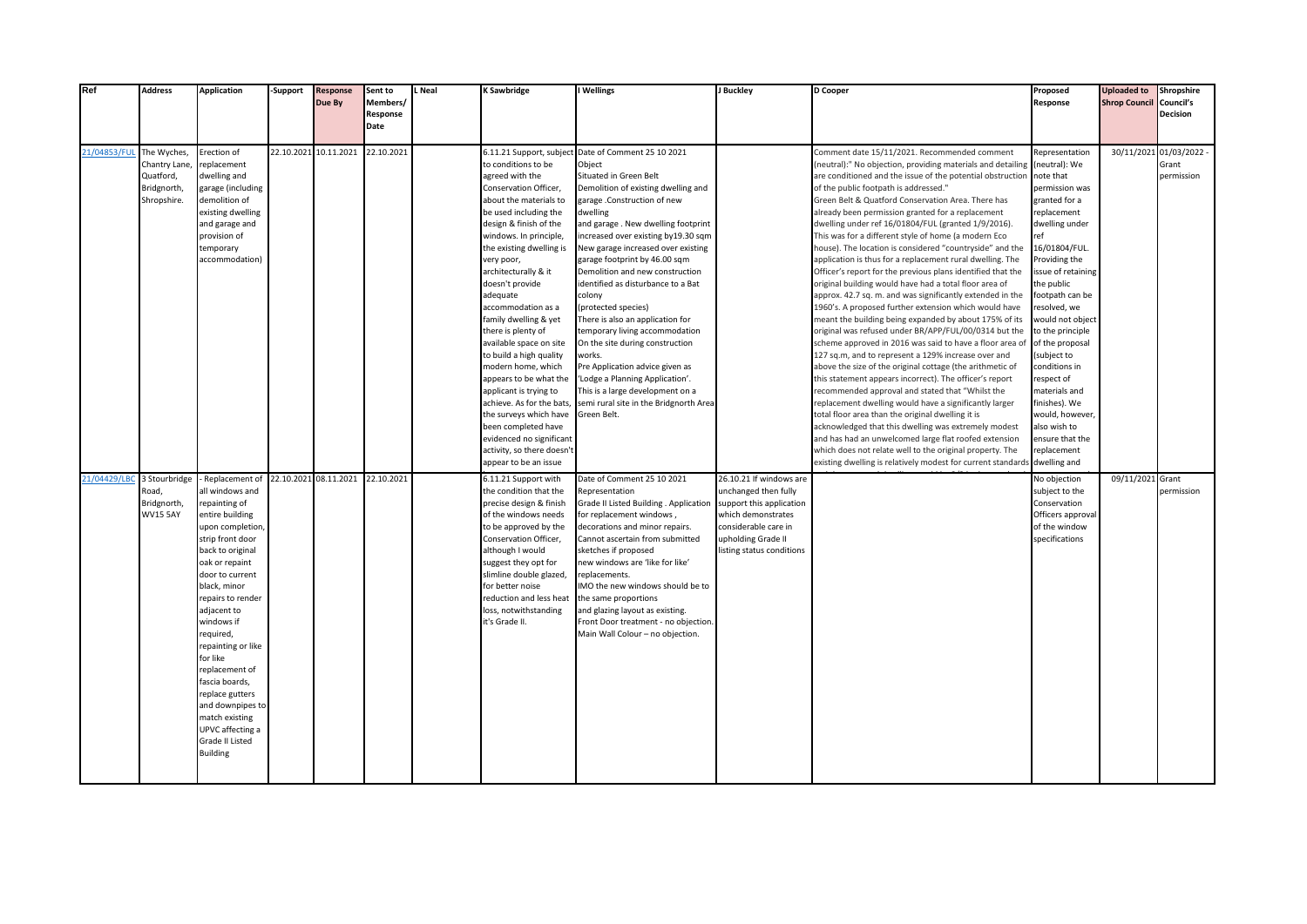| Ref                        | <b>Address</b>                 | <b>Application</b>                 | <b>Support</b> | <b>Response</b>       | Sent to              | <b>L</b> Neal | K Sawbridge | I Wellings | J Buckley                                         | D Cooper                                                   | Proposed                        | <b>Uploaded to</b>             | Shropshire              |
|----------------------------|--------------------------------|------------------------------------|----------------|-----------------------|----------------------|---------------|-------------|------------|---------------------------------------------------|------------------------------------------------------------|---------------------------------|--------------------------------|-------------------------|
|                            |                                |                                    |                | Due By                | Members/<br>Response |               |             |            |                                                   |                                                            | Response                        | <b>Shrop Council Council's</b> | Decision                |
|                            |                                |                                    |                |                       | Date                 |               |             |            |                                                   |                                                            |                                 |                                |                         |
|                            |                                |                                    |                |                       |                      |               |             |            |                                                   |                                                            |                                 |                                |                         |
| 21/04696/FUI               | Bridgnorth                     | Demolition of                      | 15.10.21       | 14.11.2021            | 15.10.2021           |               |             |            | 26.10.21. Serious                                 |                                                            | 2273/2122 -                     |                                | 21/12/2021 22/02/2022 - |
|                            | Rugby Club                     | existing buildings                 |                |                       |                      |               |             |            | concerns remain                                   |                                                            | RESOLVED that                   |                                | Grant                   |
|                            | Rugby Pitch                    | and erection of                    |                |                       |                      |               |             |            | regarding flooding risk.                          |                                                            | the Town Council                |                                | permission              |
|                            | And Pavillion                  | replacement club                   |                |                       |                      |               |             |            | Reponse acknowledges                              |                                                            | supports the                    |                                |                         |
|                            | <b>Bandon Lane</b>             | house building                     |                |                       |                      |               |             |            | the 1 in a 100 years                              |                                                            | subject planning                |                                |                         |
|                            | Bridgnorth                     | and function                       |                |                       |                      |               |             |            | flood occurred in 2019,                           |                                                            | application -                   |                                |                         |
|                            | Shropshire                     | room (revised                      |                |                       |                      |               |             |            | 2020 and 2021 causing                             |                                                            | 21/04696/FUL.                   |                                |                         |
|                            | <b>WV15 5AD</b>                | scheme)                            |                |                       |                      |               |             |            | damage to the existing<br>buildings and requiring |                                                            | (subject to<br>providing some   |                                |                         |
|                            |                                |                                    |                |                       |                      |               |             |            | over £60,000 public                               |                                                            | comments) In                    |                                |                         |
|                            |                                |                                    |                |                       |                      |               |             |            | funding to repair. Whilst                         |                                                            | reaching its                    |                                |                         |
|                            |                                |                                    |                |                       |                      |               |             |            | the new proposals                                 |                                                            | decision the                    |                                |                         |
|                            |                                |                                    |                |                       |                      |               |             |            | reflect the higher FFL of                         |                                                            | <b>Town Council</b>             |                                |                         |
|                            |                                |                                    |                |                       |                      |               |             |            | 34.01mm there is no                               |                                                            | RESOLVED that                   |                                |                         |
|                            |                                |                                    |                |                       |                      |               |             |            | mitigation proposed to                            |                                                            | the following                   |                                |                         |
|                            |                                |                                    |                |                       |                      |               |             |            | offset the impact on the                          |                                                            | comments be                     |                                |                         |
|                            |                                |                                    |                |                       |                      |               |             |            | wider Riverbank of over                           |                                                            | forwarded with                  |                                |                         |
|                            |                                |                                    |                |                       |                      |               |             |            | developing in the flood                           |                                                            | the decision to                 |                                |                         |
|                            |                                |                                    |                |                       |                      |               |             |            | plain which will reduce                           |                                                            | the local                       |                                |                         |
|                            |                                |                                    |                |                       |                      |               |             |            | the water absorption                              |                                                            | planning                        |                                |                         |
|                            |                                |                                    |                |                       |                      |               |             |            | levels in a regularly-                            |                                                            | authority. In                   |                                |                         |
|                            |                                |                                    |                |                       |                      |               |             |            | flooded residential area                          |                                                            | considering this                |                                |                         |
|                            |                                |                                    |                |                       |                      |               |             |            | Cannot support until<br>more consideration and    |                                                            | application we<br>wereconcerned |                                |                         |
|                            |                                |                                    |                |                       |                      |               |             |            | mitigation is included to                         |                                                            | about the impact                |                                |                         |
|                            |                                |                                    |                |                       |                      |               |             |            | offset the increased                              |                                                            | taht this                       |                                |                         |
|                            |                                |                                    |                |                       |                      |               |             |            | impact of this proposed                           |                                                            | relatively large-               |                                |                         |
| 21/04671/FUL 5 Stourbridge |                                | Installation of 2                  | 15.10.21       | 01.11.2021 15.10.21   |                      |               |             |            | 26.10.21 support                                  | Comment date 27/10/2021                                    |                                 |                                | 01/11/2021 16/11/2021 - |
|                            | Road                           | no. roof lights to                 |                |                       |                      |               |             |            |                                                   | Suggested response (neutral): No objection                 |                                 |                                | Grant                   |
|                            | Bridgnorth                     | the front                          |                |                       |                      |               |             |            |                                                   | The proposal is to insert roof windows in the pitched roof |                                 |                                | permission              |
|                            | <b>WV15 5AY</b>                | elevation                          |                |                       |                      |               |             |            |                                                   | of an extension (which was permitted under                 |                                 |                                |                         |
|                            |                                |                                    |                |                       |                      |               |             |            |                                                   | 14/01152/FUL). The original permission for the extension   |                                 |                                |                         |
|                            |                                |                                    |                |                       |                      |               |             |            |                                                   | itself included a roof window on the rear elevation. I     |                                 |                                |                         |
|                            |                                |                                    |                |                       |                      |               |             |            |                                                   | cannot see that the proposal would affect anyone's         |                                 |                                |                         |
|                            |                                |                                    |                |                       |                      |               |             |            |                                                   | residential amenity.                                       |                                 |                                |                         |
| 21/04620/OUT               | Land Adj 2                     | Outline                            | 15.10.21       | 28.10.2021 15.10.21   |                      |               |             |            | 01.11.21 support as long                          | Duplicated entry?                                          |                                 |                                | 26/11/2021-             |
|                            | Goodwood                       | application (all                   |                |                       |                      |               |             |            | as access is far enough                           |                                                            |                                 |                                | Grant                   |
|                            | Avenue,                        | matters reserved)                  |                |                       |                      |               |             |            | along the side lane                               |                                                            |                                 |                                | permission              |
|                            | Bridgnorth,                    | or the erection of<br>1no detached |                |                       |                      |               |             |            |                                                   |                                                            |                                 |                                |                         |
|                            | Shropshire,<br><b>WV15 5BD</b> | dwelling                           |                |                       |                      |               |             |            |                                                   |                                                            |                                 |                                |                         |
|                            |                                |                                    |                |                       |                      |               |             |            |                                                   |                                                            |                                 |                                |                         |
| 21/04620/Ol                | Land Adj 2                     | Outline                            | 07.10.21       | 28.10.2021 08.10.2021 |                      |               |             |            | (G Colley): Date of                               | Comment date: 27/10/2021                                   |                                 |                                |                         |
|                            | Goodwood                       | application (all                   |                |                       |                      |               |             |            | Comment 25 10 2021                                | Suggested response (neutral): No objection                 |                                 |                                |                         |
|                            | Avenue,                        | matters reserved)                  |                |                       |                      |               |             |            | Representation                                    | Comments: Outline application only (all matters, including |                                 |                                |                         |
|                            | Bridgnorth,                    | or the erection of                 |                |                       |                      |               |             |            | Situated in the Green                             | access, reserved) for 1 dwelling on what is currently a    |                                 |                                |                         |
|                            | Shropshire,                    | 1no detached                       |                |                       |                      |               |             |            | Belt                                              | arge garden. The site is in a residential area within the  |                                 |                                |                         |
|                            | WV15 5BD,                      | dwelling                           |                |                       |                      |               |             |            | Application to convert                            | Bridgnorth development boundary and as such there          |                                 |                                |                         |
|                            |                                |                                    |                |                       |                      |               |             |            | and extend a loft into a                          | would be a presumption in favour of development in         |                                 |                                |                         |
|                            |                                |                                    |                |                       |                      |               |             |            | Bedroom (habitable<br>room)                       | principle.                                                 |                                 |                                |                         |
|                            |                                |                                    |                |                       |                      |               |             |            | (accessed via external                            |                                                            |                                 |                                |                         |
|                            |                                |                                    |                |                       |                      |               |             |            | staircase) no sanitary                            |                                                            |                                 |                                |                         |
|                            |                                |                                    |                |                       |                      |               |             |            | provision?                                        |                                                            |                                 |                                |                         |
|                            |                                |                                    |                |                       |                      |               |             |            |                                                   |                                                            |                                 |                                |                         |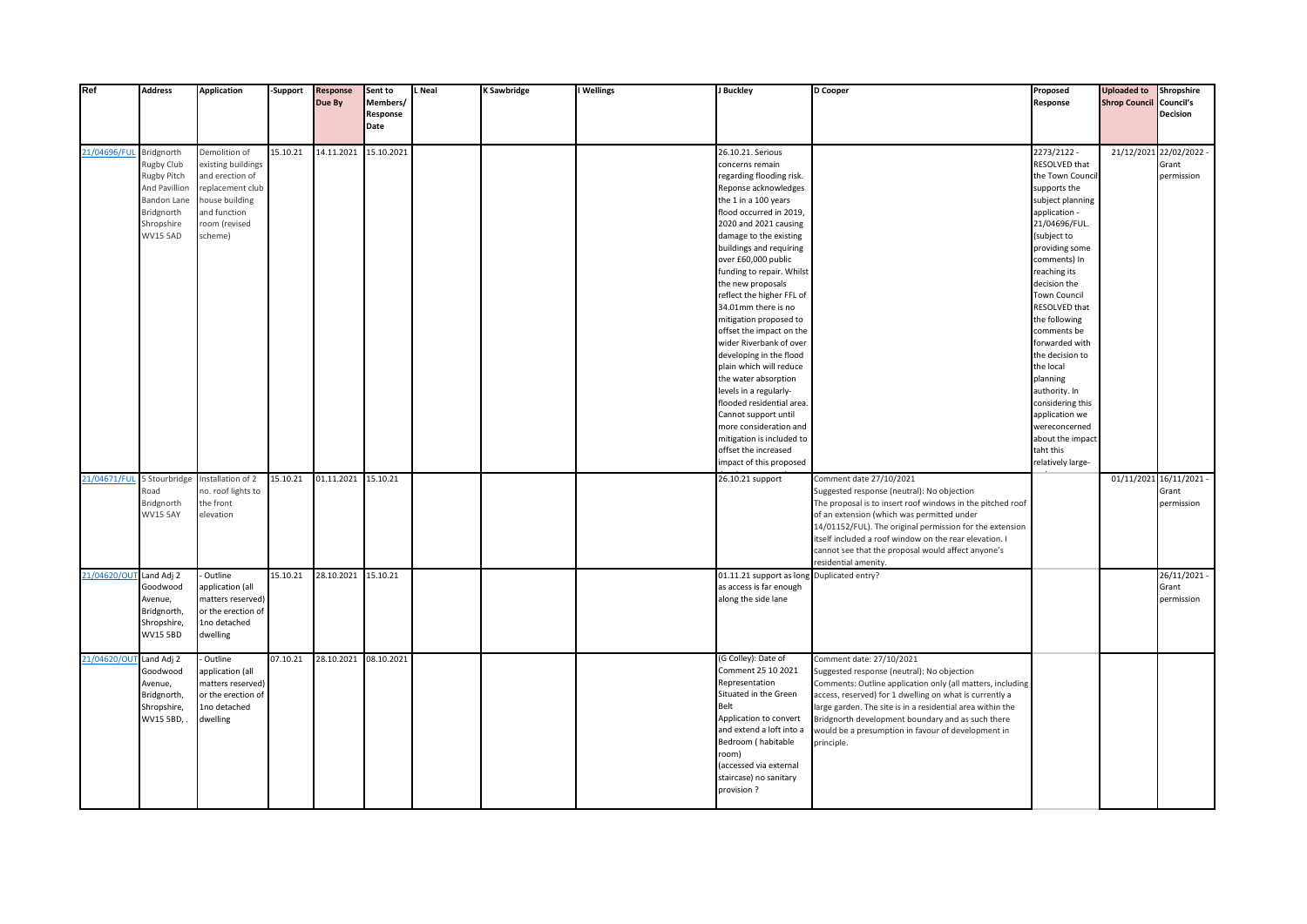| Ref                     | <b>Address</b>                                                     | <b>Application</b>                                                                                                                             | -Support | <b>Response</b><br>Due By | Sent to<br>Members/<br>Response<br>Date | L Neal | K Sawbridge                                                                                                                                                                                                                                                                            | I Wellings                                                                                                                                                                                                                                                                                                                                                                | J Buckley | <b>D</b> Cooper                                                                                                                                                                                                                                                                                                                                                                                                                                                                                                                                                                                                                                                                                                                                                                                                                                                                                                                                                                                                                                                                                                                                                                                                                                                                                                           | Proposed<br>Response | <b>Uploaded to</b><br><b>Shrop Council Council's</b> | Shropshire<br><b>Decision</b>         |
|-------------------------|--------------------------------------------------------------------|------------------------------------------------------------------------------------------------------------------------------------------------|----------|---------------------------|-----------------------------------------|--------|----------------------------------------------------------------------------------------------------------------------------------------------------------------------------------------------------------------------------------------------------------------------------------------|---------------------------------------------------------------------------------------------------------------------------------------------------------------------------------------------------------------------------------------------------------------------------------------------------------------------------------------------------------------------------|-----------|---------------------------------------------------------------------------------------------------------------------------------------------------------------------------------------------------------------------------------------------------------------------------------------------------------------------------------------------------------------------------------------------------------------------------------------------------------------------------------------------------------------------------------------------------------------------------------------------------------------------------------------------------------------------------------------------------------------------------------------------------------------------------------------------------------------------------------------------------------------------------------------------------------------------------------------------------------------------------------------------------------------------------------------------------------------------------------------------------------------------------------------------------------------------------------------------------------------------------------------------------------------------------------------------------------------------------|----------------------|------------------------------------------------------|---------------------------------------|
| 21/04563/FUL 9 St Johns | Street,<br>Bridgnorth,<br><b>WV15 6AG</b>                          | Demolition of<br>existing ground<br>floor extensions<br>and construction<br>of new two storey<br>extensions<br>covering existing<br>footprint. | 01.09.21 | 22.10.21                  | 01.10.2021                              |        | 23.10.21 I fully support<br>this application, subject<br>to the conditions<br>contained within the<br>pre App advice, because<br>it will dramatically<br>improve the quality of<br>the existing<br>accommodation and it<br>will remove incongrous<br>and 'bitty' modern<br>extensions. | Date of Comment 7 10 2021<br>SUPPORTNot listed but non<br>designated heitage asssettwithin the<br>BCA. Extensive Heritage statement<br>impact statement and pre<br>application advice obtained. A well<br>thought out scheme and provides<br>much improved accommodation.<br>Suggest that the Con Officers advice<br>and recommendations pre<br>application are followed. |           | Comment date 8/10/2021 - no public or consultee<br>comments on file.<br>Suggested response (objection): "Whilst we feel that the<br>removal of the existing extensions and their replacement<br>with structures more in keeping with the original building<br>s welcome, we are concerned that the legibility of the<br>existing building would be impaired by linearly extending<br>the walls and the roof line. We feel that our concern could<br>be overcome by modifying the proposal slightly to<br>differentiate the extensions from the existing building."<br>Details: Building is to the rear of St. John's Street,<br>accessed by a passageway from St. John's Street (front)<br>and Severn Street car park. It is thought to be late 17th/<br>early 18th century, though it has incongruous modern<br>extensions to both front and rear (to be removed).<br>Proposal is essentially to extend the existing main building<br>mostly linearly), incorporating dormer windows on the<br>West side, part within the line of the existing main<br>building and part within an area where the width of a<br>current narrower section would be increased<br>Conservation area (Article 4), not listed. Pre-app<br>completed - no objection in principle providing<br>subservient to the main building. HIA submitted. |                      |                                                      | 20/01/2022 -<br>Grant<br>permission   |
| 21/04529/FUL            | Grainge<br>Charles Way,<br>Bridgnorth,<br>Shropshire,<br>WV16 4JY. | <b>Existing window</b><br>House, 2 King to 1st and 2nd<br>Floor amended to<br>french doors with<br>juliet balcony                              | 30.09.21 | 31/10/2021 01.10.2021     |                                         |        | 23.10.21 I agree with<br>David's comment,<br>because the proposal<br>would change the street<br>scene and there is<br>inadequate detail of the<br>proposed juilette<br>balconies. Object.                                                                                              | Declare an interest , close neighbour                                                                                                                                                                                                                                                                                                                                     |           | Comment date 7/10/2021 - no public or consultee<br>comments on file.<br>Recommended response (objection): "It is not clear from<br>the details supplied how deep the juliette balconies would<br>be and whether it would be possible to sit or stand on<br>them. We would be concerned about potential privacy<br>impacts from overlooking the gardens in Southwell<br>Riverside and the impact on the street scene in King<br>Charles Way."<br>Proposal involves replacing part height windows on the<br>front (2nd floor) and rear (1st floor) elevations with full<br>height ones and juliette balconies, also new window<br>openings to landing on the side elevation.<br>There are no obvious precedents to having a juliette<br>balcony on the front elevation in the locality, though<br>there are some balconies on the front elevations of<br>Southwell Riverside (facing the River Severn), these are<br>generally at 1st floor level above entrance porches.<br>It is not clear how deep the juliette balconies would be<br>and whether it would be possible to sit or stand on them.<br>Using the balconies may have privacy impacts on the<br>gardens of properties in Southwell Riverside. The balcony<br>on the front elevation could be considered to have an<br>adverse impact on the street scene.      |                      | N/A                                                  | $10/11/2021 -$<br>Grant<br>permission |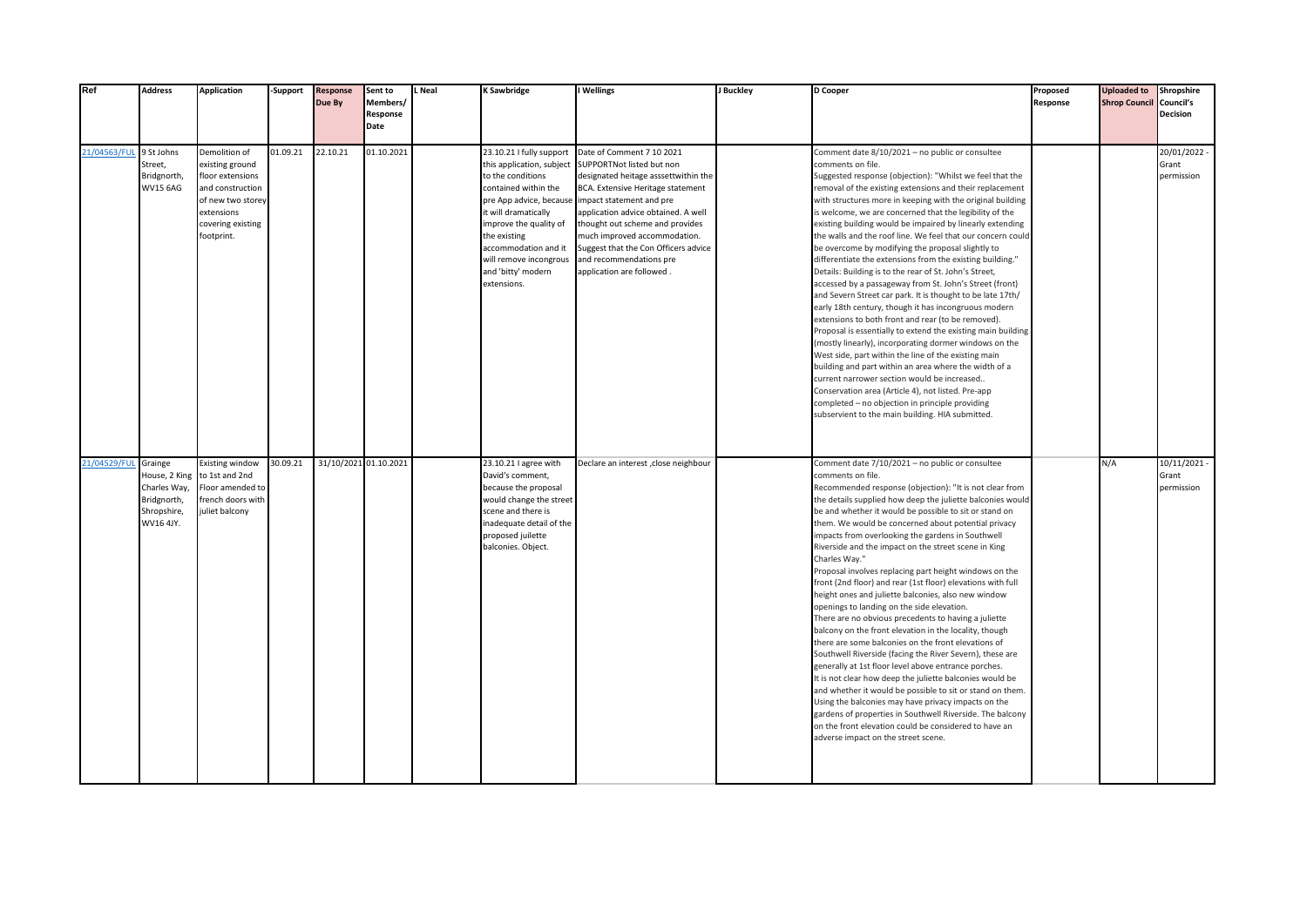| Ref                      | <b>Address</b>                                       | <b>Application</b>                                                                                                               | -Support   | <b>Response</b><br>Due By       | Sent to<br>Members/<br>Response<br>Date | L Neal | <b>K Sawbridge</b>                                                                                                                                                                                                                                                                                                                                                                                                                                                                                                                                                                                                | I Wellings                                                                                                                                                                                                                                                          | J Buckley | D Cooper                                                                                                                                                                                                                                                                                                                                                                                                                                                                                                                                                                                                                                                                                                                                                                                                                                                                                                                                                                                                                                                                                                                                    | Proposed<br>Response | <b>Uploaded to</b><br><b>Shrop Council Council's</b> | Shropshire<br>Decision |
|--------------------------|------------------------------------------------------|----------------------------------------------------------------------------------------------------------------------------------|------------|---------------------------------|-----------------------------------------|--------|-------------------------------------------------------------------------------------------------------------------------------------------------------------------------------------------------------------------------------------------------------------------------------------------------------------------------------------------------------------------------------------------------------------------------------------------------------------------------------------------------------------------------------------------------------------------------------------------------------------------|---------------------------------------------------------------------------------------------------------------------------------------------------------------------------------------------------------------------------------------------------------------------|-----------|---------------------------------------------------------------------------------------------------------------------------------------------------------------------------------------------------------------------------------------------------------------------------------------------------------------------------------------------------------------------------------------------------------------------------------------------------------------------------------------------------------------------------------------------------------------------------------------------------------------------------------------------------------------------------------------------------------------------------------------------------------------------------------------------------------------------------------------------------------------------------------------------------------------------------------------------------------------------------------------------------------------------------------------------------------------------------------------------------------------------------------------------|----------------------|------------------------------------------------------|------------------------|
| 21/04512/FUL             | 33 Conduit<br>Lane,<br>Bridgnorth,<br><b>WV165BX</b> | Erection of a<br>single storey rear<br>extension with<br>raised veranda<br>following removal<br>of existing<br>conservatory.     | 29.09.2021 |                                 | 30/10/2021 01.10.2021                   |        | 23.10.21 Support. The<br>proposal improves the<br>quality of the living<br>space and there doesn't<br>appear to be any<br>overlooking issues.                                                                                                                                                                                                                                                                                                                                                                                                                                                                     | Date of Comment 7 10 2021<br>SUPPORT .No material objections                                                                                                                                                                                                        |           | Comment date 7/10/2021. No public or consultee<br>comments on file.<br>Recommended response (neutral): No objection.<br>Rear single storey flat roofed kitchen/ dining extension<br>with patio doors and roof light, extending across the<br>width of the main building (but not the attached garage).<br>Terrace and balcony appears to be built over an existing<br>change in level of the garden. No obvious privacy impacts,<br>site appears adequate to accommodate the proposal.                                                                                                                                                                                                                                                                                                                                                                                                                                                                                                                                                                                                                                                      |                      | N/A                                                  |                        |
| 21/04450/FUL 69 Victoria | Road<br>Bridgnorth<br><b>WV16 4LD</b>                | Erection of single<br>storey extensions<br>to side and rear<br>following removal<br>of existing garage<br>and side<br>extensions |            | 27.09.2021 28/10/2021 ######### |                                         |        | 9.10.21 Another very<br>large extension which<br>radically alters the<br>accommodation<br>bedrooms from 2 to 3.<br>The proposals result in<br>much better open living<br>space with all 3<br>bedrooms becoming en-<br>suite (currently there<br>are 2 bedrooms and 1<br>shared bathroom). I<br>worry once again about<br>the impact on parking,<br>given Victoria Road has<br>seen many alterations<br>to the existing housing<br>stock and if one drives<br>down it, there are many<br>vehicles parked on the<br>road, restricting the safe<br>passing of vehicles.<br>Support, subject to the<br>parking issue. | Date of Comment 7 10 21 .SUPPORT<br>Extensive extensions and alteratins<br>to front and rear. Due to location<br>and size of site area should not be<br>available, increasing the any neighbour issues. Dominant<br>Gables to front entrance and rear<br>elevation. |           | Comment date 7/10/2021 - recommended response<br>(neutral): No objection.<br>Extensive remodelling of an existing bungalow. Involves<br>construction of a pitched roof entrance hall on the front<br>elevation, which appears to follow existing building line<br>rather than moving it forward towards the road. Pitched<br>roof side extension towards NW property boundary with<br>Hookfield House following removal of the existing garage,<br>extending further back than the existing building. Pitched<br>roof rear extension on the other side of the property to<br>the side extension, producing a symmetrical appearance<br>at the rear with a slightly shorter flat roofed extension<br>between the other 2 extensions. Roof remodelling<br>incorporating roof windows. Side elevation on the NW<br>side features a cloakroom window and utility room door -<br>unlikely to be a privacy concern due to hedging and<br>distance from the neighbouring property. There is also a<br>window on the SE side elevation but this appears to be an<br>existing opening. Site appears adequately sized to<br>accommodate the proposal. |                      | 22/10/2021 26/10/2021                                | Grant<br>permission    |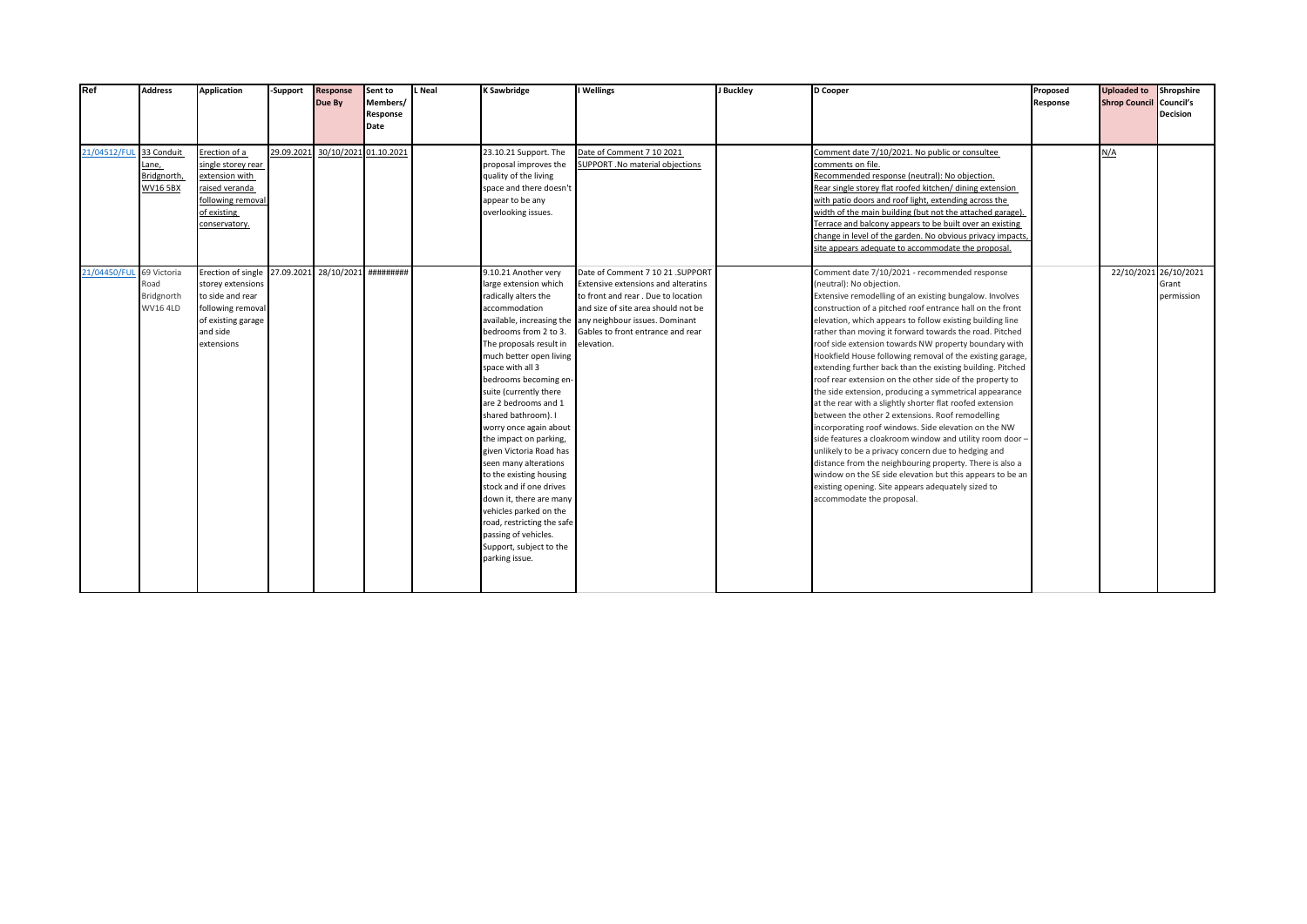| Ref                      | <b>Address</b>                                                          | <b>Application</b>                                                                                                                                                                                                                                                                                                                   | -Support   | <b>Response</b><br>Due By | Sent to<br>Members/<br>Response<br>Date | Neal                    | <b>K Sawbridge</b>                                                                                                                                                                                                                                                                                                                                                                                                                                                                                                 | I Wellings                                               | J Buckley | D Cooper                                                                                                                                                                                                                                                                                                                                                                                                                                                                                                                                                                                                                                                                                                                                                                                                                                                                                                                                                                                                                                                                                                                                                                                                                                                                                                                                                                                         | Proposed<br>Response | <b>Uploaded to</b><br><b>Shrop Council Council's</b> | Shropshire<br>Decision                            |
|--------------------------|-------------------------------------------------------------------------|--------------------------------------------------------------------------------------------------------------------------------------------------------------------------------------------------------------------------------------------------------------------------------------------------------------------------------------|------------|---------------------------|-----------------------------------------|-------------------------|--------------------------------------------------------------------------------------------------------------------------------------------------------------------------------------------------------------------------------------------------------------------------------------------------------------------------------------------------------------------------------------------------------------------------------------------------------------------------------------------------------------------|----------------------------------------------------------|-----------|--------------------------------------------------------------------------------------------------------------------------------------------------------------------------------------------------------------------------------------------------------------------------------------------------------------------------------------------------------------------------------------------------------------------------------------------------------------------------------------------------------------------------------------------------------------------------------------------------------------------------------------------------------------------------------------------------------------------------------------------------------------------------------------------------------------------------------------------------------------------------------------------------------------------------------------------------------------------------------------------------------------------------------------------------------------------------------------------------------------------------------------------------------------------------------------------------------------------------------------------------------------------------------------------------------------------------------------------------------------------------------------------------|----------------------|------------------------------------------------------|---------------------------------------------------|
| 21/04411/FUL 31 Woodberr | Close,<br>Bridgnorth,<br><b>WV16 4PT</b>                                | Erection of two<br>storey side, single<br>storey rear and<br>front porch<br>extensions<br>following removal<br>of existing single<br>storey utility and<br><b>WC</b>                                                                                                                                                                 | 24.09.2021 | 25/10/2021                | ***********                             |                         | 9.10.21 The proposals<br>will radically alter the<br>accommodation on<br>offer, hugely improving<br>it. There is adequate<br>space within the plot to<br>accommodate the<br>proposals, although<br>increasing the<br>bedrooms from 2 to 4<br>might imply more<br>vehicles will need to be<br>parked ? Given parking<br>is at a premium within<br>the locale, can we have<br>assurances that there is<br>sufficient parking<br>available close by ?<br>Subject to the parking<br>issue, I Support the<br>proposals. | Date of Comment 8 10 21 SUPPORT<br>No material objection |           | Comment date 6/10/2021.<br>L shaped 2 storey pitched roof side extension which<br>would protrude beyond the rear of the existing building.<br>Includes a single storey extension at the rear<br>incorporating roof light, and a pitched roof single storey<br>porch extending part way across the front elevation.<br>There are precedents for front porch type extensions in<br>the area. Site appears adequate to accommodate the<br>proposal. Windows on the side elevation are to bathroom<br>& wc and an utility room door, so should be obscure<br>glazed.<br>Recommended comment (neutral): no objection.                                                                                                                                                                                                                                                                                                                                                                                                                                                                                                                                                                                                                                                                                                                                                                                 |                      |                                                      | 22/10/2021 28/10/2021 -<br>Grant<br>permission    |
| 21/04540/TPO             | The Hollies,<br>Oldbury Road<br>Bridgnorth,<br>Shropshire,<br>WV16 5DY. | Works to 6no<br>Lime trees, to<br>include lifting<br>crown by 8-10m<br>and reduce back<br>by 2-3m (T1-T4)<br>and to thin crown<br>and reduce<br>branches by 2-3m<br>(T5-T6) protected<br>by the Shropshire<br>Council (Land to<br>the North and<br>South of the<br>B4363 Oldbury<br>Road, Oldbury)<br>TPO 2011 (Ref:<br>SC/00059/11) |            | 19.09.2021 06.10.2021     | 24.09.2021 24/09/21                     | Support, good<br>report | 5.10.2021<br>Representation - the<br>applicants should<br>provide the referred to<br>reports.                                                                                                                                                                                                                                                                                                                                                                                                                      |                                                          |           | Comment date 29/9/2021<br>Applicants are the owner of the adjacent property - it is<br>unclear whether the application has been made with the<br>agreement of the owner of the trees.<br>The trees are said to be causing a degree of property<br>damage and overshadowing the applicants' garden.<br>The application states that "As part of the property<br>purchase, we obtained a structural engineers report<br>which details the house roof issues and the garage<br>damage due to the trees. (Copy attached).<br>We have recently engaged a Tree Surgeon (Ian Cashmore<br>of Cashmore Contracting) and have sought his advice as<br>to potential pruning possibilities."<br>However, neither the structural survey nor a report from<br>the Tree Surgeon are visible on the Shropshire Council<br>planning portal.<br>1 public comment on file - strongly objects, reducing the<br>crown of some of the trees by 8m - 10m would be<br>excessive. The case file suggests that no consultee<br>comments have been sought.<br>Suggested comment: Objection. Although reference is<br>made in the application to a structural survey of the<br>applicants' property (which is on neighbouring land) and<br>to having consulted a tree surgeon, these are not publicly<br>available on the Shropshire Council planning portal. We<br>recommend that the County Arboriculturalist is consulted. |                      |                                                      | 18/11/2021 -<br>Part<br>approved/Par<br>t refused |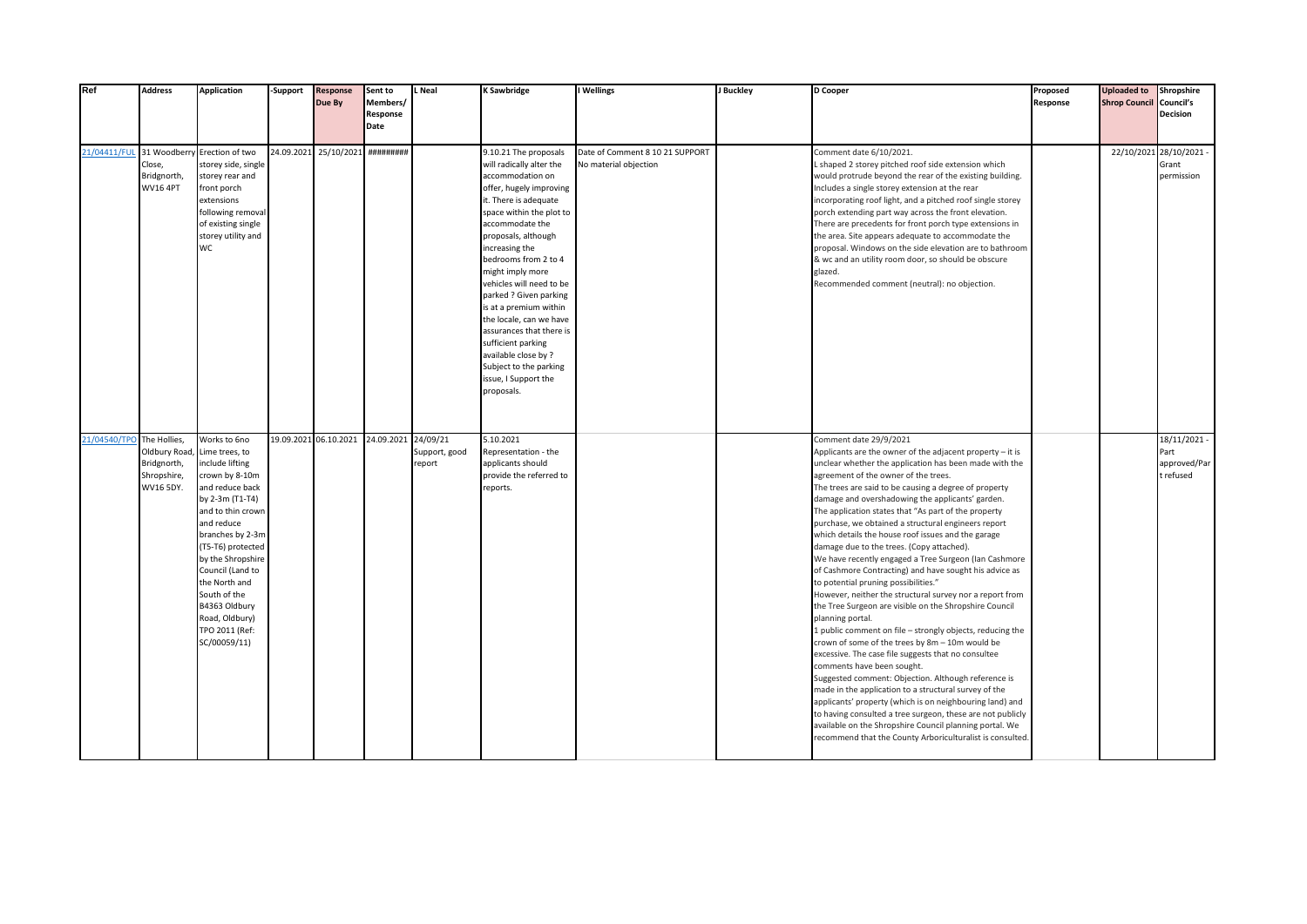| Ref                        | <b>Address</b>                                                                             | <b>Application</b>                                                                                                                                       | -Support | <b>Response</b><br>Due By        | Sent to<br>Members/<br>Response<br>Date | L Neal | K Sawbridge                                                                                                                                                                                                                                  | I Wellings | J Buckley | D Cooper                                                                                                                                                                                                                                                                                                                                                                                                                                                                                                                                                                                                                                                                                                                                                | Proposed<br>Response | <b>Uploaded to</b><br><b>Shrop Council</b> | Shropshire<br>Council's<br><b>Decision</b>     |
|----------------------------|--------------------------------------------------------------------------------------------|----------------------------------------------------------------------------------------------------------------------------------------------------------|----------|----------------------------------|-----------------------------------------|--------|----------------------------------------------------------------------------------------------------------------------------------------------------------------------------------------------------------------------------------------------|------------|-----------|---------------------------------------------------------------------------------------------------------------------------------------------------------------------------------------------------------------------------------------------------------------------------------------------------------------------------------------------------------------------------------------------------------------------------------------------------------------------------------------------------------------------------------------------------------------------------------------------------------------------------------------------------------------------------------------------------------------------------------------------------------|----------------------|--------------------------------------------|------------------------------------------------|
| 21/04359/FUL 23            | Castlefields,<br>Bridgnorth,<br>WV16 5DH,                                                  | Erection of a<br>ingle storey side<br>extension and<br>porch to front<br>following removal<br>of existing<br>attached garage                             |          | 21.09.2021 06.10.2021            | 24.09.2021                              |        | 5.10.2021 Given there is<br>parking available in<br>front of the property. I<br>can see no issue with<br>the proposed<br>development, which<br>demolishes the garage<br>and which will enhance<br>the existing<br>accommodation.<br>Support. |            |           | Comment date 28/9/2021. Straightforward single storey<br>pitched roof extension, which appears to be narrower<br>than the existing garage. Includes a pitched roof front<br>porch extending the building line forward - Google Earth<br>Streetview suggests that there are precedents for this in<br>the locality. Parking can be an issue in this location -<br>Streetview indicates that there is a driveway in front of<br>the property which could be used for parking.<br>Recommended comment - Neutral, no objection                                                                                                                                                                                                                              |                      | 05/10/2021 26/10/2021                      | Grant<br>permission                            |
| 21/04174/FUL               | 19 Hermitage<br>Close,<br>Bridgnorth,<br><b>WV15 5EG</b>                                   | Application for 2<br>storey side<br>extension and<br>single storey rear<br>extension.                                                                    |          | 16.09.2021 06.10.2021 24.09.2021 |                                         |        | 5.10.2021 This is a very<br>large extension, but it<br>appears to have no<br>mpact on neighbouring<br>properties. It will hugely<br>improve the quality of<br>the living standards of<br>the residents, so I fully<br>support it.            |            |           | Comment date 29/9/2021.<br>End terrace house with the 2 storey extension on the S<br>elevation and the single story on the E elevation; in both<br>cases well separated from neighbouring properties by<br>gardens and a driveway to a block of garages. Traditional<br>construction with pitched roof to match existing. Plot<br>appears ample to accommodate the proposal.<br>Recommended comment: Neutral - no objection.                                                                                                                                                                                                                                                                                                                            |                      |                                            | 05/10/2021 19/10/2021<br>Grant<br>permssion    |
| 21/04214/ADV Severn Valley | Railway,<br>Hollybush<br>Road,<br>Bridgnorth,<br>Shropshire,<br>WV16 5DT.                  |                                                                                                                                                          |          | 15.09.2021 06.10.2021 15.09.2021 |                                         |        | 5.10.2021 Documents<br>still missing, so cannot<br>comment, although the<br>principle seems fine.                                                                                                                                            |            |           | Comment date 29/9/2021 - no documents visible on<br>planning portal                                                                                                                                                                                                                                                                                                                                                                                                                                                                                                                                                                                                                                                                                     |                      | N/A                                        | 09/11/2021 -<br>Grant<br>permission            |
| 21/04213/FUL               | Severn Valley<br>Railway,<br>Hollybush<br>Road,<br>Bridgnorth,<br>Shropshire,<br>WV16 5DT. | Works to change<br>from pay and<br>display car park<br>charging to<br>charging by ANPR<br>with associated<br>signage                                     |          | 15.09.2021 06.10.2021 15.09.2021 |                                         |        | 5.10.2021 Documents<br>still missing, so cannot<br>comment, although the<br>principle seems fine.                                                                                                                                            |            |           | Comment date 29/9/2021 - no documents visible on<br>planning portal                                                                                                                                                                                                                                                                                                                                                                                                                                                                                                                                                                                                                                                                                     |                      | N/A                                        | 09/11/2021 -<br>Grant<br>permission            |
| 21/03771/FUL               | 8 Oldbury<br>Wells,<br>Bridgnorth,<br>WV16 5JE,                                            | Erection of<br>pergola for cars<br>to park beneath<br>with<br>accompanying<br>electric points<br>and erection of a<br>new porch to the<br>front entrance |          | 15.09.2021 06.10.2021 15.09.2021 |                                         |        | 5.10.2021 I support this<br>application, which<br>seems appropriate,<br>subject to the<br>specification of the<br>materials to be used.                                                                                                      |            |           | Comment date 28/9/2021, additional documents now<br>visible. Modestly sized front porch with pitched roof, in<br>keeping with the location and character of the existing<br>building (Conservation Area). Straightforward timber<br>pergola above existing parking area. There was a recent<br>application for new hardwood doors on the front of the<br>main building (21/00799/FUL) & finishes were<br>conditioned. The current application doesn't specify what<br>materials are to be used for the joinery in the porch.<br>Recommended comment: Neutral: No objection, subject<br>to Conservation Officer agreement to the materials to be<br>used.<br>Comment date 27/9/2021 - The documents visible on the<br>planning system appear incomplete. |                      |                                            | 05/10/2021 03/11/2021 -<br>Grant<br>permission |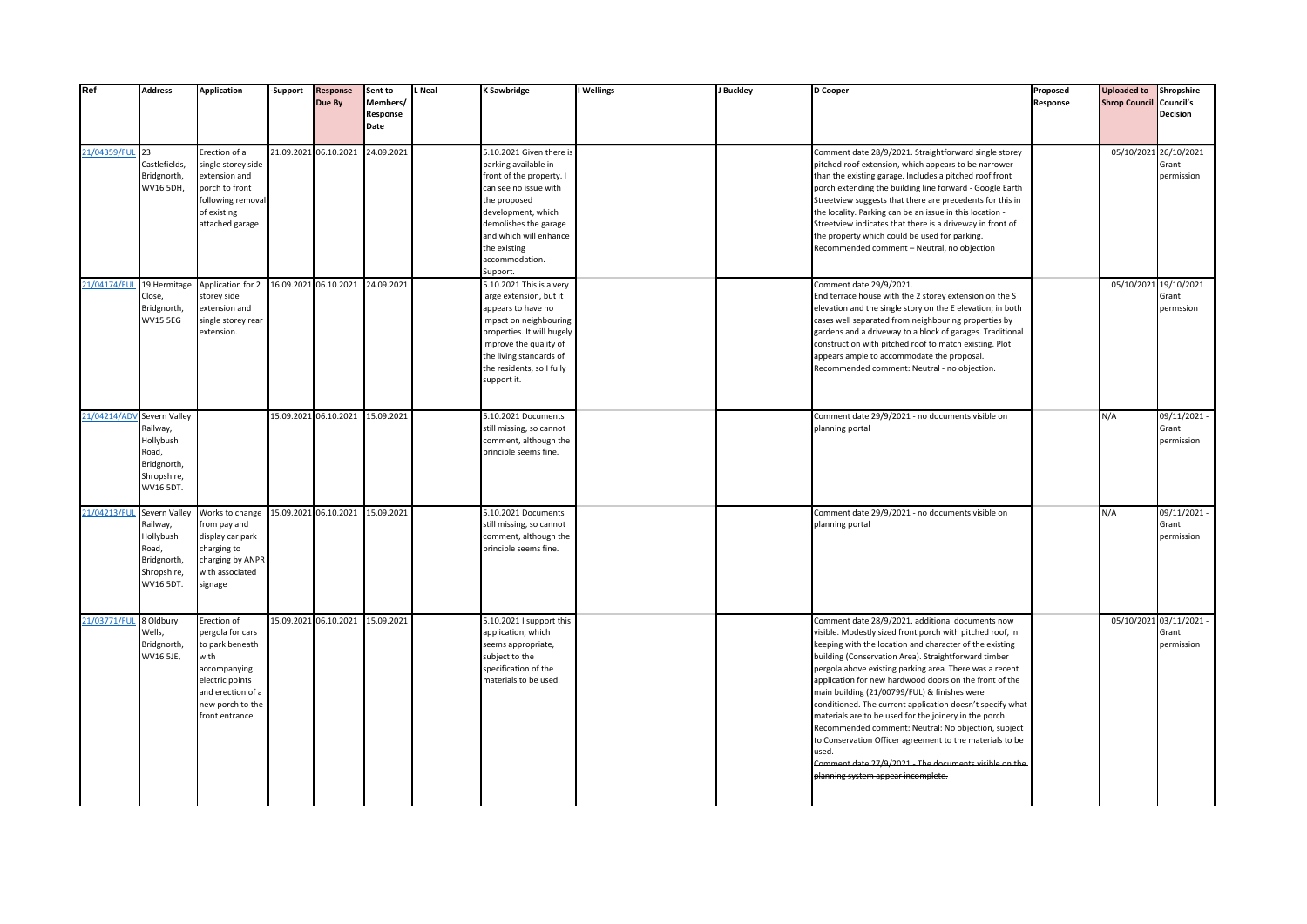| Ref                         | <b>Address</b>  | Application      | -Support            | <b>Response</b>      | Sent to    | Neal | <b>K Sawbridge</b>       | I Wellings | J Buckley | D Cooper                                                              | Proposed           | <b>Uploaded to</b>             | Shropshire  |
|-----------------------------|-----------------|------------------|---------------------|----------------------|------------|------|--------------------------|------------|-----------|-----------------------------------------------------------------------|--------------------|--------------------------------|-------------|
|                             |                 |                  |                     | Due By               | Members/   |      |                          |            |           |                                                                       | Response           | <b>Shrop Council Council's</b> |             |
|                             |                 |                  |                     |                      | Response   |      |                          |            |           |                                                                       |                    |                                | Decision    |
|                             |                 |                  |                     |                      | Date       |      |                          |            |           |                                                                       |                    |                                |             |
|                             |                 |                  |                     |                      |            |      |                          |            |           |                                                                       |                    |                                |             |
| 21/04236/FUL 56 Mill Street |                 | Erection of 2No. |                     | 4.09.2021 05.10.2021 | 15.09.2021 |      | 5.10.2021 It seems a     |            |           | Comment date 27/9/2021 - A previous application                       | Object - due to    | 05/10/2021                     |             |
|                             | Bridgnorth,     | apartments and   |                     |                      |            |      | shame if a development   |            |           | 20/03612/FUL was withdrawn in November 2020                           | the Environment    |                                |             |
|                             | <b>WV15 5AG</b> | garaging off     |                     |                      |            |      | along the lines proposed |            |           | following objections from the Environment Agency and                  | Agency's           |                                |             |
|                             |                 | existing access  |                     |                      |            |      | cannot be supported,     |            |           | Shropshire Council SUDS that the site is in Flood Zone 3              | comments in        |                                |             |
|                             |                 | revised scheme)  |                     |                      |            |      | with conditions, given   |            |           | (and part in zone 3b - 1 in 20 probability of flooding per            | respect of         |                                |             |
|                             |                 |                  |                     |                      |            |      | we need more housing,    |            |           | annum) and thus not suitable for residential                          | development        |                                |             |
|                             |                 |                  |                     |                      |            |      | expecially so central to |            |           | development. There were also concerns from Public                     | within flood zone  |                                |             |
|                             |                 |                  |                     |                      |            |      | low town. Could the 1st  |            |           | Protection about proximity to nearby beer gardens etc.                | 3, and that it is  |                                |             |
|                             |                 |                  |                     |                      |            |      | floor be above the level |            |           | The Town Council did not submit a comment prior to the                | unclear whether    |                                |             |
|                             |                 |                  |                     |                      |            |      | needed to avoid the 1 in |            |           | application being withdrawn.                                          | the proposed 1st   |                                |             |
|                             |                 |                  |                     |                      |            |      | 20 flooding risk?        |            |           | The proposal relates to the parking area/ beer garden of              | floor level would  |                                |             |
|                             |                 |                  |                     |                      |            |      | Representation along     |            |           | the Fosters Arms PH. It is proposed to erect a structure              | be high enough     |                                |             |
|                             |                 |                  |                     |                      |            |      | those lines.             |            |           | with a void (permitting water flow in the event of                    | to avoid flooding  |                                |             |
|                             |                 |                  |                     |                      |            |      |                          |            |           | flooding) on the ground floor and 2 off 1 bed apartments              | after allowing for |                                |             |
|                             |                 |                  |                     |                      |            |      |                          |            |           | on the 1st floor. A walkway down to ground level would                | climate change,    |                                |             |
|                             |                 |                  |                     |                      |            |      |                          |            |           | provide egress to dry ground in the event of flooding                 | and comment        |                                |             |
|                             |                 |                  |                     |                      |            |      |                          |            |           | (accessed via "escape windows"). There is, however, a                 | that the           |                                |             |
|                             |                 |                  |                     |                      |            |      |                          |            |           | ground floor entrance door with internal stairs up to the             | proposed escape    |                                |             |
|                             |                 |                  |                     |                      |            |      |                          |            |           | 1st floor. The building would be orientated roughly N to S,           | route would not    |                                |             |
|                             |                 |                  |                     |                      |            |      |                          |            |           | and screened by existing trees from the W. Traditional                | deliver the        |                                |             |
|                             |                 |                  |                     |                      |            |      |                          |            |           | construction under a pitched roof, no windows facing the occupants to |                    |                                |             |
|                             |                 |                  |                     |                      |            |      |                          |            |           | PH/ beer garden.                                                      | flood zone 1.      |                                |             |
|                             |                 |                  |                     |                      |            |      |                          |            |           | The Environment Agency still consider that the site is not            |                    |                                |             |
|                             |                 |                  |                     |                      |            |      |                          |            |           | suitable for a "more vulnerable" use, that it is unclear              |                    |                                |             |
|                             |                 |                  |                     |                      |            |      |                          |            |           | whether the proposed 1st floor level would be high                    |                    |                                |             |
|                             |                 |                  |                     |                      |            |      |                          |            |           | enough to avoid flooding after allowing for climate                   |                    |                                |             |
|                             |                 |                  |                     |                      |            |      |                          |            |           | change, and comment that the proposed escape route                    |                    |                                |             |
| 21/04071/CO 10 College      |                 | Change of use of | 07.09.2021 28.09.21 |                      | 07.09.2021 |      |                          |            |           | Updated comments 27/9/2021 following additional                       | Insufficient       | N/A                            | Grant       |
|                             | Court,          | garage to a hair |                     |                      |            |      |                          |            |           | information being made available. Proposed alterations to             | Councillor         |                                | Permission- |
|                             | Bridgnorth,     | salon            |                     |                      |            |      |                          |            |           | the building appear similar to the permitted scheme.                  | comments           |                                | 15.10.2021  |
|                             | WV15 5DL,       |                  |                     |                      |            |      |                          |            |           | Highways have commented that the stated level of                      |                    |                                |             |
|                             |                 |                  |                     |                      |            |      |                          |            |           | parking provision (4 vehicles) appears adequate for the               |                    |                                |             |
|                             |                 |                  |                     |                      |            |      |                          |            |           | intended use but asked for drawings of how the spaces                 |                    |                                |             |
|                             |                 |                  |                     |                      |            |      |                          |            |           | are to be provided.                                                   |                    |                                |             |
|                             |                 |                  |                     |                      |            |      |                          |            |           | Recommendation: no objection subject to satisfactory                  |                    |                                |             |
|                             |                 |                  |                     |                      |            |      |                          |            |           | resolution of the proposed parking layout.                            |                    |                                |             |
|                             |                 |                  |                     |                      |            |      |                          |            |           | Comment date 13/9/2021 - difficult to comment as no                   |                    |                                |             |
|                             |                 |                  |                     |                      |            |      |                          |            |           | drawings submitted of the existing layout or proposed                 |                    |                                |             |
|                             |                 |                  |                     |                      |            |      |                          |            |           | elevations. However, a single storey side and rear                    |                    |                                |             |
|                             |                 |                  |                     |                      |            |      |                          |            |           | extension (featuring a gym area at the front) was                     |                    |                                |             |
|                             |                 |                  |                     |                      |            |      |                          |            |           | permitted recently under 21/03005/FUL.                                |                    |                                |             |
|                             |                 |                  |                     |                      |            |      |                          |            |           |                                                                       |                    |                                |             |
|                             |                 |                  |                     |                      |            |      |                          |            |           |                                                                       |                    |                                |             |